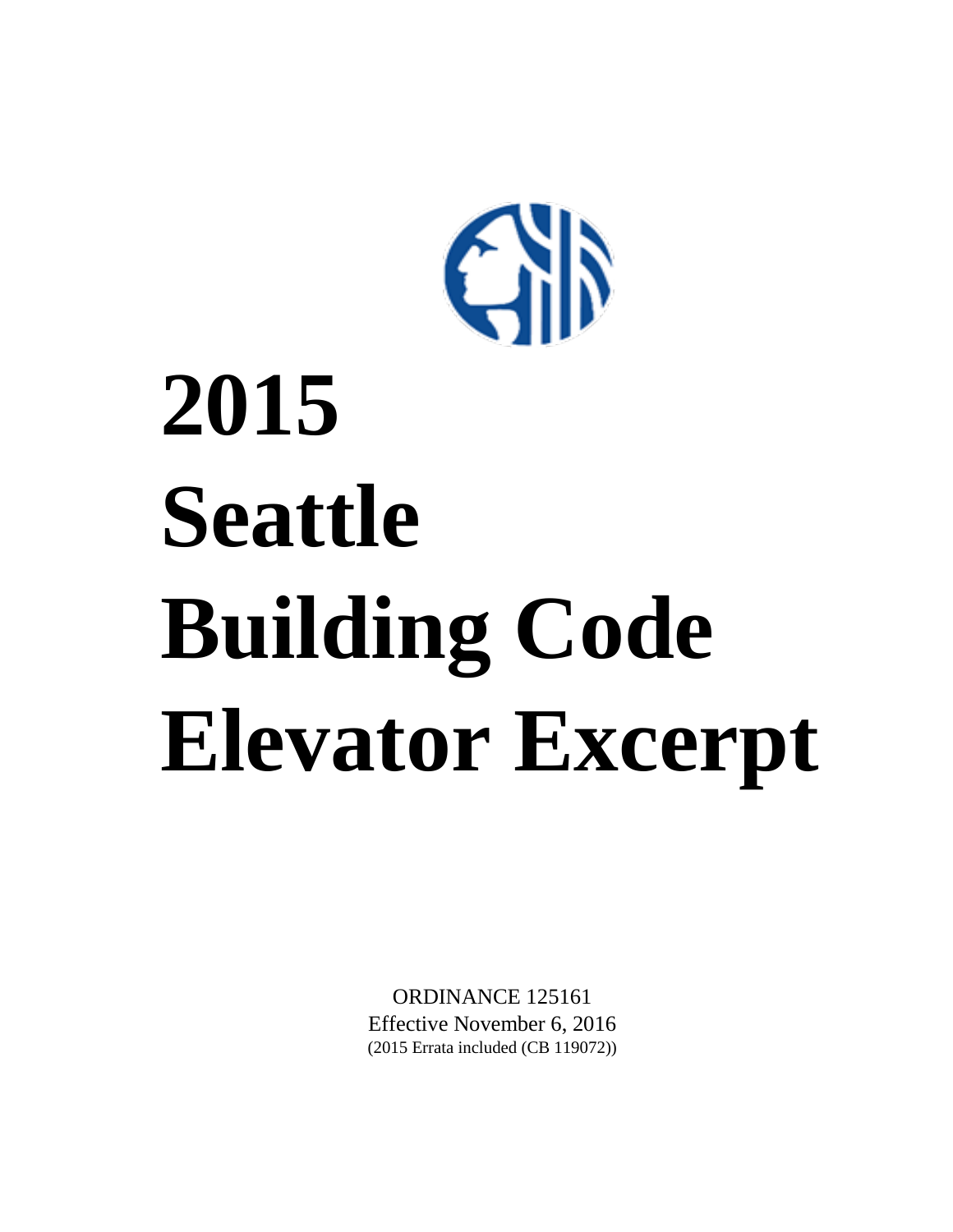# **TABLE OF CONTENTS**

| 3001<br>3002<br>3003<br>3004<br>3005<br>3006<br>3007<br>3008<br>3009<br>3010<br>3011<br>3012<br>3013<br>3014<br>3015<br>3016<br>3017<br>3018<br>3019<br>3020<br>3021<br>3022<br>3023<br>3024<br>3025<br>3026<br>3027<br>3028<br>3029<br><b>CHAPTER 8 INTERIOR FINISHES</b><br>801<br>802<br>241<br>803<br>804<br>805<br>806<br>807 |     |  |
|------------------------------------------------------------------------------------------------------------------------------------------------------------------------------------------------------------------------------------------------------------------------------------------------------------------------------------|-----|--|
|                                                                                                                                                                                                                                                                                                                                    |     |  |
|                                                                                                                                                                                                                                                                                                                                    |     |  |
|                                                                                                                                                                                                                                                                                                                                    |     |  |
|                                                                                                                                                                                                                                                                                                                                    |     |  |
|                                                                                                                                                                                                                                                                                                                                    |     |  |
|                                                                                                                                                                                                                                                                                                                                    |     |  |
|                                                                                                                                                                                                                                                                                                                                    |     |  |
|                                                                                                                                                                                                                                                                                                                                    |     |  |
|                                                                                                                                                                                                                                                                                                                                    |     |  |
|                                                                                                                                                                                                                                                                                                                                    |     |  |
|                                                                                                                                                                                                                                                                                                                                    |     |  |
|                                                                                                                                                                                                                                                                                                                                    |     |  |
|                                                                                                                                                                                                                                                                                                                                    |     |  |
|                                                                                                                                                                                                                                                                                                                                    |     |  |
|                                                                                                                                                                                                                                                                                                                                    |     |  |
|                                                                                                                                                                                                                                                                                                                                    |     |  |
|                                                                                                                                                                                                                                                                                                                                    |     |  |
|                                                                                                                                                                                                                                                                                                                                    |     |  |
|                                                                                                                                                                                                                                                                                                                                    |     |  |
|                                                                                                                                                                                                                                                                                                                                    |     |  |
|                                                                                                                                                                                                                                                                                                                                    |     |  |
|                                                                                                                                                                                                                                                                                                                                    |     |  |
|                                                                                                                                                                                                                                                                                                                                    |     |  |
|                                                                                                                                                                                                                                                                                                                                    |     |  |
|                                                                                                                                                                                                                                                                                                                                    |     |  |
|                                                                                                                                                                                                                                                                                                                                    |     |  |
|                                                                                                                                                                                                                                                                                                                                    |     |  |
|                                                                                                                                                                                                                                                                                                                                    |     |  |
|                                                                                                                                                                                                                                                                                                                                    |     |  |
|                                                                                                                                                                                                                                                                                                                                    |     |  |
|                                                                                                                                                                                                                                                                                                                                    |     |  |
|                                                                                                                                                                                                                                                                                                                                    |     |  |
|                                                                                                                                                                                                                                                                                                                                    |     |  |
|                                                                                                                                                                                                                                                                                                                                    |     |  |
|                                                                                                                                                                                                                                                                                                                                    |     |  |
|                                                                                                                                                                                                                                                                                                                                    |     |  |
|                                                                                                                                                                                                                                                                                                                                    |     |  |
|                                                                                                                                                                                                                                                                                                                                    |     |  |
|                                                                                                                                                                                                                                                                                                                                    |     |  |
|                                                                                                                                                                                                                                                                                                                                    |     |  |
|                                                                                                                                                                                                                                                                                                                                    |     |  |
|                                                                                                                                                                                                                                                                                                                                    |     |  |
|                                                                                                                                                                                                                                                                                                                                    |     |  |
|                                                                                                                                                                                                                                                                                                                                    |     |  |
|                                                                                                                                                                                                                                                                                                                                    |     |  |
|                                                                                                                                                                                                                                                                                                                                    | 808 |  |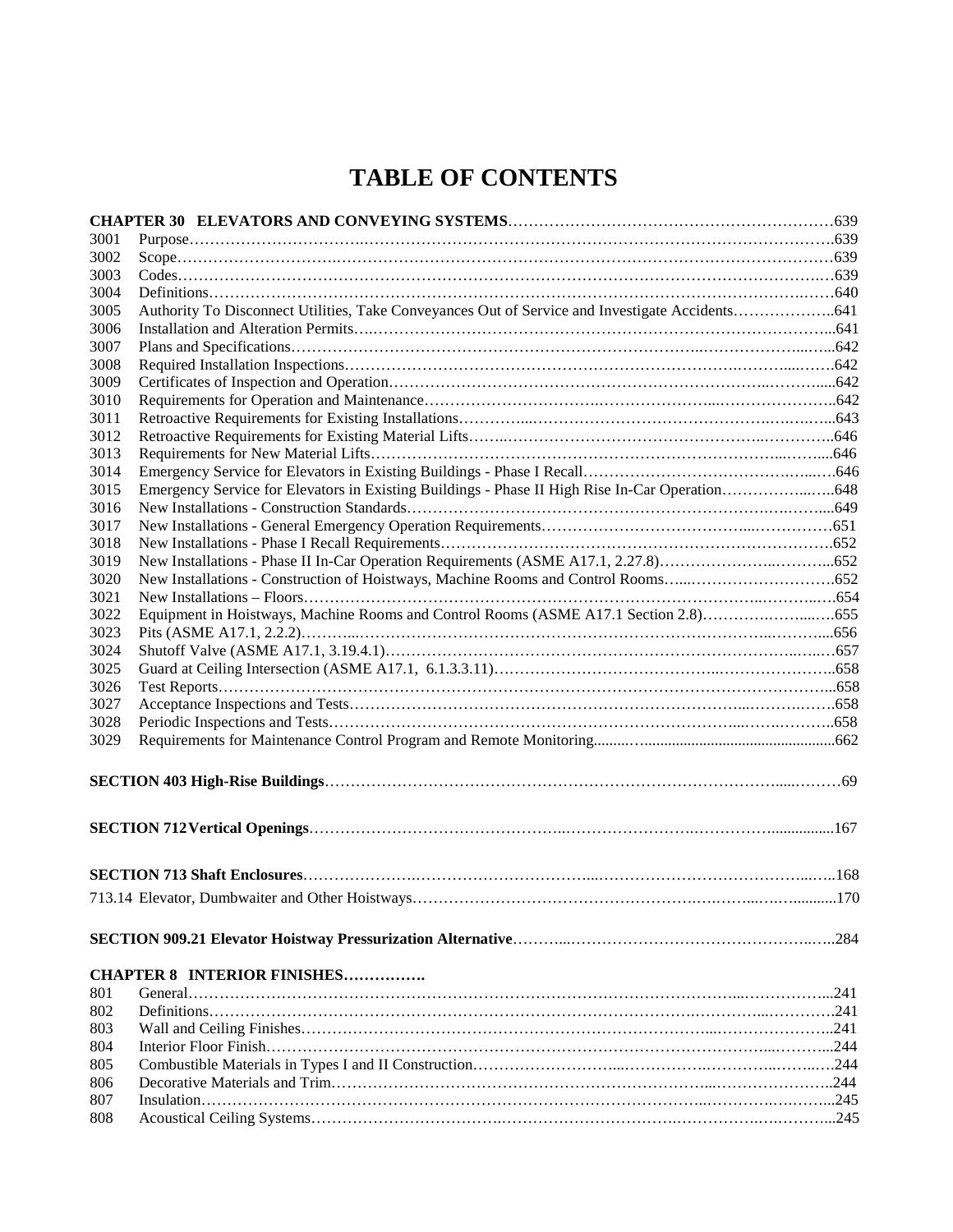# **CHAPTER 30**

# **ELEVATORS AND CONVEYING SYSTEMS**

Note: Chapter 30 is entirely Seattle amendments to the *International Building Code* and is not underlined.

#### **SECTION 3001 PURPOSE**

The purpose of this chapter is to protect persons, buildings and the contents thereof from hazards arising from the use of elevators, dumbwaiters, material lifts, escalators, moving walks and other conveyances by establishing minimum requirements regulating the design, construction, alteration, operation and maintenance of elevators, dumbwaiters, material lifts, escalators, moving walks and other conveyances, and by establishing procedures by which these requirements may be enforced.

#### **SECTION 3002 SCOPE**

**3002.1 General.** This code of safety standards covers the design, construction, installation, operation, inspection testing, maintenance, alteration and repair of elevators, dumbwaiters, material lifts, escalators, moving walks and other conveyances.

**3002.2 Application to existing conveyances.**

**3002.2.1 Minimum standard for existing conveyances.**  All existing conveyances shall comply with Washington Administrative Code (WAC) Chapter 296-96 Part D as it existed on February 15, 2013 and with Section 3011 as minimum standards.

**3002.2.2 Maintenance.** All conveyances covered under this chapter, both existing and new, and all parts thereof shall be maintained in a safe condition. All devices and safeguards that are required by this chapter shall be maintained in good working order. All devices or safeguards that were required by a code in effect when the conveyance was installed, altered, or repaired shall be maintained in good working order. Maintenance shall comply with ASME A17.1 Section 8.6. The owner or the owner's designated agent is responsible for the maintenance of such equipment.

**3002.2.3 Repairs and replacements.** Repairs to existing conveyances and replacements of devices and components shall be made with parts of at least equivalent material, strength and design. They shall comply with WAC 296-96 Part D and ASME A17.1 Section 8.6.

**3002.2.4 Additions and alterations.** Additions and alterations are permitted to be made to the conveyance system of *existing buildings* or structures without making the entire system comply with all of the requirements of this chapter for new buildings or structures, provided the additions and alterations that are made comply with the

requirements of this chapter for a new system, except as otherwise specifically provided in this code and in other applicable retroactive ordinances of the city.

Unless otherwise *approved* by the *building official*, alterations, repairs, replacements and maintenance of conveyances shall comply with the requirements of ASME A17.1 Section 8.7. Where Section 8.7 refers to a requirement that has been amended by this chapter, the requirements of this chapter take precedence. Where Section 8.7 refers to ASME A17.3, the requirements of WAC 296-96 Part D apply. Alterations to existing material lifts shall conform with the requirements of WAC Chapter 296-96 Part C1 Material Lifts.

**3002.2.5 Seismic improvements.** The *building official* is authorized to promulgate rules to establish standards for seismic improvements to existing conveyances.

**3002.2.6 Change of use.** When the use of an existing freight elevator is changed to carrying of passengers, the elevator must comply with the retroactive requirements of this code, ASME A17.1, 2.16.4 and WAC 296-96 Part D for passenger elevators.

**3002.2.7 Historic buildings and structures.** See the *International Existing Building Code* for regulations regarding *historic buildings* or structures.

**3002.3 References to the National Electrical Code.** For the purpose of this chapter, all references in the ASME Code to the National Electrical Code include the Seattle Electrical Code. All electrical work shall be done in accordance with the requirements of the Seattle Electrical Code.

**3002.4 Conflicts.** In any case where the codes adopted by reference in Section 3003 conflict with the requirements of this chapter, this chapter controls.

#### **SECTION 3003 CODES**

**3003.1 Seattle Elevator Code.** The following are adopted by reference as part of the Seattle Building Code. They also constitute the Elevator Code of the City of Seattle.

1. Safety Code for Elevators and Escalators, ASME A17.1- 2013*,* as amended in this ordinance and Appendices A through D, F through J, L, M and P through V.

#### **Exceptions:**

- 1.1. ASME A17.1 Sections 5.4, 5.5, 5.10, ((and)) 5.11, and 5.12 are not adopted.
- 1.2. ASME A17.1 Section 1.2.1, Purpose, is not adopted.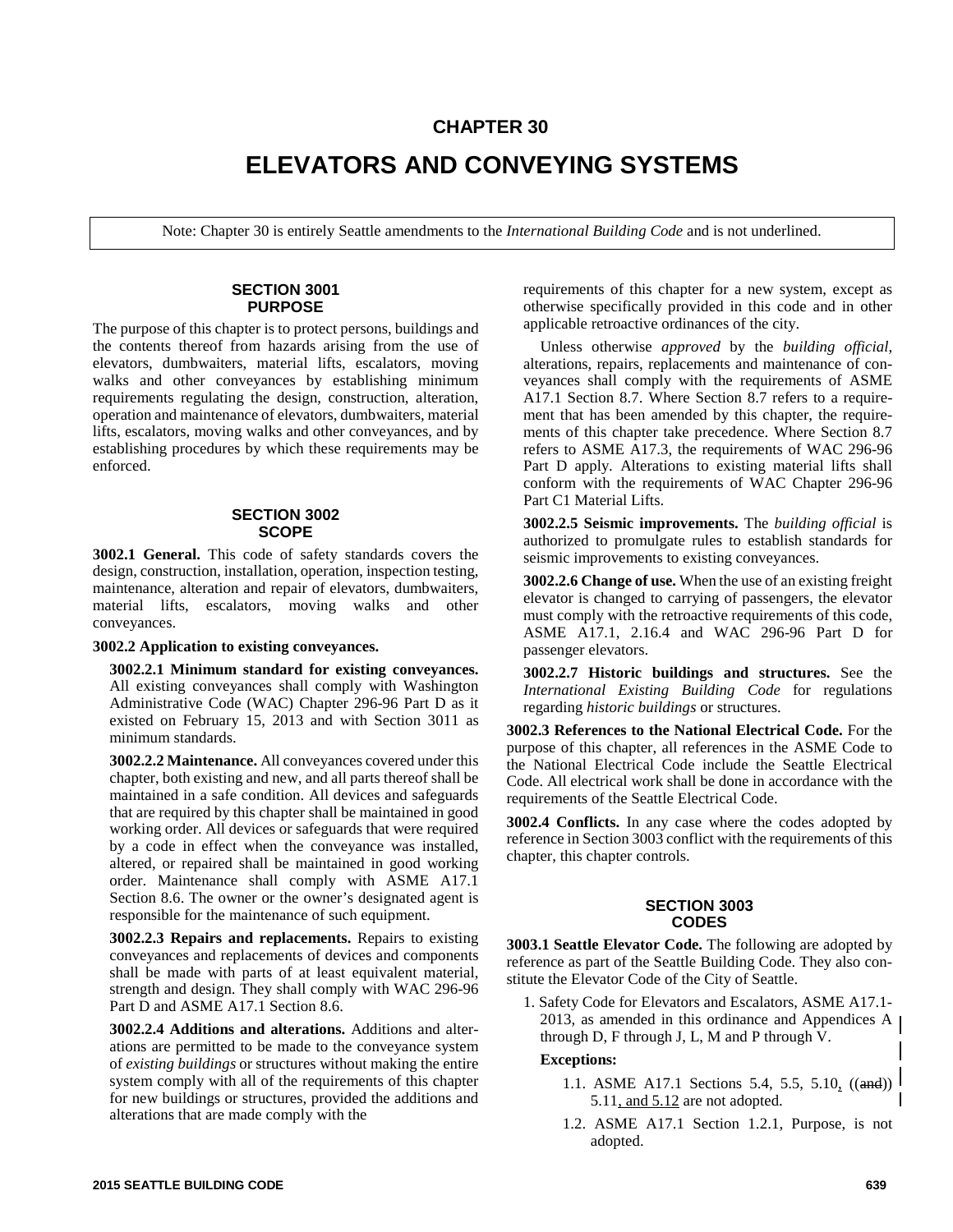- 2. Safety Standard for Platform Lifts and Stairway Chairlifts, ASME A18.1-2011.
- 3. Standard for Elevator Suspension, Compensation, and Governor Systems, ASME A17.6-2010.

**Exception:** ASME A17.6 Part 2 Aramid Fiber Ropes for Elevators, is not adopted.

4. Safety regulations for all elevators, dumbwaiters, escalators and other conveyances, Washington Administrative Code Chapter 296-96 as it existed on February 15, 2013.

**Exception:** The following sections of WAC Chapter 296-96 are not part of the *Elevator Code of the City of Seattle*:

- 1. Part B, Licenses and Fees for all Elevators, Dumbwaiters, Escalators, and Other Devices.
- 2. Part B-1, Regulations and Fees for All Elevators, Dumbwaiters, Escalators and Other Conveyances
- 3. Part C, Regulations for New and Altered Elevators and Lifting Devices, WAC 296-96- 02400 through WAC 296-96-02420.
- 4.((3.)) Part C3, Construction, Operation, Maintenance and Inspection of Private Residence Conveyances for Transporting Property for Residential Use.
- 5.((4.)) Part C4, Temporary Hoists.

 $\underline{6.}((5))$  Part C5, Additional Types of Conveyances.

**3003.2 Licensing.** All persons and firms working on conveyances in Seattle shall comply with chapter 70.87 RCW and chapter 296-96 WAC.

**3003.3 Administrative rules.** The *building official* is authorized to adopt by administrative rule, in accordance with Section 104.8, that furthers the intent and purpose of this code, that encourages the use of state of the art technology, materials or methods of construction, and which provides standards that are equal or better than those contained in this code.

# **SECTION 3004 DEFINITIONS**

The following words and terms shall, for the purposes of this section and as used elsewhere in this code, have the meanings shown herein. These definitions are in addition to ASME A17.1 Section 1.3, RCW 70.87, Laws Governing Elevators and Other Lifting Devices, and Chapter 2 of this code.

**ALTERATIONS, REPAIRS AND REPLACEMENTS.**  See ASME A17.1 Section 1.3.

**AUTOMATIC ELEVATOR.** A type of elevator that does not require an attendant. All calls are registered by the passengers.

**AUTOMOBILE PARKING ELEVATOR.** An elevator located in either a stationary or horizontally moving hoistway and used exclusively for parking automobiles where, during the parking process, each automobile is moved under its own power onto and off the elevator directly into parking spaces or cubicles in line with the elevator and where no persons are normally stationed on any level except the receiving level.

**CONTROL ROOM.** An enclosed control space outside the hoistway, intended for full bodily entry, that contains the motor controller. The room could also contain electrical or mechanical equipment used directly in connection with the elevator, dumbwaiter, or material lift but not the electric driving machine or the hydraulic machine.

**CONTROL SPACE.** A space outside the hoistway, intended to be accessed with or without full bodily entry, that contains the motor controller. This space could also contain electrical or mechanical equipment used directly in connection with the elevator, dumbwaiter, or material lift but not the electric driving machine or the hydraulic machine.

**CONVEYANCE.** An elevator, accessibility lift, escalator, dumbwaiter, material lift, automobile parking elevator, moving walk or other elevating device.

**CONVEYANCES IN SERVICE.** Units that are in operation, are inspected and certified by the *building official* for operation.

**CONVEYANCES OUT OF SERVICE.** The use of the unit has been prohibited either temporarily or permanently in accordance with Section 3005 below.

**ELEVATOR GROUP.** A grouping of elevators in a building located adjacent or directly across from one another that responds to common hall call buttons.

**ENFORCING AUTHORITY.** As used in ASME A17.1 means the *building official*.

**EXISTING INSTALLATIONS.** All conveyances that have been tested and approved for use by the *building official*.

**INSPECTOR.** Inspectors employed by the City of Seattle and working under the direction of the *building official*.

**MACHINE ROOM.** An enclosed machinery space outside the hoistway, intended for full bodily entry, that contains the electric driving machine or the hydraulic machine. The room could also contain the motor controller, and electrical and/or mechanical equipment used directly in connection with the elevator, dumbwaiter, or material lift.

**MACHINERY SPACE.** A space inside or outside the hoistway, intended to be accessed with or without full bodily entry, that contains elevator, dumbwaiter, or material lift mechanical equipment, and could also contain electrical equipment used directly in connection with the elevator, dumbwaiter, or material lift. This space could also contain the electric driving machine.

**MATERIAL LIFT.** A fixed, stationary conveyance that:

- 1. Has a car or platform that moves in guides;
- 2. Serves two or more floors or landings of a building or structure;
- 3. Has a vertical rise of at least 30 inches (762 mm) and no more than sixty feet (18 288 mm);
- 4. Has a maximum speed of fifty feet (15 240 mm) per minute;
- 5. Is an isolated, self-contained lift and is not a part of a conveying system;
- 6. Travels in an inclined or vertical, but not horizontal, direction;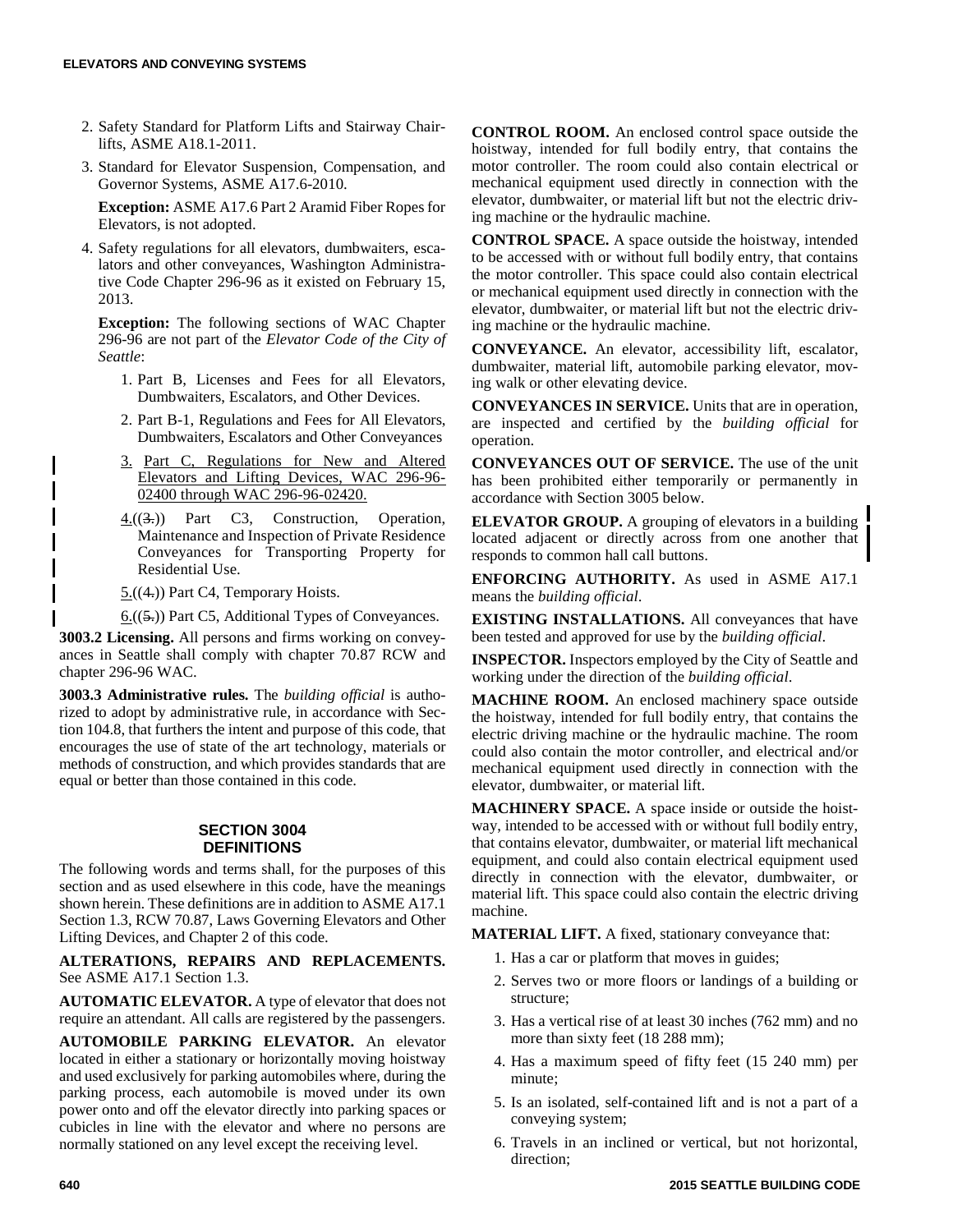- 7. Is operated only by, or under the direct supervision of, an individual designated by the employer; and
- 8. Is installed in a commercial or industrial area, and not in an area that is open to access by the general public.

#### **SECTION 3005 AUTHORITY TO DISCONNECT UTILITIES, TAKE CONVEYANCES OUT OF SERVICE AND INVESTIGATE ACCIDENTS**

**3005.1 Disconnection of utilities.** In addition to the provisions for Emergency Orders provided in Section 102, the *building official* is authorized to disconnect or order discontinuance of any utility service or energy supply to equipment regulated by this code in cases of emergency or where necessary for safety to life and property. Such utility service shall be discontinued until the equipment, appliances, devices or wiring found to be defective or defectively installed are replaced, repaired, or restored to a safe condition. Proper posting and seals shall be affixed to the equipment to prevent inadvertent use.

**3005.2 Conveyances out of service.** A conveyance shall be taken out of service temporarily after the *building official* has inspected the unit for proper parking of the car, securing the hoistway openings, and disconnection of power. A seal and tag shall be placed on the equipment to insure against unauthorized use. A conveyance is permitted to remain in a temporarily out-of-service status for a period not to exceed two years, after which time it shall be placed in a permanently outof-service status.

**Exception:** Elevators that could be returned to service without repair are permitted to remain in a temporary outof-service status with approval of the *building official*.

A conveyance shall be placed permanently out of service by landing the car and counterweights and removing the hoisting cables or fluid lines. Conveyances placed in a permanently out-of-service status shall have the hoistway sealed off for fire protection by securing existing doors.

Conveyances in an out-of-service status either temporarily or permanently are permitted to be placed back into service and classified as an existing installation unless determined to be hazardous by the *building official*. Requirements in effect at that time must be completed before certification and use. No installation or reconnection of hydraulic elevators powered by city water pressure is permitted.

**3005.3 Report and investigation of accidents.** The owner or the owner's authorized agent shall promptly notify the *building official* of each accident involving a conveyance that requires the service of a physician or results in a disability exceeding one day, and shall afford the *building official* every facility for investigating and inspecting the accident. The *building official*  shall without delay, after being notified, make an inspection and shall place on file a full and complete report of the accident. The report shall give in detail all material facts and information available and the cause or causes, so far as they can be determined. The report shall be open to public inspection at all reasonable hours. If an accident involves the failure or destruction of any part of the construction or the operating

mechanism of a conveyance, the use of the conveyance is forbidden until it has been made safe, it has been reinspected and any repairs, changes, or alterations have been *approved* by the department, and a permit has been issued by the *building official*. The removal of any part of the damaged construction or operating mechanism from the premises is forbidden until the *building official* grants permission to do so.

#### **SECTION 3006 INSTALLATION AND ALTERATION PERMITS**

**3006.1 Installation permits.** A permit issued by the *building official* is required to install any elevator, escalator, dumbwaiter, automobile parking elevator, material lift moving walk, accessibility lifts or other conveyance. A separate permit shall be obtained for each conveyance installed regardless of location and/or contract arrangements.

**3006.2 Alteration/repair permits.** A permit is required to make any alterations to existing elevators, escalators, dumbwaiters, automobile parking elevators, material lifts, moving walks or other conveyances. A separate permit shall be obtained for each conveyance altered or relocated regardless of location and/or contract arrangements.

#### **Exceptions:**

- 1. Permits for repairs required by inspection reports are permitted to be combined for a single building.
- 2. The *building official* is permitted to issue a single permit for minor alterations to more than one conveyance that do not require individual retesting of each conveyance.
- 3. No permit shall be required for ordinary repairs made with parts of the same materials, strength and design normally necessary for maintenance.

**3006.3 Temporary use permits.** The *building official* is permitted to issue a temporary use permit for a period not to exceed 60 days to allow completion of installation and passing of the final inspection. Temporary use permits may be renewed by the *building official*. If, at any time during the period of temporary use, the *building official* determines that the building owner is not making adequate progress toward completion of the installation and passing of the final inspection, the *building official* is permitted to withdraw the temporary use permit on 7 days' notice. The *building official* is authorized to forbid further use of the conveyance until a certificate of inspection is obtained. If any conveyance is found to be *unsafe* or fails to comply with a notice of correction, the *building official* is authorized to revoke the temporary use permit.

**3006.4 Expiration, renewal and revocation of permits.**  Sections 106.9 through 106.12 apply to permits required by this chapter.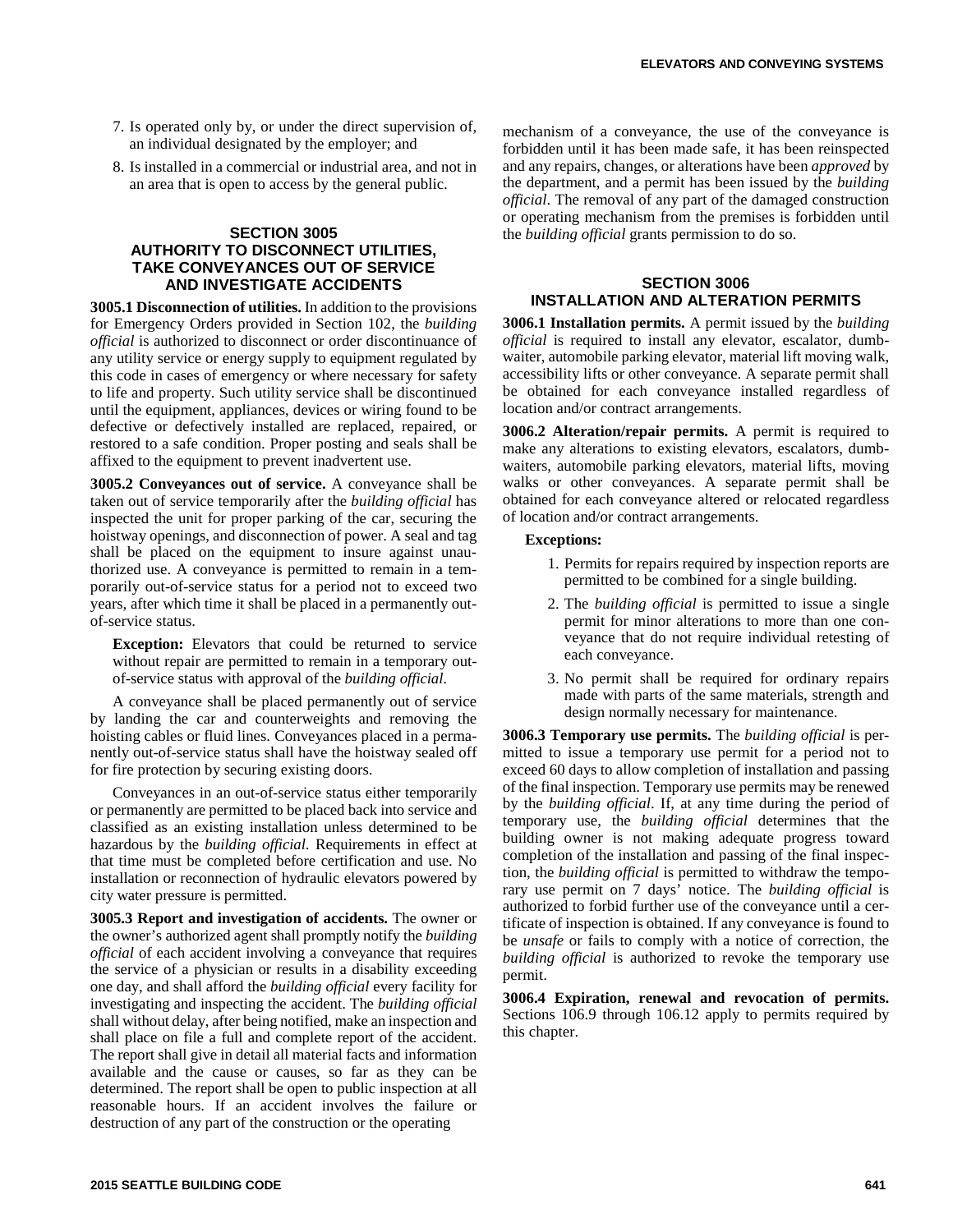# **SECTION 3007 PLANS AND SPECIFICATIONS**

**3007.1 Permit drawings.** Two sets of drawings shall be submitted with applications for installations of new elevators, escalators, dumbwaiters, automobile parking elevators, material lifts, moving walks and other conveyances.

The drawings shall show beams, attachments, loads and reactions, and shall bear the seal of a structural engineer licensed under the laws of Washington State.

The *structural engineer in responsible charge* for the building shall review the drawings and forward them to the *building official* with a notation indicating that the drawings have been reviewed and been found to be in general conformance to the design of the building.

**Exception:** An engineer's stamp is not required for hydraulic elevators.

**3007.2 Amendments to the permit.** If changes to the *approved* work are made during construction, approval of the *building official* shall be obtained prior to execution. The inspector may approve minor changes for work that will not reduce the structural strength or fire and life safety of the structure. The inspector shall determine if it is necessary to revise the *approved construction documents*. No changes that are subject to special inspection required by Chapter 17 shall be made during construction unless approved by the *building official*. If revised plans are required, changes shall be shown on two sets of plans that shall be submitted to and approved by the *building official*, accompanied by fees specified in the *Fee Subtitle* prior to occupancy. All changes shall conform to the requirements of this code and other pertinent laws and ordinances and other issued permits.

# **SECTION 3008 REQUIRED INSTALLATION INSPECTIONS**

**3008.1 Installation inspections.** It is the duty of the person doing the work authorized by a permit to notify the *building official* that such work is ready for inspection.

It is the duty of the person requesting any inspections required by this chapter to provide access to and means for proper inspection of such work.

Final inspection shall be called for by the applicant when the work described on the permit has been completed, and when ready for testing with weights and instruments, as needed. A final inspection is required after all wiring has been completed and all permanent fixtures such as switches, outlet receptacles, plates, lighting fixtures and all other equipment has been properly installed, and the hoistway, control rooms, machine rooms and machine spaces are properly completed.

# **SECTION 3009 CERTIFICATES OF INSPECTION AND OPERATION**

**3009.1 Certificates required.** It is a violation of this code to operate any elevator, escalator, dumbwaiter, automobile parking elevator, material lift, moving walk or other convey-

ance without a certificate of inspection or authorization of temporary use issued by the *building official*. A certificate of inspection shall be issued following an inspection by the *building official* showing that the conveyance has been found to be in safe operating condition and applicable fees for inspection time, as set forth in the *Fee Subtitle*, have been paid. The certificate is valid until 45 days after the next inspection or until the certificate is withdrawn, whichever comes first.

If any conveyance is found to be *unsafe* or fails to comply with a notice of correction, the *building official* is authorized to withdraw the certificate of inspection.

**3009.2 Periodic inspections.** The *building official* shall cause inspections to be made of every conveyance at intervals of 12 months or as soon thereafter as is practical. The inspector shall file a full and correct report on each conveyance with the *building official* that shall note any code violations, corrections required and the general condition of the conveyance.

**3009.3 Inspection report by building official.** After each required inspection of a conveyance the *building official* shall mail a copy of the inspection report to the owner of the conveyance inspected. If inspection shows a conveyance to be in violation of the requirements of this chapter, the *building official* shall issue a notice in writing listing the corrections to be made to the conveyance that are necessary to bring it into compliance with this chapter and is authorized to order the operation thereof discontinued until the corrections are made. The owner upon receipt of inspection report shall complete all corrections within 90 days. The owner or owner's authorized agent shall notify the *building official* in writing when deficiencies are corrected.

**3009.4 Inspections, tests and test reports.** Reports of required tests shall be submitted to the owner and to the *building official* on forms furnished by the *building official*. Reports shall be submitted to the *building official* in writing within 60 days of completion of tests. Performance of required tests and their cost shall be the responsibility of the owner. Identification of conveyances shall be noted by use of assigned city numbers.

#### **SECTION 3010 REQUIREMENTS FOR OPERATION AND MAINTENANCE**

**3010.1 Responsibility for operation and maintenance.** The owner is responsible for the safe operation and maintenance of each device regulated by this chapter. The installation of pipes, ducts, conduits, wiring and the storage of materials not required for the operation of the elevator is prohibited in hoistways, control rooms, machine rooms and machine spaces. See Section 3022. Sidewalk elevators in public places are also subject to the requirements of Title 15, Seattle Municipal Code, Street and Sidewalk Use, as amended. See Part 8 of ASME A17.1 for requirements for operation and maintenance.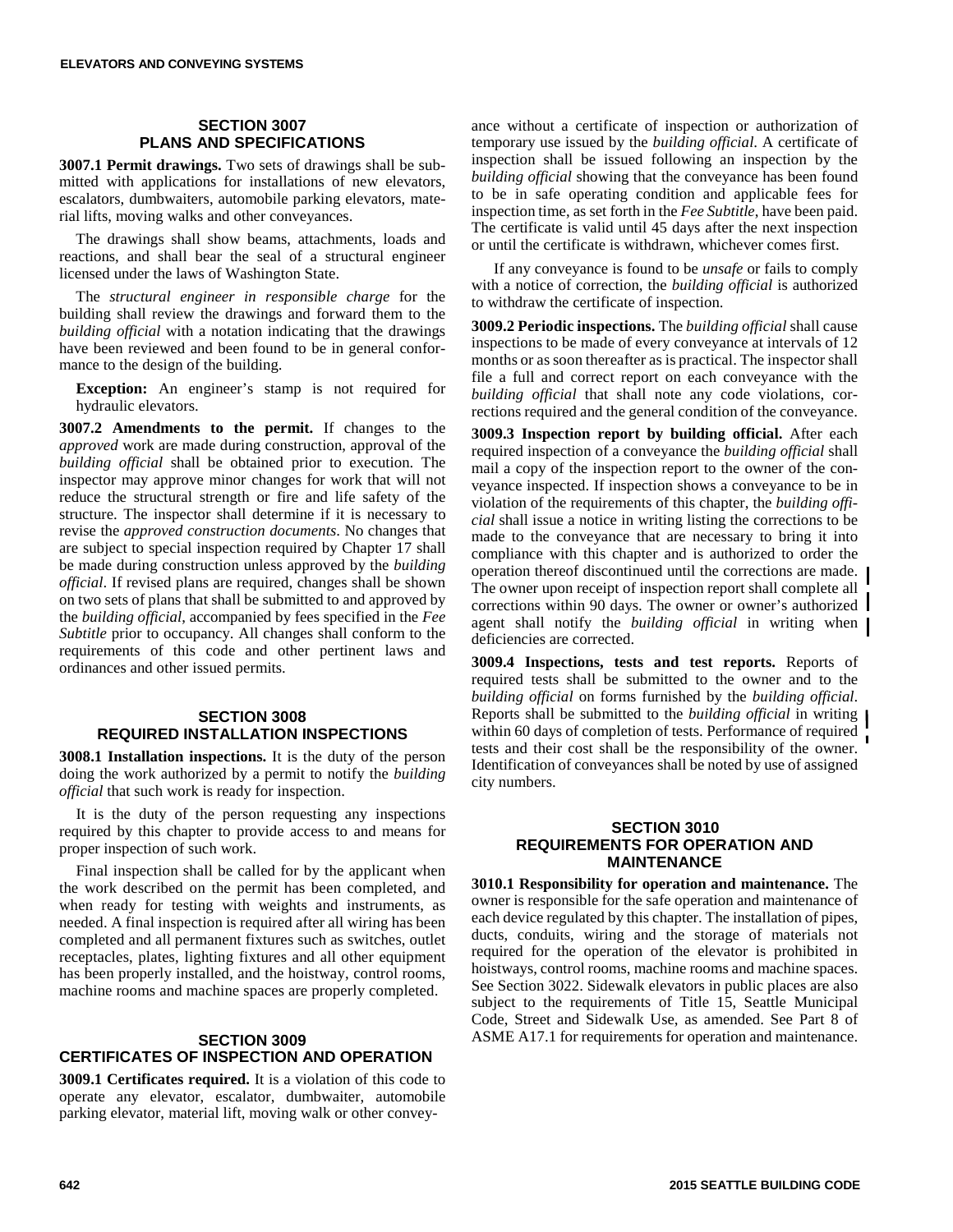#### **SECTION 3011 RETROACTIVE REQUIREMENTS FOR EXISTING INSTALLATIONS**

**3011.1 General.** Existing conveyances shall be made to comply with WAC 296-96 Part D, Regulations for Existing Elevators, Dumbwaiters, and Escalators and the provisions of this section.

**3011.2 Doors to elevator and dumbwaiter machine rooms.**  Doors to elevator and dumbwaiter machine rooms, control rooms and machinery spaces shall be self-closing and selflocking. The lock shall be a spring-type lock arranged to permit the door to be opened from the inside without a key, incapable of being left in the unlocked position, and accessible only by a key from the outside.

**3011.3 Key retainer box.** The key retainer box shall comply with Section 3011.3.1 or 3011.3.2.

**3011.3.1 Conveyances installed between March 1, 1956 and August 14, 2004.** A key retainer box locked and keyed to the standard City access key for elevator access and operation keys shall be provided. The key retainer box shall meet the following standards:

- 1. Dimensions 8 inches high, 6 inches wide, 1 inch deep.
- 2. Material 16 gauge steel welded.
- 3. Color red (unless located in the main lobby above the hall call button, 6 feet nominal above the floor).
- 4. Labeling "FOR FIRE DEPARTMENT USE."
- 5. Lock Ace one-inch cylinder cam lock key #39504.

The key retainer box is to be installed at the designated recall floor above the Phase I recall switch or in the main lobby above the hall call button when no recall feature exists. The key retainer box is to be mounted 6 feet nominal above the floor. The *building official* is permitted to approve other locations upon request.

Key retainer boxes are permitted to comply with Section 3011.3.2 or 3016.9 as an alternative to complying with this section.

**3011.3.2 Conveyances installed between August 15, 2004 through November 5, 2016.** A key retainer box locked and keyed to the secure city access key for elevator and other conveyance access and operation keys shall be provided. The key retainer box shall meet the following standards:

- 1. Minimum dimensions- 6 1/2 inches high, 6 inches wide, 2 inches deep.
- 2. Material at least 16 gauge steel welded.
- 3. Color red (unless located in the main lobby above the hall call button, 6 feet above the floor).
- 4. Labeling "For Emergency Use".
- 5. Lock high security Medeco lock specified by the *building official*. Use of the key shall be restricted to fire, emergency response and elevator inspection personnel.

The key retainer box shall be flush or surface mounted, installed at the designated recall floor above the Phase I recall switch or in the main lobby above the hall call button

if no recall feature exists. The key retainer box is to be mounted approximately 6 feet above the floor. The key retainer box shall be attached to the building so as to be able to withstand a force of 300 lbf/square foot applied horizontally at any point. In buildings with more than one elevator, the key retainer box shall be large enough to accommodate all required keys. The building official may approve other locations and custom box types upon request.

Key retainer boxes are permitted to comply with Section 3016.9 as an alternative to complying with this section.

**3011.4 Elevator access keys.** Keys for access to and for the operation of elevating equipment shall be tagged and retained in the key retainer box. The key retainer box shall contain fire emergency service keys (Phase I and II, one key for each switch) and keys for any of the following that are in the building:

- 1. Doors to the control room, machine room and machine space;
- 2. Secondary level door;
- 3. Pit door;
- 4. Roof door;
- 5. Independent, hospital emergency and/or attendant operation;
- 6. Hoistway access;
- 7. Mechanical hoistway access devices (broken arm, lunar, etc.);
- 8. Miscellaneous switches with locks;
- 9. Fire alarm panel room;
- 10. Sprinkler valve control room.

**3011.5 Dumbwaiter machinery access.** Access doors to dumbwaiter machinery spaces shall be provided with electric contacts and labeled on the exterior side "DANGER - DUMBWAITER MACHINE" in one-inch letters.

**3011.6 Machine space lighting and receptacles.** Permanent electric lighting shall be provided in all control rooms, machine rooms and machinery spaces. The illumination shall be not less than 10 foot-candles (108 lux) at the floor level. The lighting control switch shall be located within easy reach of the access to the room or space. Where practicable, the light control switch shall be located on the lock-jamb side of the access door. Where practical, elevator pits, control rooms, machine rooms and machine spaces shall be provided with an electrical receptacle.

**3011.7 Access to terminal landings.** Mechanical access to terminal landings of elevator hoistways shall be provided in accordance with WAC 296-96-23162 (1).

**3011.8 Wall covering material for passenger cars.** All materials exposed to the car interior and the hoistway shall be metal or shall conform to the following:

(1) Materials in their end use configuration, other than those covered by paragraph (2) below, shall conform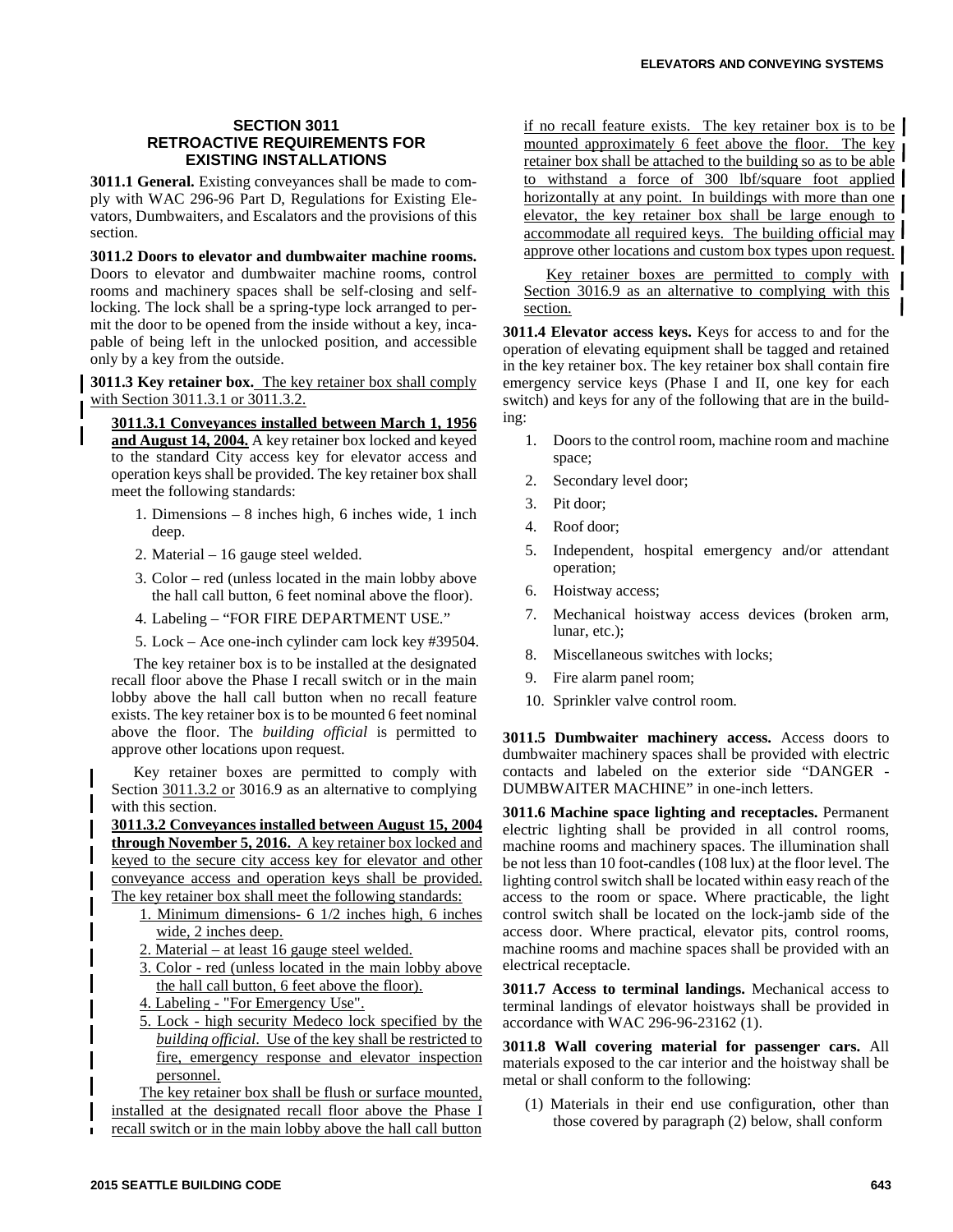to the following requirements, based on the tests conducted in accordance with the requirements of ASTM E 84, ANSI/UL 723 or NFPA 252:

- (a) flame spread rating of 0 to 75;
- (b) smoke development of 0 to 450.
- (2) Napped, tufted, wove, looped, and similar materials in their end use configuration on car enclosure walls shall have a flame spread rating of 0 to 25.
- (3) Padded protective linings, for temporary use in passenger cars during the handling of freight, shall be of materials conforming to either paragraph (1) or (2) above. The protective lining shall clear the floor by not less than 4 inches (102 mm).
- (4) Floor covering, underlayment, and its adhesive shall have a critical radiant flux of not less than 0.45 W/ cm<sup>2</sup> as measured by ASTM E 648. Floor finish materials of a traditional type such as wood, vinyl, linoleum and terrazzo are permitted to be used.

**Exception:** Handrails, operating devices, ventilating devices, signal fixtures, audio and visual communication devices, and their housings are not required to comply with this Section 3011.8.

**3011.9 Control and operating circuits and overcurrent protection.** Overcurrent protection shall be maintained in accordance with *1984 National Electrical Code* Section 620- 61.

# **3011.9.1 Control and operating circuits.**

#### **3011.9.1.1 Electric elevators.**

1. For electric elevators, the normal and final terminal stopping device shall not control the same controller switches unless two or more separate and independent switches are provided, two of which shall be closed to complete the driving machine motor-and-brake circuit in either direction of travel. Where a two- or three-phase alternating current driving-machine motor is used, these switches shall be of the multipole type.

The control shall be so designed and installed that a single ground or short circuit may permit either, but not prevent both, the normal and final stopping device circuits from stopping the car.

- 2. In the design and installation of the control and operating circuits in electric elevators, the following requirements shall be met:
	- a. If springs are used to actuate switches, contactors or relays to break the circuit to stop an elevator at the terminal landings, they shall be of the compression type.
	- b. The completion or maintenance of an electric circuit shall not be used to interrupt the power to the elevator driving-machine motor or brake at the terminal landings, nor to stop the car when the emergency stop switch is opened or any of the electrical protective devices operate.

**Exception:** The requirements of this rule do not apply to dynamic braking, nor to speed control switches.

- c. The failure of any single magnetically operated switch, contactor or relay to release in the intended manner, or the failure of any static control device to operate as intended, or the occurrence of a single accidental ground, shall not permit the car to start or run if any hoistway door interlock is unlocked or if any hoistway door or car door or gate electric contact is not in the closed position.
- d. If generator-field control is used, means shall be provided to prevent the generator from building up and applying sufficient current to the elevator driving-machine motor to move the car if the elevator motor control switches are in the "OFF" position. The means used shall not interfere with maintenance of an effective dynamic-braking circuit during stopping and standstill conditions.
- e. The control circuits shall be so designed and installed that the car speed in the down direction with rated load in the car, under normal operating conditions with the power supply on or off does not exceed governor tripping speed or 125 percent of rated speed, whichever is less.
- 3. Elevators with driving motors employing static control without motor generator sets shall conform to the following requirements:
	- a. Two devices shall be provided to remove power independently from the driving-machine motor. At least one device shall be an electromechanical contactor.
	- b. The contactor shall be arranged to open each time the car stops.
	- c. The contactor shall open the driving-machine brake circuit.
	- d. An additional contactor shall be provided to also open the driving-machine brake circuit. This contactor is not required to have contacts in the driving-machine motor circuit.
	- e. The electrical protective devices required by Rule 210.2 of ASME A17.1d-1986 shall control the solid state device and both contactors.

**Exception:** Leveling can take place with power opening of doors and gates as restricted by the requirements of Rules 112.2a(1) and 112.2b(1) of ASME A17.1d-1986.

f. After each elevator stop, the car shall not respond to a signal to start unless both contactors are in the deenergized position.

**Exception:** Elevators employing alternatingcurrent hoist motors driven from a direct-current source through a static inverter.

4. Elevators employing alternating-current driving motors driven from a direct-current power source through a static inverter shall conform to the following requirements: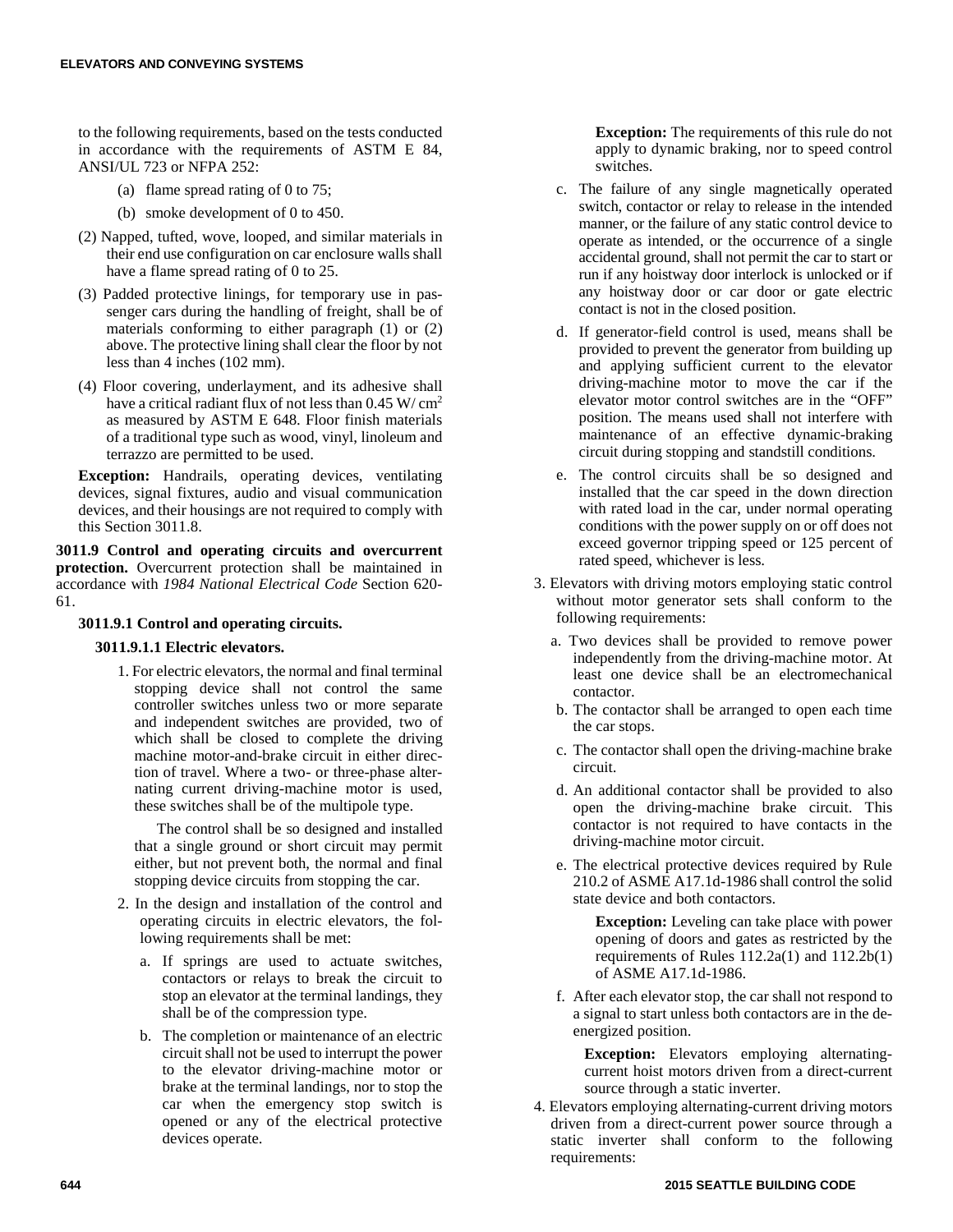- a. Two separate means shall be provided to independently inhibit the flow of alternating current through the solid state devices that connect the direct-current power source to the alternatingcurrent driving motor. At least one of the means shall be an electromechanical relay.
- b. The relay shall be arranged to open each time the car stops.
- c. The relay shall cause the driving-machine brake circuit to open.
- d. An additional contactor shall be provided to also open the driving-machine brake circuit. This contactor is not required to have contacts in the driving-machine motor circuit.
- e. The electrical protective devices required by Rule 210.2 of ASME A17.1d-1986 shall control both the means that inhibit the flow of alternating current through the solid state devices and the contactors in the brake circuit.

**Exception:** Leveling can take place with power opening of the doors and gates as restricted by the requirements of Rules 112.2a(1) and 112.2b(1) of ASME A17.1d-1986.

f. After each elevator stop, the car shall not respond to a signal to start unless the relay that inhibits the flow of alternating current through the solid state devices, and the contactors in the brake circuit, are in the deenergized position.

**3011.9.1.2 Hydraulic elevators.** The design and installation of the control and operating circuits for hydraulic elevators shall conform to the following requirements:

- a. Springs, where used to actuate switches, contactors or relays to stop an elevator at the terminals or to actuate electrically operated valves, shall be of the compression type.
- b. The completion or maintenance of an electric circuit shall not be used to interrupt the power to controlvalve-operating magnets nor to the pump driving motor of electro-hydraulic elevators under the following conditions:
	- 1. To stop the car at the terminals.
	- 2. To stop the car when the emergency-stop switch or any of the electrical protective devices operate.
- c. The failure of any single magnetically operated switch, contactor or relay to release in the intended manner or the occurrence of a single accidental ground shall not permit the car to start or run if any hoistway door interlock is unlocked or if any hoistway-door or car-door or gate contact is not in the closed position.

**3011.10 Roped hydraulic elevators.** Roped horizontal hydraulic elevators are permitted to continue in service but once taken out of service shall not be reactivated.

**3011.11 Pit Access and equipment.** Access ladders shall be installed in elevator pits deeper than 3 feet.

Pits shall be illuminated by a permanent luminaire that provides not less than 5 foot-candles (54 lux) of illumination at the pit floor. Light bulbs shall be externally guarded to prevent contact and accidental breakage.

Pit light control switches shall be located inside the hoist-way of every elevator approximately 48 inches above the threshold, and either within 18 inches of the access door or within reach from the access floor and adjacent to the pit ladder if provided.

Access shall be provided for safe maintenance and inspection of all equipment located in the pit.

**3011.12 Floor numbers.** Elevator hoistways shall have floor numbers not less than 2 inches in height, placed on the walls and/or doors of hoistways at intervals such that a person in a stalled elevator upon opening the car door could determine the floor position.

**3011.13 Car top work light.** A permanently wired work light and outlet shall be installed on top of freight and passenger elevators to provide adequate illumination for inspection and work in the hoistway. The light shall be provided with a nonkeyed switch in or adjacent to the fixture. The fixture shall be protected from accidental breakage.

**3011.14 Labeling.** All equipment (disconnect switches, machines and controllers) operating on a voltage in excess of 250 volts shall be labeled for the voltage used in letters 3/4 inches high.

**3011.15 Interior alterations.** Alterations or modifications of elevator car interiors shall comply with ASME A17.1, 8.7.2.15.2 (increase or decrease in deadweight of car), Building Code requirements concerning flame spread ratings for wall coverings (See Chapter 8), and lighting requirements of ASME A17.1.

**3011.16 Illumination.** Illumination in the elevator car shall be maintained unless it is turned off manually by the switch in the car. A readily-accessible and labeled toggle-type test switch shall be provided on the top of the car to cut lighting power manually and test the emergency lighting.

**3011.17 Conveyance number designation.** In any building with more than one elevator, escalator or other type of conveyance a designating number (not less than two inches in height) shall be located at the door of the main entrance lobby, inside the car, on the machine, on the disconnect switch or stop switch, and on escalator upper and lower front plates.

**3011.18 Escalator starting switches.** "Up" and "Down" positions shall be clearly indicated on all starting switches.

**3011.19 Anchorage for elevator equipment.** All elevator equipment, hydraulic or cable type shall be anchored.

**3011.20 Restricted opening of doors.** All existing passenger elevators in Group R-1 hotels and dormitory buildings shall comply with the following.

- 1. When a car is outside the unlocking zone, the hoistway doors or car doors shall be so arranged that the hoist-way doors or car doors cannot be opened more than 4 inches (102 mm) from inside the car.
- **2.** When the car doors are so arranged that they cannot be opened when the car is outside the unlocking zone, the

#### **2015 SEATTLE BUILDING CODE 645**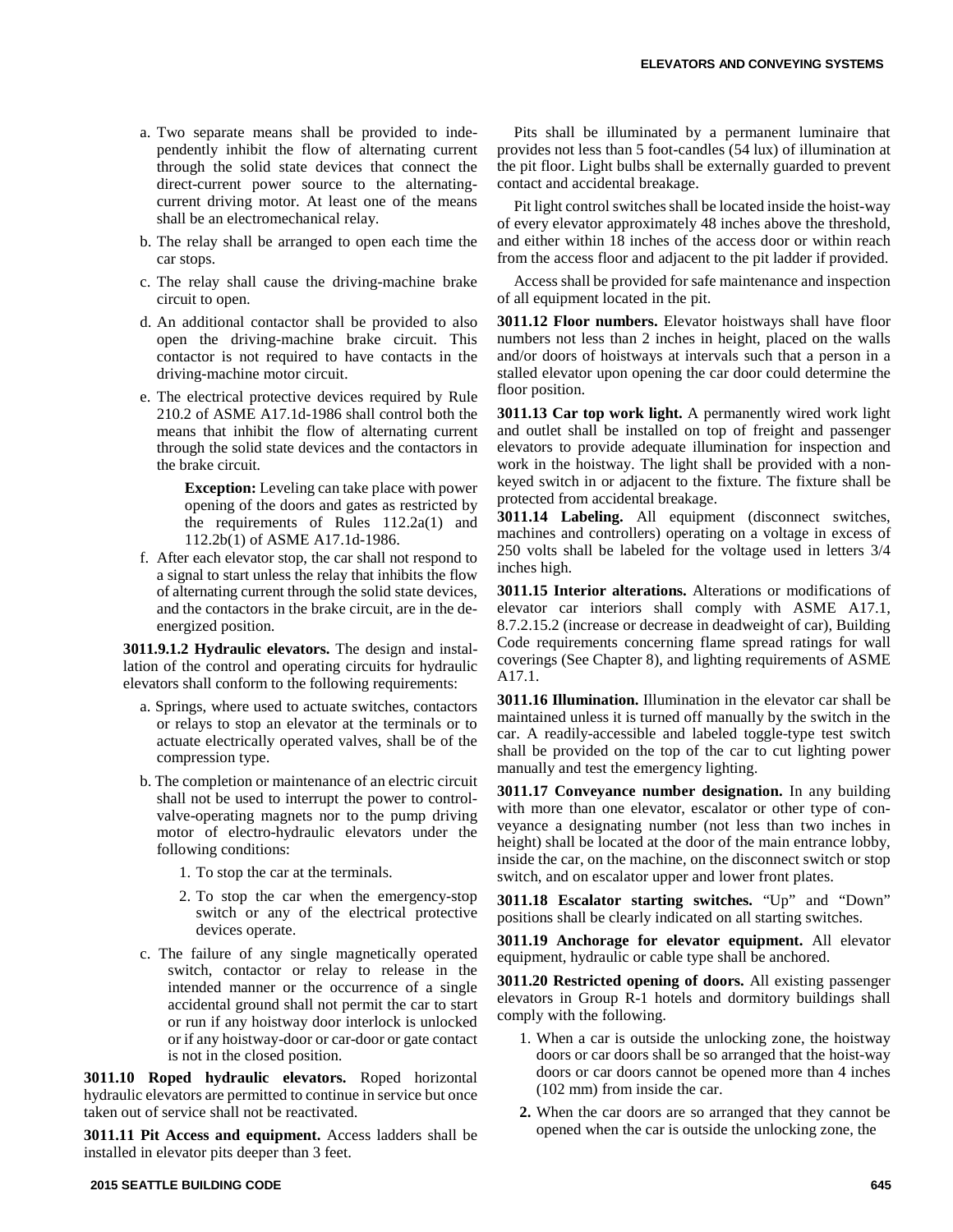- 3. car doors shall be openable from outside the car without the use of special tools.
- 4. The doors shall be unlocked when the car is within 3 inches (76 mm) above or below the landing and are permitted to be configured to be unlocked up to 18 inches (457 mm) above or below the landing.

# **SECTION 3012 RETROACTIVE REQUIREMENTS FOR EXISTING MATERIAL LIFTS**

**3012.1 General.** Existing material lifts shall be made to comply with the following requirements. (Note: New material lifts shall comply with Section 3013).

**3012.2 Hoistway enclosure gates and doors.** The openings at each material lift landing shall have gates or doors that guard the full width of the opening. A hoistway door shall be vertically sliding, bi-parting, counter-balanced, or horizontally swinging or sliding. Gates and doors shall meet the following requirements:

- 1. A balanced-type, vertically sliding hoistway gate shall extend from not more than 2 inches from the landing threshold to not less than 66 inches above the landing threshold.
- 2. A gate shall be solid or openwork of a design that will reject a ball 2 inches in diameter. A gate shall be located so that the distance from the hoistway face of the gate to the hoistway edge of the landing sill is not more than 2 1/2 inches. A gate shall be designed and guided so that it will withstand a lateral pressure of one hundred pounds applied at approximately its center without breaking or being permanently deformed and without displacing the gate from its guides or tracks.
- 3. Hoistway gates or doors shall have a combination mechanical lock and electric contact, which shall prevent operation of the material lift by the normal operating devices unless the door or gate is closed.

#### **3012.3 Controls.**

- 1. The control station shall be remotely mounted so that it is inaccessible from the material lift car.
- 2. Controls shall be clearly marked or labeled to indicate the function of control.
- 3. All control stations shall have a stop switch. When opened, the stop switch shall remove the electrical power from the driving machine and brake. The stop switch shall:
	- 3.1 Be manually operated;
	- 3.2 Have red operating handles or buttons;
	- 3.3 Be conspicuously and permanently marked "STOP";
	- 3.4 Indicate the stop and run positions; and
	- 3.5 Be arranged to be locked in the open position.

**3012.4 Capacity posting and no-riders sign.** Each material lift shall have a capacity sign permanently and securely fastened in place in the material lift car and on the landings. The

sign shall indicate the rated load of the material lift in pounds. The sign shall be metal with black letters two inches high on yellow background.

A sign stating "NO PERSONS PERMITTED TO RIDE THIS DEVICE" shall be conspicuously and securely posted on the landing side of all hoistway gates and doors and in the enclosure of each material lift car. The sign shall be metal with black letters 2 inches high on red background.

#### **SECTION 3013 REQUIREMENTS FOR NEW MATERIAL LIFTS**

**3013.1 New material lifts.** New material lifts shall comply with ASME A17.1, Sections 2.7, 2.8 and 3.7. WAC 296-96 Part C1, Minimum Standards for All Material Lifts, as it existed on February 15, 2013, applies to all material lifts as defined in Section 3004.

#### **SECTION 3014 EMERGENCY SERVICE FOR ELEVATORS IN EXISTING BUILDINGS - PHASE I RECALL**

**3014**.**1 General.** All existing elevators requiring Phase I recall when installed or under Chapter 93 of the *Seattle Fire Code*  shall comply with this section.

#### **Exceptions:**

- 1. Elevators that comply with the standards for new installations provided in Section 3018;
- 2. Elevators with less than 25 feet of travel if the *building official* and the *fire code official* give written approval; and
- 3. Elevators that comply with ASME A17.1, Rule 211.3a 1984 edition or later and Sections 3014.10 and 3014.11.

**3014.2 Phase I recall keyed switch.** A three-position ("on", "off" and "by-pass") key cylinder switch shall be provided at each designated level within easy line of sight of the elevator controlled by the switch. If additional switches are provided in a central control station they shall be two position ("off" and "on") key-operated switches.

**3014.3 Keyed cylinder-type switches.** Keyed cylinder-type switches shall comply with the following:

- 1. Keys shall be removable only in the emergency ("on") and normal ("off") positions. Keys shall not be removable in the by-pass position.
- 2. One key shall be provided for each Phase I switch or key cylinder.
- 3. All emergency operation cylinders (Phases I and II) shall be keyed alike but such key shall not be a part of a building master key system.

#### **3014.4 Key location.**

1. A key box meeting the standards of Section 3011.3 shall be provided at the designated recall floor above the Phase I recall switch. The key box is to be mounted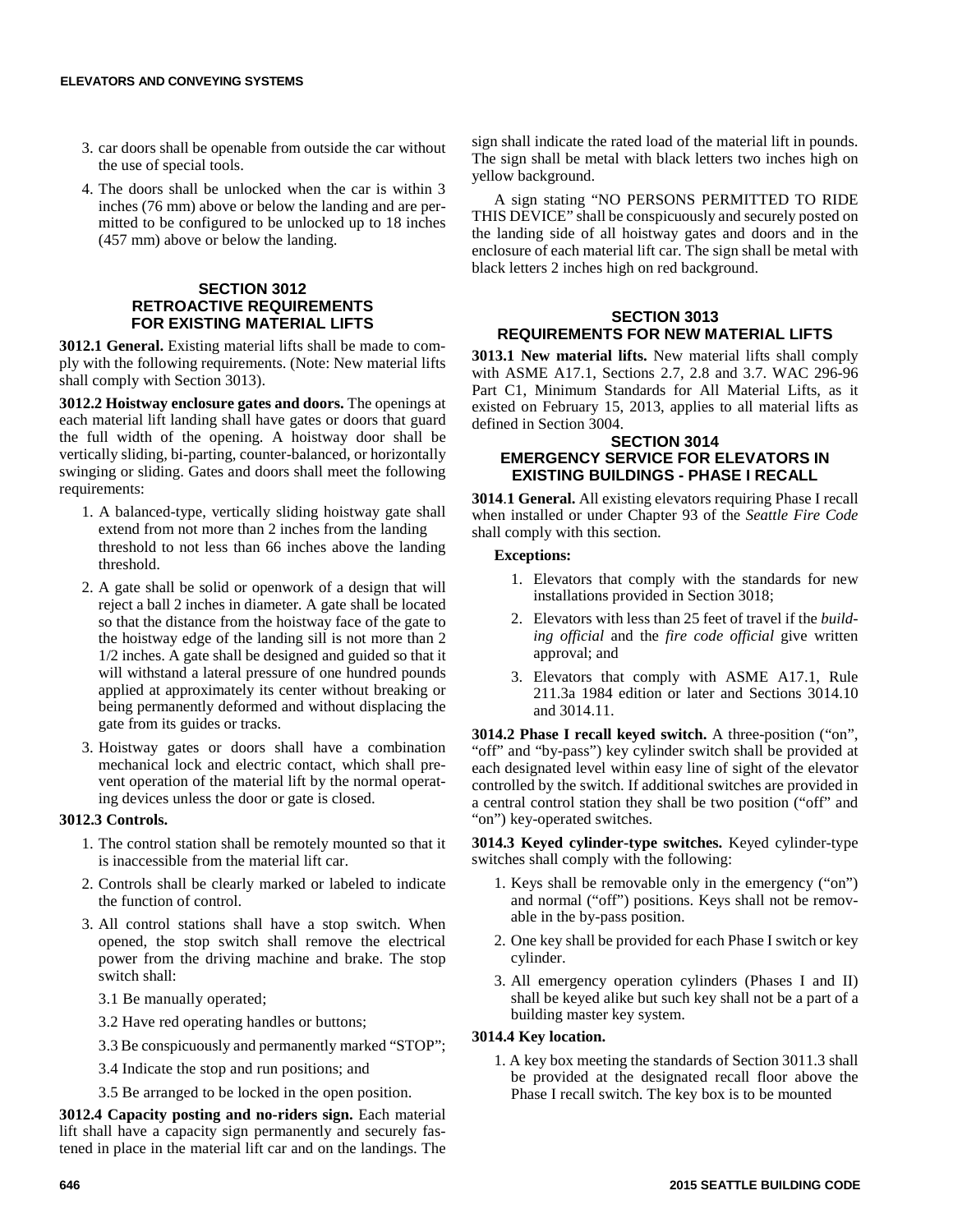approximately 6 feet above the floor. The *building official* is permitted to approve other locations upon request.

2. When a central control station is provided, an additional set of keys shall be provided and hung in the control station in a location designated by the fire chief. The keys shall be identified by a ring or paddle.

#### **3014.5 Key switch functions.**

- 1. The three positions of the switch shall be marked "bypass", "off" and "on".
- 2. If the switch is in the "off" position, normal elevator service shall be provided and smoke detectors, if required, shall be functional.
- 3. If the switch is in the "by-pass" position, normal elevator service shall be restored independent of any required smoke detectors.
- **4.** If the switch is in the "on" position, the elevators are in Phase I elevator recall mode.

**3014.6 Phase I automatic recall operation.** If the Phase I recall switch is in the emergency ("on") position:

- 1. All cars controlled by this switch that are on automatic service shall return nonstop to the designated level and power-operated doors shall open and remain open.
- 2. A car traveling away from the designated level shall reverse at or before the next available floor without opening its doors.
- 3. A car stopped at a landing shall have the in-car emergency stop switch or in-car stop switch rendered inoperative as soon as the doors are closed and the car starts toward the designated level. A moving car, traveling to or away from the designated level, shall have the in-car emergency stop or in-car stop switch rendered inoperative immediately.
- 4. A car standing at a floor other than the designated level, with doors open and in-car emergency stop switch or incar stop switch in the run position, shall conform to the following:
	- 4.1 Elevators having automatic power-operated horizontally sliding doors shall close the doors without delay and proceed to the designated level;
	- 4.2 Elevators having power-operated vertically sliding doors provided with automatic or momentary pressure closing operation in accordance with ASME A17.1 Rule 112.3d 1984 or later edition shall have the closing sequence initiated without delay in accordance with ASME A17.1 Rule 112.3d (1), (2), (3), and (5) 1984 or later edition, and the car shall proceed to the designated level;
	- 4.3 Elevators having power-operated doors provided with continuous pressure closing operation per ASME A17.1 Rule 112.3b 1984 or later edition or elevators having manual doors shall conform to the requirements of Section 3014.7. Sequence operation, if provided, shall remain effective
- 5. Door reopening devices for power-operated doors that are sensitive to smoke or flame shall be rendered inoperative. Mechanically actuated door reopening devices not sensitive to smoke or flame shall remain operative. **2015 SEATTLE BUILDING CODE 647**

Car door open buttons shall remain operative. Door closing shall conform to the requirements of ASME A17.1 Rule 112.5 1984 or later edition. Door hold open switches shall be rendered inoperative.

- 6. All car and corridor call buttons and all corridor door opening and closing buttons shall be rendered inoperative. All call register lights and directional lanterns shall be extinguished and remain inoperative. Position indicators, if provided, shall remain in service. All prior registered calls shall be canceled.
- 7. The activation of a smoke detector installed in accordance with Article 93 of the *Seattle Fire Code* in any elevator lobby or associated elevator machine room, other than the designated level, shall cause all cars in all groups that serve that lobby to return nonstop to the designated level. The *fire code official* is permitted to approve the connection of other detection devices to activate recall. The operation shall conform to the requirements of Phase I emergency recall operation. Whenever new elevator controllers are installed, they shall meet all provisions of the then current building and elevator codes. Newly-installed controllers shall have the capability of selecting alternate recall floors.

**3014.7 Attendant-operated recall operation.** Attendantoperated elevators shall be provided with visible and audible signals that alert the operator to return to the lobby when the car has been recalled under Phase I control.

**3014.8 Dual recall operation.** Elevators arranged for dual operation shall conform to all requirements for automatic operation and attendant operation as applicable.

**3014.9 Inspection/maintenance recall operation.** During inspection operation the audible and visible signals required in Section 3014.7 will be actuated when the car has been recalled under Phase I control. The car shall remain under the control of the operator and/or car top station until the car is returned to service.

**3014.10 Nurses' preemption.** Nurses' preemption (hospital service) is permitted to commandeer up to one-half of the cars in a particular bank of elevators. At least one-half of the cars shall respond to Phase I and all cars not preempted shall respond.

**3014.11 Operation instruction.** Instructions for operation of elevators under Phase I shall be incorporated with or adjacent to the Phase I switch at the designated level. Instructions for operation of elevators under Phase II shall be incorporated with or adjacent to the switch, in or adjacent to the operating panel in each car. In addition, Phase I operating instructions shall be adjacent to the Phase I switch in the fire control center and other *approved* locations.

Instructions shall be in letters not less than 1/8 inch (3.2 mm) in height and shall be permanently installed and protected against removal or defacement.

**3014.12 Latching.** All cars responding to Phase I Recall, activated by a smoke detector or other *approved* detection device, shall return to the appropriate recall floor as determined by the first detector recall signal received. No device other than the Phase I switch is permitted to override the first recall signal received. A later detection signal shall not change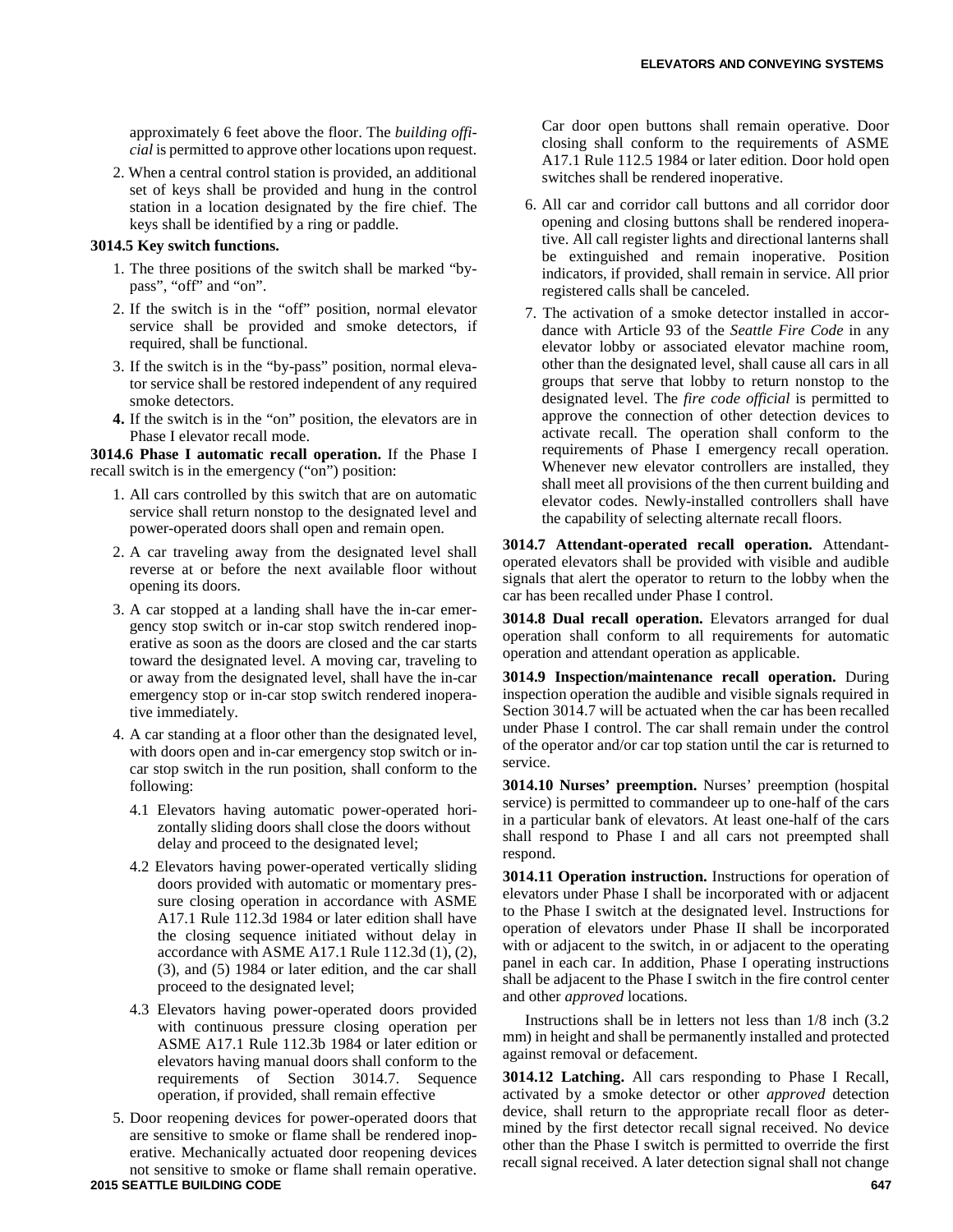the recall floor. Smoke detector activation shall only be reset manually.

#### **SECTION 3015 EMERGENCY SERVICE FOR ELEVATORS IN EXISTING BUILDINGS - PHASE II HIGH RISE IN-CAR OPERATION**

**3015.1 General.** Existing elevators in buildings having floors used for human occupancy located more than 75 feet above the lowest level of fire department vehicle access, or buildings having floors used for human occupancy 35 feet above grade, which lack fire department vehicle access to at least one side shall have Phase II in-car operation and shall comply with this section.

#### **Exceptions:**

- 1. Elevators that comply with the standards for new installations as provided in Section 3019;
- 2. Elevators with less than 25 feet of travel when the *building official* and *fire code official* give written approval; and
- 3. Elevators that comply with ASME A17.1 Rule 211.3c 1984 or later edition.

#### **3015.2 Phase II in-car operation key switch.**

- 1. A two-position ("off" and "on") key cylinder switch shall be provided in each elevator car.
- 2. The switch shall become effective only when the designated level Phase I switch is in the "on" position or a smoke detector has been activated and the car has returned to the designated level. The "on" position shall place the elevator in Phase II in-car operation.
- 3. The elevator shall be removed from Phase II operation only by moving the switch to the "off" position with the car at the designated level.
- 4. The switch shall be operable by the Phase I key and such key shall not be part of a building's master key system.
- 5. The key shall be removable only in the "off" position.
- 6. One key shall be provided for each Phase II switch or key cylinder.

**3015.3 Key location.** See Section 3014.4 for the location of the keys.

**3015.4 Designated operator.** The operation of elevators on Phase II emergency in-car operation shall be by trained emergency service personnel only.

**3015.5 Car operation only.** An elevator shall be operable only by a person in the car.

**3015.6 Corridor call buttons and directional lanterns.** All corridor call buttons and directional lanterns shall remain inoperative.

**3015.7 Car and Hoistway Door Operation.** The operation of car and hoistway doors shall comply with the following:

1. The opening of power-operated doors shall be controlled only by constant-pressure open buttons or switches.

- 2. If the constant-pressure open button or switch is released prior to the doors reaching the fully open position, the doors shall automatically reclose. Once doors are fully open, they shall remain open until signaled to close.
- 3. The closing of power-operated doors shall be by constant pressure of either the call button or door-close button. If a door-close button is supplied, it shall be operable.
- 4. If the constant-pressure close button or car call button is released prior to the doors reaching the fully closed position, the doors shall automatically reopen. Once doors are fully closed, they shall remain closed until signaled to open.

**Exception:** Momentary pressure control of doors using the sill trip-type operator may be permitted as existing; however, the doors must not open automatically upon arrival at a floor.

**3015.8 Door reopening devices.** Smoke-sensitive door reopening devices and door hold-open switches shall be rendered inoperative. Non-smoke-sensitive door reopening devices required to be operative under all other conditions may be rendered inoperative under Phase II in-car operation only if the doors are closed by constant pressure.

**3015.9 Car call cancellation.** All registered calls shall cancel at the first stop.

**3015.10 Direction of travel.** Direction of travel and start shall be by the car call buttons. With doors in the closed position, actuation of the car call button shall select the floor, and start the car to the selected floor. If no door-close button is available, constant pressure of the car call button shall select the floor, close the door, and start the car to the selected floor.

**Exception:** On proximity-type car call buttons or any other type subject to false firing (calls being placed by line spikes, intermittent loss of power, etc.), the doors shall be closed by a door-close button. Floors may be selected either before or after closing of the doors. The car will start only on the call button or door close button depending on which is the last device to be actuated.

**3015.11 Motor generator time out.** The motor generator shall not time out automatically.

**3015.12 Car position indicators.** The car position indicators, when provided, shall be operative.

**3015.13 Phase II priority.** Phase II operation shall override any floor calls keyed out for security reasons. Floor selection buttons shall be provided in the car to permit travel to all floors served by the car. Means that prevent the operation of these buttons shall be rendered inoperative.

**3015.14 False starts.** The elevator shall not start if no calls registered.

**3015.15 Terminal runs.** The elevator shall not make unprogrammed terminal runs.

**3015.16 Loss of power.** Elevators on fire emergency Phase II car operation shall remain in their respective locations and in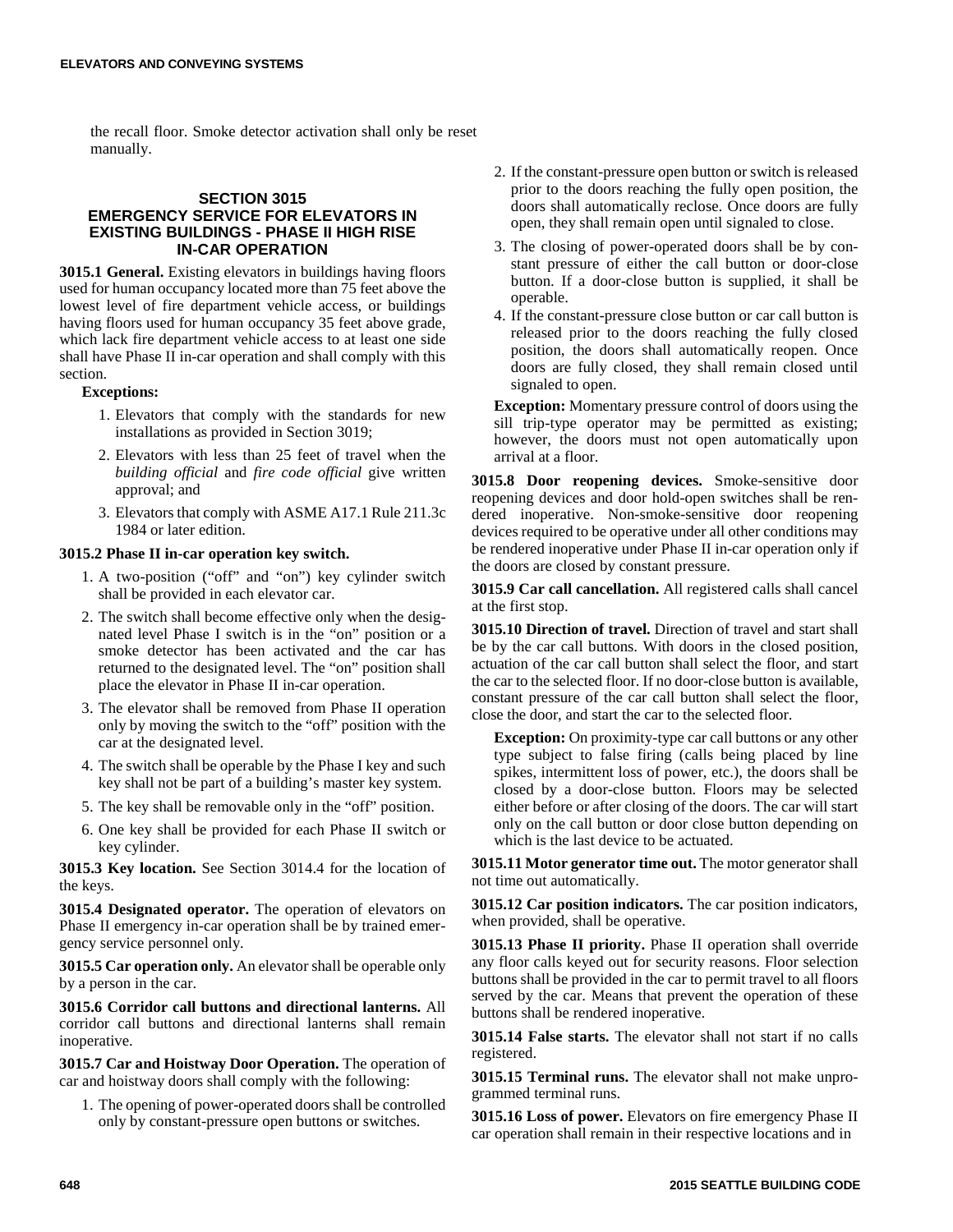Phase II mode upon loss of power. They shall not move unless the elevator is under the control of the operator and power has been restored.

#### **SECTION 3016 NEW INSTALLATIONS - CONSTRUCTION STANDARDS**

**3016.1 General.** All new elevators, escalators, moving walks, dumbwaiters and other conveyances and their installation shall conform to the requirements of ASME A17.1 as amended by this chapter.

**3016.2 Wall covering material for passenger cars.** Wall covering material for passenger cars shall comply with the following:

- 1. ASMEA17.1 Section 2.14.
- *2. Seattle Building Code* requirements concerning flame spread ratings for wall coverings and use of plastics. (See Chapter 8.)
- 3. WAC 296-96-23216 as it existed on February 15, 2013, except that interior finish materials need not be firmly bonded flat to the enclosure and are permitted to be padded.

**3016.3 Seismic considerations.** New installations shall comply with ASME A17.1 Section 8.4. The provisions for Seismic Zone 3 shall apply.

**3016.4 Requirements to accommodate people with disabilities.** All new elevators shall comply with Chapter 11. In addition, <u>WAC</u> ((<del>WAC 296-96-02400</del>)) 296-96-02425 through 02605 ((applies)) apply as those sections existed on February 15, 2013.

**3016.5 Hoistway pressurization.** The requirements of Section 3016.5 apply in addition to ASME A17.1, 2.1.4 and Section 713.14.

- 1. When pressurization is installed in elevator hoistways, the pressurization of the hoistway shall be measured with all elevator systems in recall mode, Phase I, and all cars at the designated recall level with the doors in the open position.
- 2. Activation of the fan serving the hoistway pressurization system may be delayed by up to 30 seconds so that elevator recall can be initiated prior to pressurizing the hoistway.
- 3. Unless specifically installed to serve that space only, environmental air systems and pressurization systems shall not be located in hoistways, elevator mechanical rooms and elevator machinery spaces.

#### **Exceptions:**

- 1. Pressurization ducts serving a hoistway that are separated from the room or space by construction equal to the rated construction of the room or space and so located that all required clearances are maintained.
- 2. Pressurization duct openings, dampers and grilles are permitted to be located in hoistway

shaft walls if the pressurization air does not impair the operation of the elevator.

- 4. Hoistways shall not be pressurized through pressurization of elevator control rooms or machine rooms. The machine room floor between the hoistway and overhead control rooms or machine room shall contain as few penetrations as possible. All penetrations for cable drops, etc., shall be held to a minimum size.
- 5. Elevator doors shall operate properly when hoistway pressurization is in effect.
- 6. Ventilation louver operating motors shall not infringe on any elevator machinery or controller working clearances.

**3016.6 Elevator operation on emergency power.** All elevators required to be supplied with emergency power shall comply with the following:

- 1. Each elevator shall be transferable to the emergency power supply system.
- 2. Emergency power supply systems capable of handling all elevators on the premises need no sequencing or switching other than the possibility of staggering the restarting of the generators.
- 3. Emergency power supply systems whose capacity can only handle one elevator of a duplex or one elevator in each elevator group shall comply with the following.
	- 3.1 All elevators on automatic operation shall be automatically assigned emergency power in sequence and returned to the Phase I recall or lobby floor, where they shall open their doors and then time out of service.
	- 3.2 The last car down will generally be the selected car of a duplex or an elevator group to remain in service. The service shall continue to be automatic.
	- 3.3 The assignment of emergency power will skip or rotate past cars that are out of service (emergency stop switch pulled, malfunction, car top operation, etc.). If assignment is made to a manual or attendant-operated car and the car is unattended, the system shall rotate past the car as though it is out of service.
- 4. The lights for the car, control room, machine room and machine space shall be activated on the emergency system.
- 5. A manual emergency power assignment switch or switches shall be in an elevator status panel located in the fire department central control station. Each elevator shall be capable of being assigned emergency power from this location. The manual switching shall be effective at all times other than when the cars are automatically sequencing to the lobby or when the selected car is traveling. The switch shall not remove power in midflight or with doors closed.
- 6. Elevators on Phase II car operation shall remain in their respective locations upon loss of power. They shall remain in Phase II mode and shall not move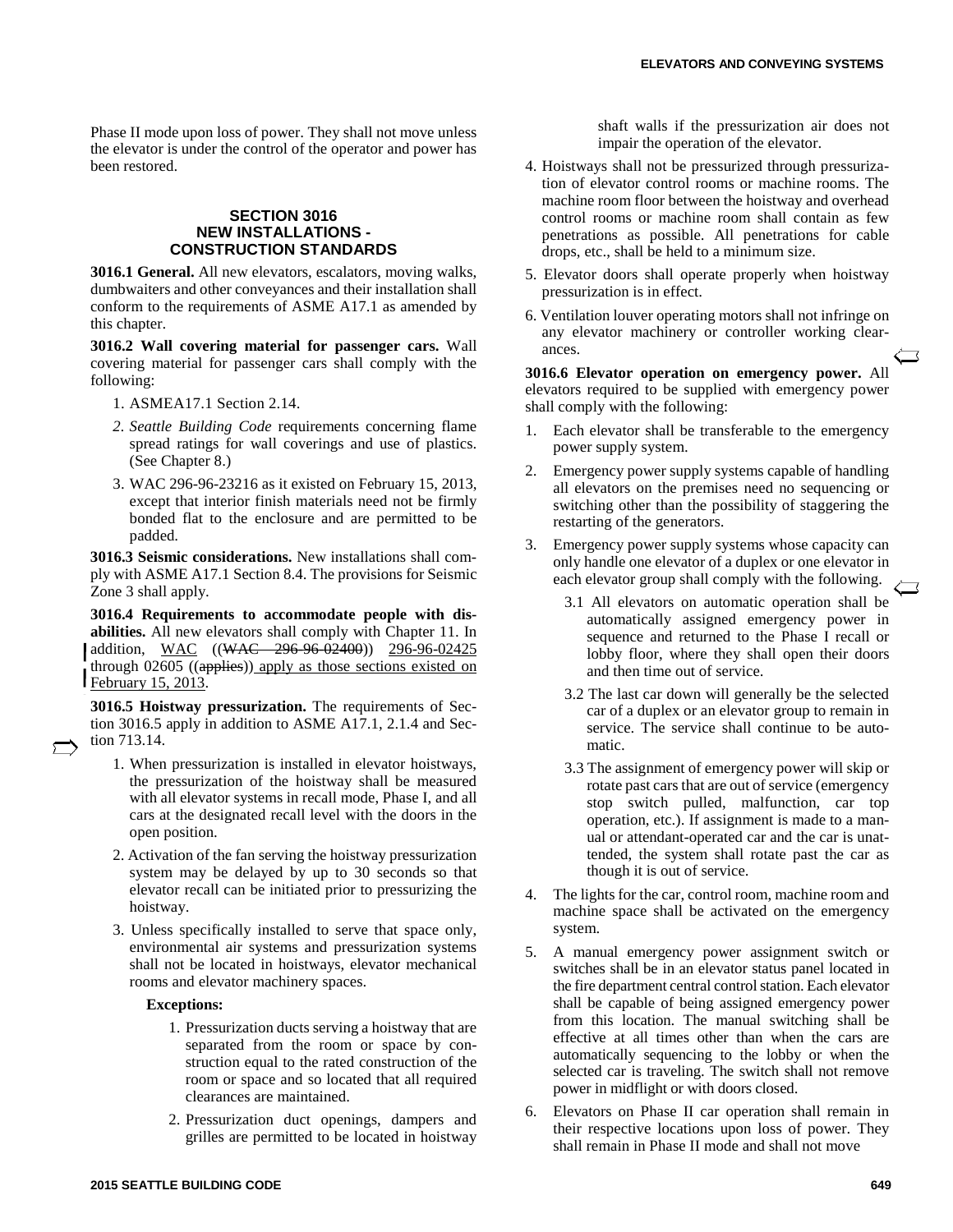unless the elevator is under the control of the operator and normal power has been restored or emergency power has been assigned to the car by either automatic or manual means.

- 7. Loss of power and initiation of emergency power immediately after Phase I recall operation has occurred shall not cause any cars to be stranded in the building. Upon the application of emergency power to the equipment, the cars shall follow the normal sequencing to the lobby, open their doors and time out of service. When all cars have been bypassed (out of service) or returned to the lobby, the assigned car shall then become available for firefighter's use on Phase II incar operation.
- 8. Each elevator operating on emergency power shall be tested in accordance with applicable ASME A17.1a-2013, 2.16.8, 2.26.10 and 2.27.2, and ASME A17.2- 2014, Part 6.
- 9. If the elevator cars are recalled to the alternate floor by Phase I recall and a loss of power occurs, the cars shall be sequenced to the alternate floor upon assignment of emergency power. The cars shall not go to the primary designated recall floor under these conditions. The alternate floor shall be provided with a means of identifying the elevator that is supplied with emergency power.
- 10. The elevator position indicator system, if provided, shall not become disoriented due to the loss of power or any other reason. However, upon the resumption of power, the car may move to reestablish absolute car position.
- 11. Communications to the car shall remain in service.

**3016.7 Multiple hoistways.** The number of elevators permissible in a hoistway is as follows. See ASME A17.1, 2.1.1.4.

- 1. No more than four elevators shall be in a single hoistway.
- 2. No more than three elevators serving all or the same portion of a building are permitted to be in a single hoistway.

**Exception:** Four elevators serving all or the same portions of a building are permitted to be in a common hoistway under the following conditions:

- 1. The hoistway is pressurized; and
- 2. Emergency generator power is available to serve both the elevators and pressurization equipment.

**3016.8 Additional doors.** Doors other than the hoistway door and the elevator car door are prohibited at the point of access to an elevator car.

**Exception:** Doors that are readily openable from the car side without a key, tool, or special knowledge or effort.

**3016.9 Knox box 1400 series key retainer box.** A key retainer box that meets the requirements of this section shall be provided.

- 1. The box shall be locked and keyed to the secure city access key for elevator and other conveyance access and operation keys.
- 2. The box shall be located at the designated recall floor above the Phase I recall switch or in the main lobby above the hall call button if no recall feature exists.
- 3. The box shall be flush or surface mounted approximately 6 feet above the floor.
- 4. The box shall be attached to the building so as to be able to withstand a force of 300 psf applied horizontally at any point.
- 5. The box shall be large enough to accommodate all required keys.
- 6. The box shall be labeled "For Emergency Use."
- 7. The lock shall be high security Medeco lock specified by the *building official*.
- 8. The *building official* may approve other locations and custom box types upon request.

**3016.10 Elevator access keys.** Keys for access to and for the operation of elevator and other conveyance equipment shall tagged and retained in the key retainer box. The key retainer box shall contain fire emergency service keys (Phase I and II, one key for each switch) and keys to all of the following that are in the building:

- 1. Doors to the control room, machine room and machine space:
- 2. Doors preceding elevator control room, machine room, and machine space;
- 3. Secondary level door;
- 4. Pit door;
- 5. Roof door;
- 6. Independent, hospital emergency and attendant operation;
- 7. Hoistway access;
- 8. Mechanical hoistway access devices (broken arm, lunar, etc.);
- 9. Lighting and fan;
- 10. Fob or card reader for secured car calls and or hall call buttons;
- 11. Miscellaneous switch keys;
- 12. Fire alarm panel room;
- 13. Sprinkler valve control; room;
- 14. Fire command center;
- 15. Elevator central control station/panel.

**3016.11 Escalator and moving walk conveyance number designation.** In any building with more than one escalator or moving walk, a designating number (not less than two inches in height) shall be located on the upper and lower front plates.

**[W] 3016.12 Elevator car to accommodate ambulance stretcher.** In buildings provided with an elevator, at least one elevator shall provide fire department emergency access to all floors served in: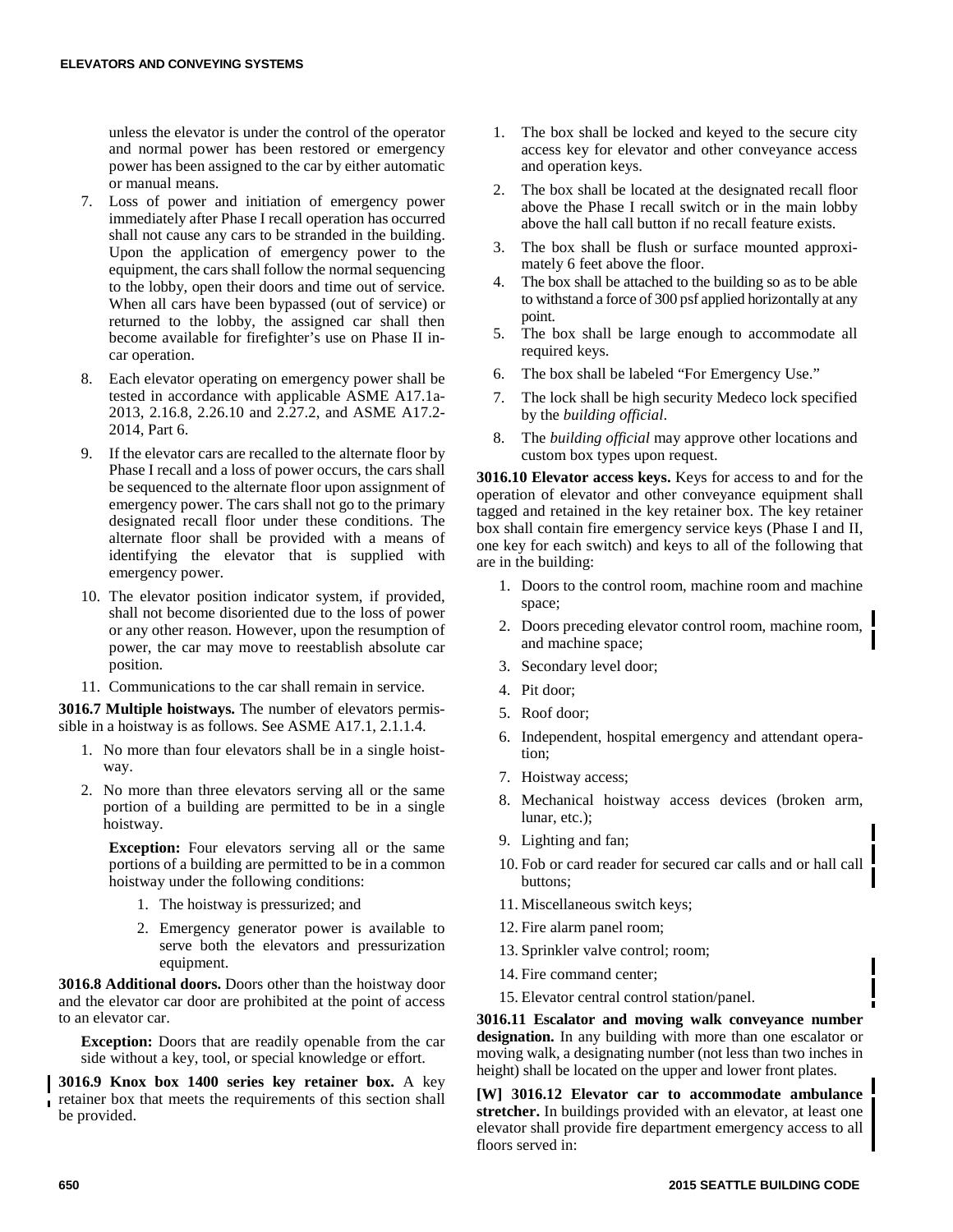- 1. buildings four or more *stories* above or below *grade plane*, and
- 2. any R-1, R-2 or I occupancy building regardless of the number of *stories*.

The elevator car shall be of a size and arrangement to accommodate a 24-inch by 84*-*inch (610 mm by 2134 mm) ambulance stretcher with not less than 5-inch (127 mm) radius corners, in the horizontal, open position. The elevator shall be identified by the international symbol for emergency medical services (star of life). The symbol shall not be less than 3 inches (76 mm) in height and shall be placed inside on

п

both sides of the hoistway door frame on both the designated level and the alternate level.

**Exception:** Private residence elevators are not required to comply with this section.

**Note**: The stretcher-sized elevator car may also serve as an *accessible means of egress* as required by Section 1009.2.1 of the *Seattle Building Code*.

**3016.13 Signs.** A sign complying with ASME A17.1 2.27.9 shall be posted in the elevator lobby of every elevator equipped for firefighters' emergency operation. The signs shall be located above each hall call fixture noting that the elevators will be recalled to the building lobby on fire alarm.

**Exception:** If *approved* by the *building official*, signs need not be posted in lobbies at the main egress level if the means of egress are obviously identifiable.

A sign indicating the number or alphabet of each elevator shall be posted and maintained in the elevator lobby at the designated recall level and at alternate recall floors, if provided.

**3016.14 Fire service access elevators and occupant evacuation elevators.** See Section 403 and ASME A17.1 for provisions related to fire service access elevators and occupant evacuation elevators.

**3016.15 Energy efficiency.** Elevator systems shall comply with the Seattle Energy Conservation Code.

**Note:** The Seattle Energy Code includes the following provisions for energy efficiency of elevators and escalators.

**C405.9.1 Elevator cabs.** For the luminaires in each elevator cab, not including signals and displays, the sum of the lumens divided by the sum of the watts shall be no less than 35 lumens per watt. Ventilation fans in elevators that do not have their own air conditioning system shall not consume more than 0.33 watts/cfm at the maximum rated speed of the fan. Controls shall be provided that will de-energize ventilation fans and lighting systems when the elevator is stopped, unoccupied and with its doors closed for over 15 minutes.

**C405.9.2 Escalators and moving walks.** Escalators and moving walks shall comply with ASME A17.1/ CSA B44 and shall have automatic controls configured to reduce speed to the minimum permitted speed in

accordance with ASME A17.1/CSA B44 or applicable local code when not conveying passengers.

**Exception**: A power factor controller that reduces operating voltage in response to light loading conditions  $((\text{may})$  is permitted to be provided in lieu of the variable speed function.

**C405.9.3 Regenerative drive.** An escalators designed either for one-way down operation only or for reversible split shall have a variable frequency regenerative drive that supplies electrical energy to the building electrical system when the escalator is loaded with passengers whose combined weight exceeds 750 pounds.

**3016.16 Elevator landing illumination.** Elevators shall comply with ASME A17.1, 2.11.10.2 Illumination at Landing Sills, as amended below.

**2.11.10.2 Illumination at Landing Sills.** The building corridors shall be so lighted that the illumination at the landing sills, when an elevator is in service, shall be not less than 100 lx (10 fc). Illumination under emergency power shall comply with Section 1008.

### **SECTION 3017 NEW INSTALLATIONS - GENERAL EMERGENCY OPERATION REQUIREMENTS**

**3017.1 General.** All elevators shall conform to the requirements of this section and the specific requirements of Sections 3018 and 3019.

**3017.2 Central control stations.** The following criteria shall be met if buildings provide a fire command center in accordance with Section 911:

- 1. An additional two-position ("off" and "on") Phase I recall switch for each elevator or elevator group shall be installed when the control station is not within easy line of sight of the lobby Phase I recall switches; the switch(es) shall be rotated clockwise to go from "off" to "on" position;
- 2. A car position indicator shall be permanently installed, which shall be of a positive type that will not lose the car position nor need resetting on loss of power. Reading of the indicator shall not require special knowledge.
- 3. Firefighter's phone jacks shall be provided that allow each elevator car to be connected to the fire control center;

**Exception:** Fire department radio systems may be provided in lieu of phone jacks if approved by the fire department.

- 4. A manual emergency power assignment switch;
- 5. A Phase I indicator;
- 6. A Phase II indicator.

**3017.3 Nurses' preemption.** Nurses' preemption (hospital service) may be allowed to commandeer up to one-half of the cars in a particular bank of elevators. At least one-half of the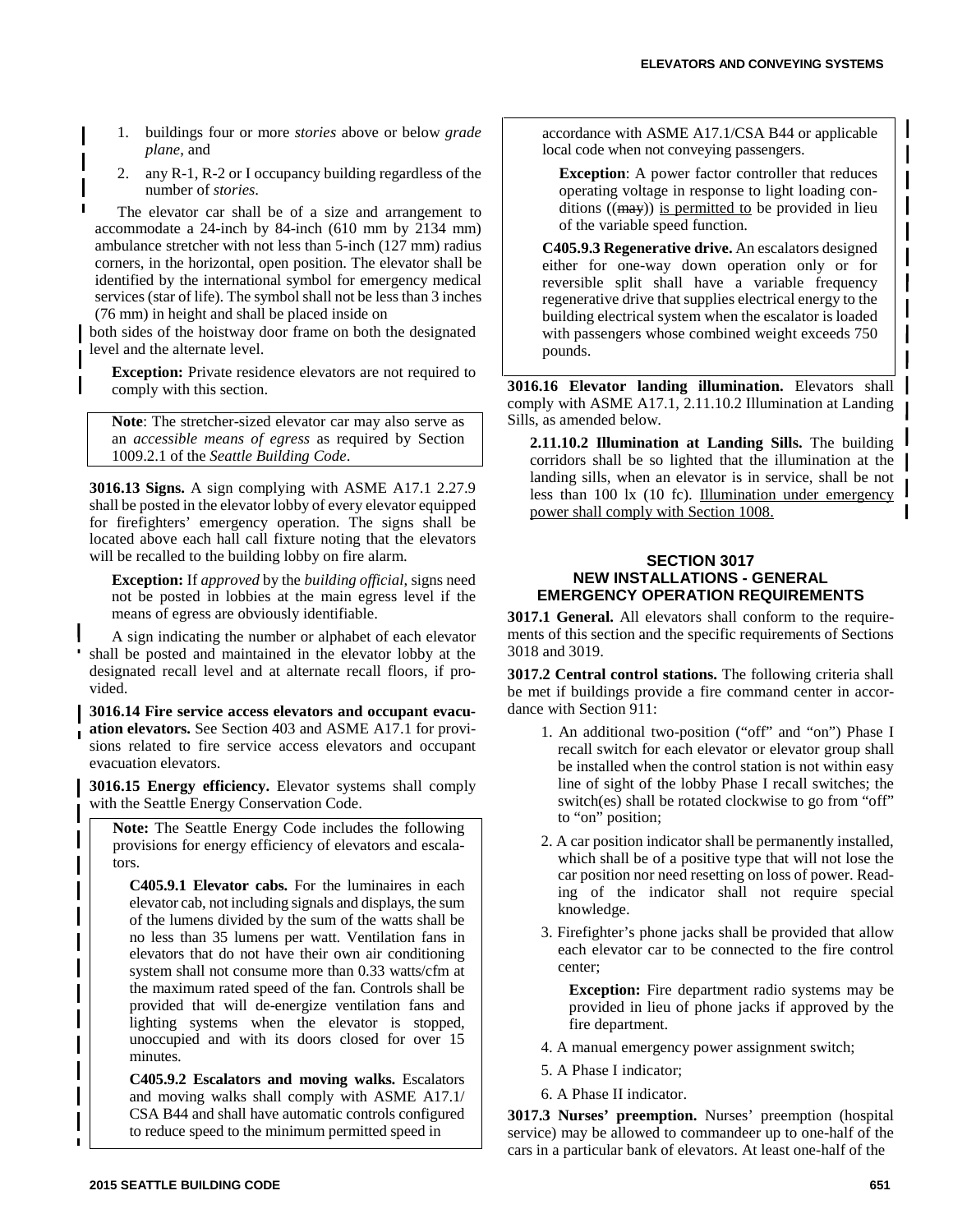cars shall respond to Phase I and all cars not preempted shall respond.

**3017.4 Phase I and II operation instructions.** Operation instructions shall be available in accordance with ASME A17.1, 2.27.7. In addition, Phase I operating instructions shall be adjacent to the Phase I switch in the fire command center and other *approved* locations. The Phase II operation instructions shall identify the location of the elevator machine rooms and control rooms.

**3017.5 Fireman's visual signal, ASME 2.27.3.2.6.** Elevators requiring Phase I or Phase II operation shall comply with ASME 2.27.3.2.6 as amended below:

When ((Phase I Emergency Recall Operation is initiated by a fire alarm initiating device)) a smoke or heat detector for any location listed in  $2.27.3.2.6(a)$  through (e)  $((,))$  is activated during Phase I Emergency Recall Operation as required by 2.27.3.2.3 or 2.27.3.2.4, or Phase II Emergency In-Car Operation as required by 2.27.3.3, the visual signal [see 2.27.3.1.6(h) and Fig. 2.27.3.1.6(h)] shall illuminate intermittently only in a car(s) with equipment in that location, as follows:

(a) machine room

(b) machinery space containing a ((motor controller or)) driving machine

(c) control room

 $((\text{d})$  control space))

 $(e))$ )  $(d)$  hoistway

#### **SECTION 3018 NEW INSTALLATIONS - PHASE I RECALL REQUIREMENTS**

**3018.1 ASME A17.1, 2.27.3 General.** ASME A17.1, 2.27.3, Firefighters' Emergency Operation: Automatic Elevators, is superseded by the following.

Phase I emergency recall operation shall be provided for all elevators with fully automatic open and close poweroperated doors.

**3018.2 ASME A17.1, 2.27.3.1 Phase I emergency recall operation.** Elevators requiring Phase I recall emergency operation shall comply with ASME A17.1, 2.27.3.1 Phase I Emergency Recall Operation, and the following:

Elevator groups containing four or more cars shall be provided with two, three-position key switches per group. Twoposition ("off" and "on") switches shall be provided in the fire command center if this code requires such a center. The switch(es) shall be rotated clockwise to go from "off" to "on" position. Hall call buttons common to an elevator group shall remain in service unless both Phase I recall switches of a four-car or larger group are placed in the recall mode, or a fire alarm recall signal is initiated.

#### **SECTION 3019 NEW INSTALLATIONS - PHASE II IN-CAR OPERATION REQUIREMENTS (ASME A17.1, 2.27.8)**

**3019.1 Phase II In-car Operation.** Elevators requiring Phase II in-car operation shall comply with ASME A17.1, 2.27.8 Switch Keys, as amended below.

**ASME 2.27.8 Switch Keys.** The key switches required by 2.27.2 through 2.27.5 and 2.27.11 for all elevators in a building shall be operable by the FEO-K1 key. The keys shall be Group 3 Security (see 8.1). A separate key shall be provided for each switch. These keys shall be kept in the key retainer box required by Section 3016.9 or 3016.16. ((on the premises in a location readily accessible to firefighters and emergency personnel, but not where they are available to the public.)) This key shall be of a tubular, 7 pin, style 137 construction and shall have a bitting of 6143521 starting at the tab sequenced clockwise as viewed from the barrel end of the key and cutting depths shall be in accordance with Fig. 2.27.8. The key shall be coded "FEO-K1." The possession of the "FEO-K1" key shall be limited to elevator personnel, emergency personnel, elevator equipment manufacturers, and authorized personnel during checking of Firefighters' Emergency Operation (see 8.1 and 8.6.11.1).

((Where provided, a lock box, including its lock and other components, shall conform to the requirement of UL 1037 (see Part 9).

NOTE (2.27.8): Local authorities may specify additional requirements for a uniform keyed lock box and its location to contain the necessary keys.))

#### **SECTION 3020 NEW INSTALLATIONS - CONSTRUCTION OF HOISTWAYS, MACHINE ROOMS AND CONTROL ROOMS**

**3020.1 Construction of hoistways.** All new elevator hoistways shall comply with ASME A17.1, section 2.1 as amended below.

### **SECTION 2.1 CONSTRUCTION OF HOISTWAYS AND HOISTWAY ENCLOSURES**

#### **2.1.1 Hoistway Enclosures**

((Hoistway enclosures shall conform to 2.1.1.1, 2.1.1.2, or  $2.1.1.3.$ )

Hoistways that penetrate a floor/ceiling assembly shall be protected by a fire-resistance-rated enclosure complying with this section.

# **Exceptions:**

- 1. In other than Group H occupancies, an enclosure is not required for elevators located within atriums complying with Section 404. The elevator is required to comply with 2.1.1.3.
- 2. Hoistway enclosures are not required to be fireresistance rated as provided in items 2.1 and 2.2.
	- 2.1 In parking garages, hoistway enclosures that serve only the parking garage are not required to be rated.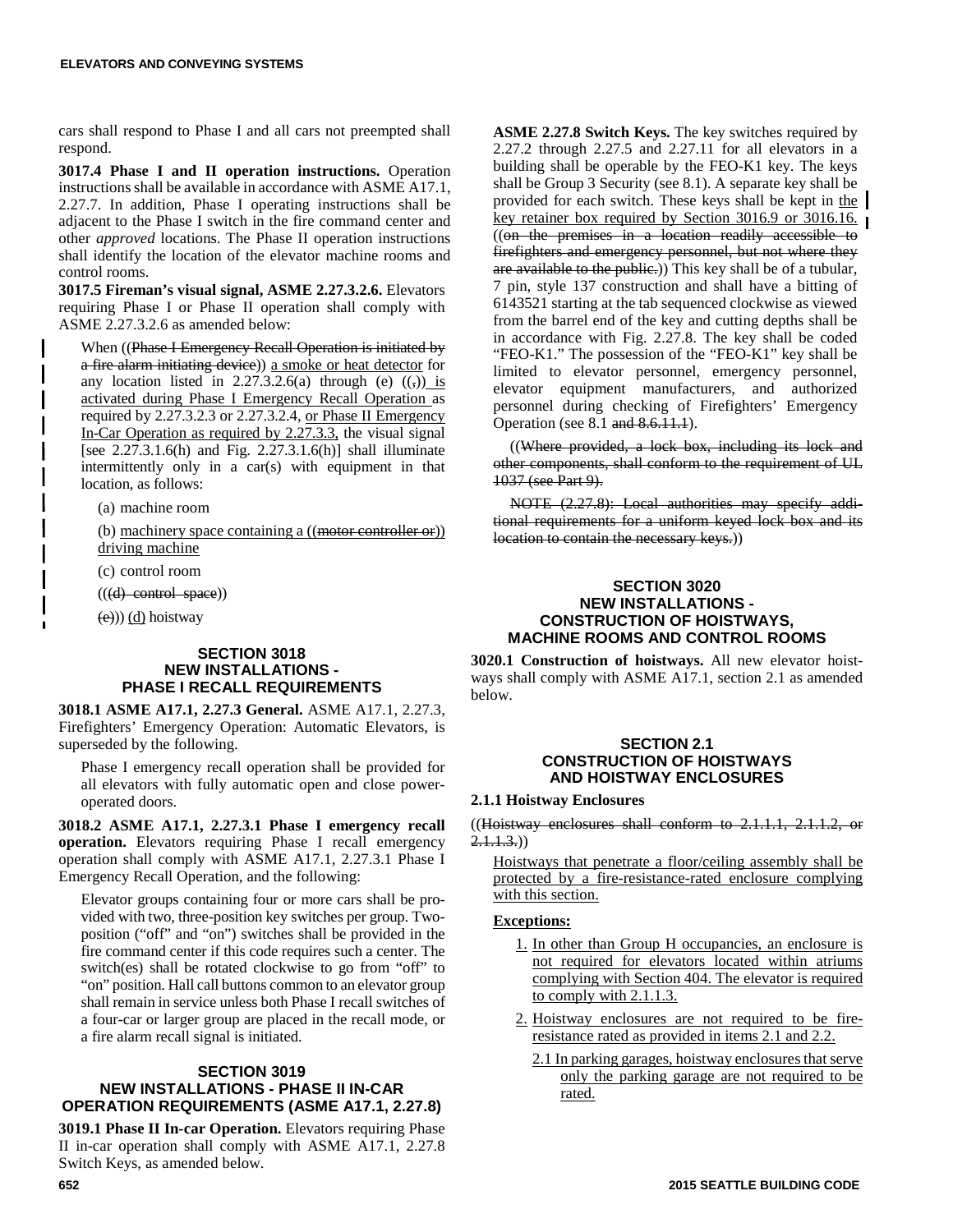2.2 In other than Groups I-2 and I-3, hoistway enclosures are not required to be rated, if the hoistway:

2.2.1 Does not connect more than two *stories*.

- 2.2.2 Does not open to a corridor in Group I and R occupancies.
- 2.2.3 Does not open to a corridor on nonsprinklered floors in any occupancy.
- 2.2.4 Is separated from floor openings and air transfer openings serving other floors by construction conforming to required shaft enclosures.
- 2.2.5 Is limited to one smoke compartment.

# **2.1.1.1 Fire-Resistive Construction**

**2.1.1.1.1** Where rated hoistway enclosures are required the enclosure shall be of fire-resistance rated construction as required for shafts by Section 713.4. ((Where fire resistive construction is required, hoistways shall be enclosed in conformance with the requirements of the building code (see 1.3).))

**2.1.1.1.2** Partitions between hoistways and machine rooms and control rooms

(((*a*) machinery spaces outside the hoistway

*(b)* machine rooms

*(c)* control spaces outside the hoistway

*(d)* control rooms that have)) shall be fire partitions complying with Section 708 having a fire-resistive rating of at least one hour, or shall be of noncombustible solid ((or openwork)) construction ((that meets the requirements of  $2.1.1.2.2(d)(1)$ ,  $(2)$ , and  $(3)$ )). Partitions ((of solid construction)) shall be permitted to have openings essential for ropes, drums, sheaves, and other elevator equipment.

((Openwork construction shall reject a ball 25 mm (1 in.) in diameter, except where there are openings essential for ropes, drums, sheaves, and other elevator equipment.))

**2.1.1.1.3** Hoistway enclosure openings shall be protected in accordance with Section 716 as required for fire partitions. Doors shall be self- or automatic-closing by smoke detection in accordance with Section 716.5.9.3. ((with entrances or access doors having a fire protection rating conforming to the requirements of the building code.))

#### **2.1.1.2 Non-Fire-Resistive Construction**

**2.1.1.2.1** Where fire-resistive construction is not required by  $2.1.1$ , ((the building code,)) hoistway construction shall conform to 2.1.1.2.2 or 2.1.1.3.

**2.1.1.2.2** The hoistway shall be fully enclosed ((conforming to  $2.1.1.2.2(a)$ , (b), (c), and (d); or  $2.1.1.2.2(a)$ , (b), and (e).

(*a*) Enclosures and doors shall be unperforated to a height of 2 000 mm (79 in.) above each floor or landing and above the treads of adjacent stairways. The enclosure shall be unperforated, adjacent to, and for 150 mm (6 in.) on either side of any moving equipment that is within 100 mm (4 in.) of the enclo sure.)

*(b)* Partitions between hoistways and machine rooms and control rooms

(((*1*) machinery spaces outside the hoistway

(*2*) machine rooms

*(3)* control spaces outside the hoistway

*(4)* control rooms)) shall be of solid ((or open work)) construction ((that meets the requirements of  $2.1.1.2.2(d)(1), (2),$  and  $(3))$ . Partitions of solid construction shall be permitted to have openings essential for ropes, drums, sheaves, and other elevator equipment. ((Openwork construction shall reject a ball 25 mm (1 in.) in diameter, except where there are openings for ropes, drums, sheaves, and other elevator equipment.

*(c)* Openwork enclosures, where used above the 2  $000$  mm (79 in.) level, shall reject a ball 25 mm (1 in.) in diameter.

*(d)* Openwork enclosures shall be

(*1*) at least 2.2 mm (0.087 in.) thick wire, if of steel wire grille

 $(2)$  at least 2.2 mm  $(0.0 \text{ in.})$  thick, if of

expanded metal

(*3*) so supported and braced as to deflect not over  $15$  mm ( $0.6$  in.) when subjected to a force of 450 N (100 lbf) applied horizontally at any point))

*(e)* Enclosures shall be permitted to be glass, provided it is laminated glass conforming to ANSI Z97.1, 16 CFR Part 1201((<del>, or CAN/CGSB 12.1,</del> whichever is applicable (see Part 9))). Markings as specified in the applicable standard shall be on each separate piece of glass and shall remain visible after installation.

**2.1.1.2.3** Entrances shall be in conformance with 2.11, except 2.11.14, 2.11.15, 2.11.16, and 2.11.18.

**2.1.1.3 Partially Enclosed Hoistways.** For elevators that are not required to be fully enclosed by  $2.1.1$ , protection at least 2 400 mm (94.5 in.) high shall be provided on the hoistway sides that are located 1 500 mm (59 in.) or less from elevator equipment to areas accessible to other than elevator personnel. Such protection shall comply with 2.1.1.2.

**2.1.1.4 Multiple Hoistways.** The number of elevators permissible in a hoistway shall be in conformance with the building code.

**2.1.1.5 Strength of Enclosure.** The hoistway enclosure adjacent to a landing opening shall be of sufficient strength to maintain, in true lateral alignment, the hoist-way entrances. Operating mechanisms and locking devices shall be supported by the building wall, if load-bearing, or by other building structure. Adequate consideration shall be given to pressure exerted on hoistway enclosures as a result of windage and elevator operation. In high-rise buildings in Risk Category III or IV in accordance with Section 1604.5,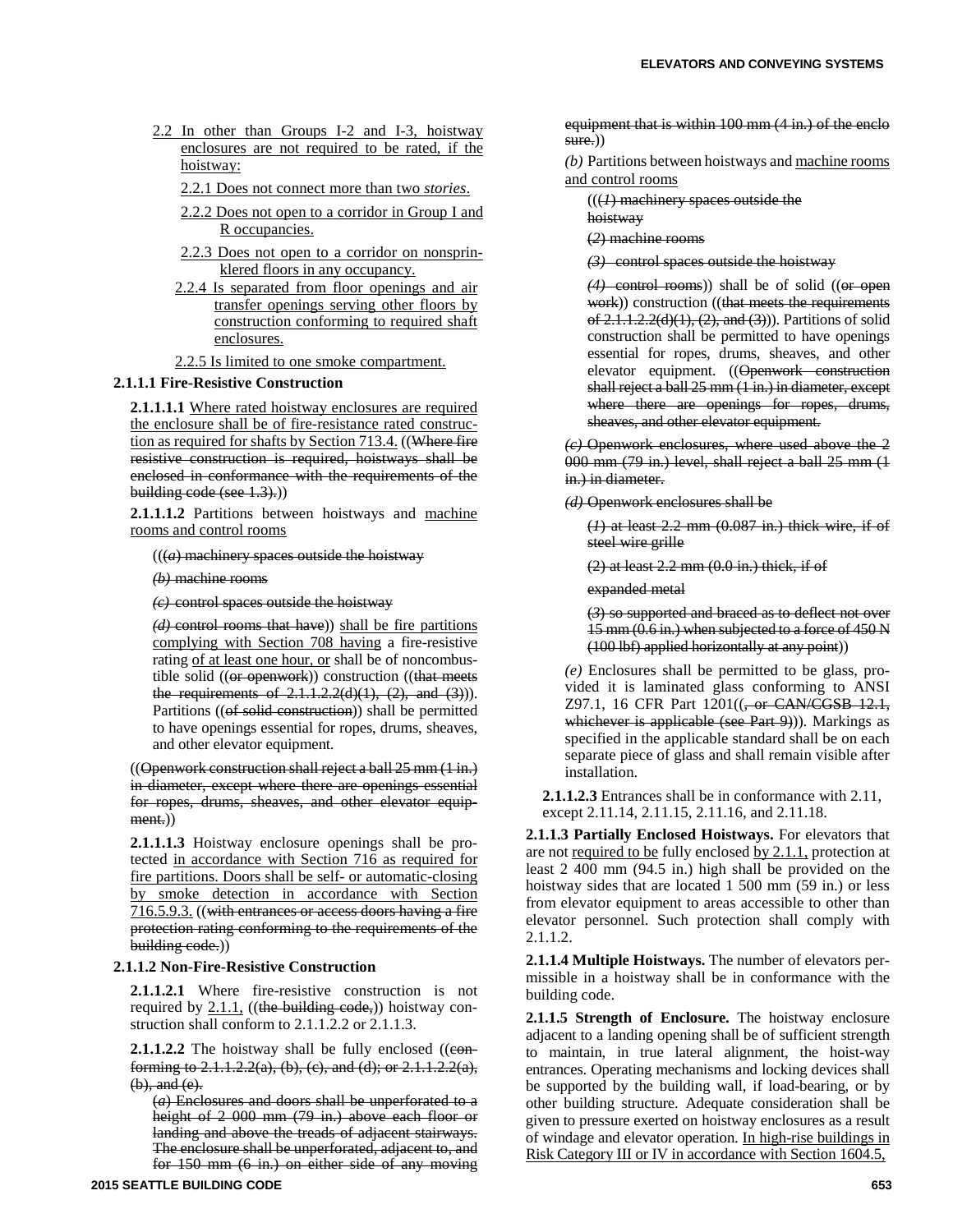for fire service access elevators according to Section 403.6.1, and in all buildings that are more than 420 feet (128 m) in *building height*, hoist-way enclosures shall comply with Section 403.2.3.

**3020.2 Private residence elevator hoistways.** Hoistways for private residence elevators shall comply with Section 3020.1. ASME A17.1, 5.3.1.1, 5.3.1.1.1 and 5.3.1.1.2 do not apply. **3020.3 Location of equipment.** Motor controllers, motion controllers and drives shall not be located in hoistways.

**3020.4 Elevator machine rooms and control rooms.** Elevator controls and machinery other than driving machines and governors shall be located in a room dedicated exclusively to elevator equipment. Listed electrical equipment that serves the machine room is permitted to be installed in machine rooms. Air conditioning equipment is permitted to be installed in machine rooms in accordance with ASME A17.1, 2.8.5.

**3020.4.1 Fire-resistance rating of machine and control rooms.** Elevator machine rooms and control rooms that are adjacent to the hoistway with unprotected openings into the hoistway shall be enclosed by fire partitions and horizontal assemblies with a fire-resistance rating of at least one-hour but not less than the rating of the hoistway. The separation between the room and the hoistway is permitted to be nonrated. Exterior walls and roofs are not required to have a fire-resistance rating unless required by other sections of this code.

ASME A17.1 sections 2.7.1.1 and 2.7.1.2 are superseded by this section.

**3020.4.2 Machine rooms and control rooms for electric elevators.** All machine rooms and control rooms for electric elevators shall comply with ASME A17.1 Section 2.7, Enclosure of Machine Rooms and Machinery Spaces, except 2.7.1.1 and 2.7.1.2.

**3020.4.3 Machine rooms and control rooms for hydraulic elevators.** All machine rooms and control rooms for hydraulic elevators shall have fire-resistive construction as required by Section 3020.4. Hydraulic elevator machine and control rooms are permitted to be located overhead, adjacent to, underneath the hoistway, or at a remote location. They shall not be located in the hoistway. Where hydraulic machines and electrical control equipment are located in spaces separated from the hoistway enclosure (see ASME 2.1.1 and 3020.1), such spaces shall be separated from other parts of the building by enclosures conforming to ASME 2.7.1.2 as amended by this code. ASME A17.1 Section 3.7 is superseded by this section.

**3020.5 Working clearances.** The following working clearances shall be provided inside the machine room or control room for all elevators.

- 1. The width of working space in front of controllers shall be the width of the controller or 30 inches, whichever is greater. The depth of the working space in the direction of access shall be not less than 48 inches.
- 2. The minimum clear space working clearances for freestanding equipment shall be 18 inches on two sides and between units of controllers, selectors and/or walls or other building obstructions. The 18 inch side clearance

is permitted to be combined to permit 36 inches clear on one side only.

- 3. The minimum space at the rear of controllers with backwiring, terminals or other elements requiring access shall be 36 inches.
- 4. The working space shall be free of pipes, vents, storage, ducts or any other obstruction.

**Exception:** If approved by the *building official*, space outside elevator control rooms and machine rooms is permitted to be used to provide working clearance required for the front of controllers for rooms containing only elevator controls. If the space outside the room serves as a means of egress, not more than one-half the required egress width shall overlap the working clearance. If space outside the control room or machine room is used to provide working clearance, means shall be provided for protection of the working clearance during alteration, repair and maintenance of elevator equipment. The working clearance shall be located in conditioned space. The room where the controls or machines are located shall comply with all other requirements for control rooms or machine rooms.

**3020.6 Machine rooms or control rooms for private residence elevators.** Private residence elevators shall be provided with a machine room or control room. No fire resistance rating is required for private residence elevator equipment or machine rooms.

**3020.7 Labeling.** Elevator machine and control rooms shall be identified by a permanent label on the door of the room. In buildings with more than one machine room or control room, the label shall identify which cars are served by the equipment in the room.

# **SECTION 3021 NEW INSTALLATIONS - FLOORS**

**3021.1 Floors.** All new elevator hoistways, machine rooms and control rooms shall comply with ASME A17.1, 2.1.3.3, Construction of Floors, as amended below. ASME A17.1, 2.1.3.4 is not adopted.

**ASME 2.1.3.3 Construction of Floors.** Floors of hoistways, control rooms and machine rooms shall ((be of concrete or metal construction with or)) have a coated concrete or metal surface without perforations that will resist absorption of oil, grease and similar materials. Control rooms and machine rooms shall have floors that cover the entire area of the room. ((Metal floors shall conform to the following:

*(a)* If of bar type grating, the openings between bars shall reject a ball 20 mm (0.8 in.) in diameter.

*(b)* If of perforated sheet metal or of fabricated open work construction, the openings shall reject a ball 25 mm (1 in.) in diameter.)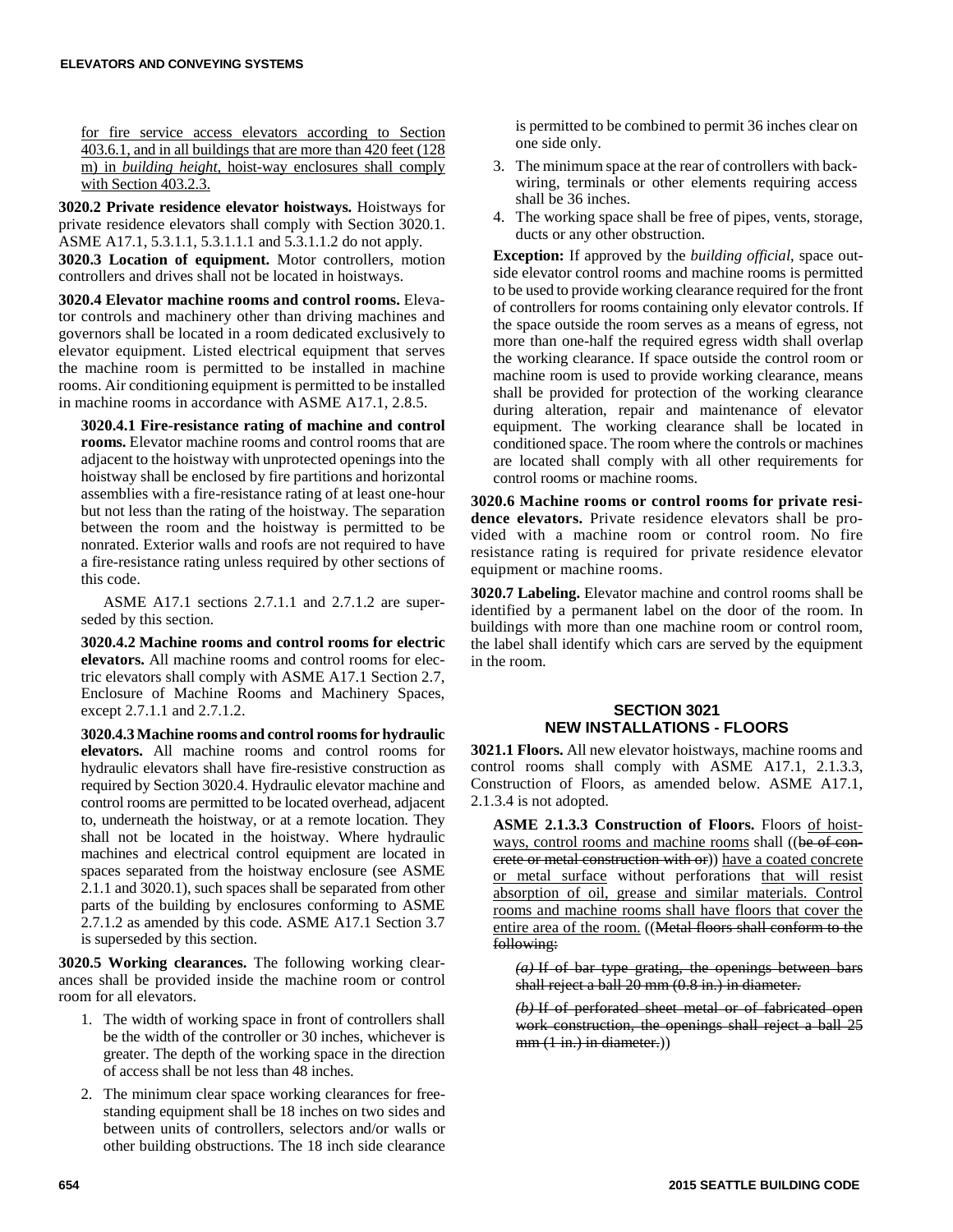#### **SECTION 3022 EQUIPMENT IN HOISTWAYS, MACHINE ROOMS AND CONTROL ROOMS (ASME A17.1 Section 2.8)**

**3022.1 Prohibited wiring, pipes and ducts.** In accordance with ASME A17.1 Section 2.8 non-elevator electric wiring, pipes and ducts are prohibited in elevator machine rooms, control rooms and hoistways except as otherwise provided in this section. The use of false ceilings and furring does not remove such items from the elevator spaces and shall not be acceptable except as allowed by ASME A17.1, 2.8.2 as amended below.

**3022.2 Amendment to ASME A17.1 2.8.3** All elevator hoistways, machine rooms and control rooms shall comply with ASME A17.1 2.8.1 and 2.8.3, as amended below.

#### **ASME 2.8 Equipment in Hoistways, Machinery Spaces, Machine Rooms, ((Control Spaces,)) and Control Rooms**

**2.8.1 Equipment Allowed.** Only machinery and equipment used directly in connection with the elevator shall be permitted in elevator hoistways, machinery spaces, machine rooms, ((control spaces,)) and control rooms.

#### **2.8.3 Pipes, Ducts, Tanks, and Sprinklers**

**2.8.3.1** ((Steam and hot water pipes shall be)) Pipes conveying gases, vapors or liquids are not permitted to be installed in hoistways, machinery spaces, machine rooms, ((control spaces,)) and control rooms unless necessary for operation or maintenance of the elevator and not used for any other purpose. ((for the purpose of heating these areas only, subject to 2.8.3.1.1 through 2.8.3.1.3)).

**Exception:** Subject to the approval of the *building official*, pipes that are not necessary for operation or maintenance of the elevator are permitted in machinery spaces, machine rooms and control rooms if they are protected with double containment and the joints within the machine space, machine room or control room are threaded, soldered or welded. Pipes shall not be located less than 7 feet above the floor in machine rooms.

**((2.8.3.1.1** Heating pipes shall convey only low pressure steam [100 kPa (15 psi) or less] or hot water  $[100^{\circ}$  C (212 $^{\circ}$  F) or less].

**2.8.3.1.2** All risers and return pipes shall be located outside the hoistway. When the machinery space, machine room, control space, or control room is located above the roof of the building, heating pipes for the machinery space, machine room, control space, or control room shall be permitted to be located in the hoistway between the top floor and the machinery space, machine room, control space, or control room.

**2.8.3.1.3** Traps and shutoff valves shall be provided in accessible locations outside the hoist way.))

**2.8.3.2** Ducts shall be permitted to be installed in the hoistway, ((machinery space,)) machine room,  $((\text{control space},))$  or control room for the purpose of heating, cooling, ventilating, and venting these areas only and shall not encroach upon the required clearances.

Ducts and electrical conduit are permitted to pass through an elevator machine room or control room if they are separated from the room by construction equal to the rated construction of the room and so located that all required clearances are maintained.

**2.8.3.3** Sprinkler systems conforming to NFPA 13  $((or the NBCC, whichever is applicable (see Part 9)))$ shall be permitted to be installed in the hoist-way, ((machinery space,)) machine room, ((control space,)) or control room subject to rules promulgated by the *building official*. ((2.8.3.3.1 through 2.8.3.3.4.

**2.8.3.3.1** All risers shall be located outside these spaces. Branch lines in the hoistway shall supply sprinklers at not more than one floor level. When the machinery space, machine room, control space, or control room is located above the roof of the building, risers and branch lines for these sprinklers shall be permitted to be located in the hoistway between the top floor and the machineery space, machine room, control space, or con trol room.

**2.8.3.3.2** In jurisdictions not enforcing the NBCC, where elevator equipment is located or its enclosure is configured such that application of water from sprinklers could cause unsafe elevator operation, means shall be provided to automatically disconnect the main line power supply to the affected elevator and any other power sup plies used to move the elevator upon or prior to the application of water.

*(a)* This means shall be independent of the ele vator control and shall not be self-resetting. *(b)* Heat detectors and sprinkler flow switches used to initiate main line elevator power shut down shall comply with the requirements of NFPA 72.

*(b)* The activation of sprinklers outside of such locations shall not disconnect the main line elevator power supply. See also 2.27.3.3.6.

**2.8.3.3.3** Smoke detectors shall not be used to activate sprinklers in these spaces or to disconnect the main line power supply.))

**2.8.3.3.4** ((In jurisdictions not enforcing the NBCC, when)) Where sprinklers are installed not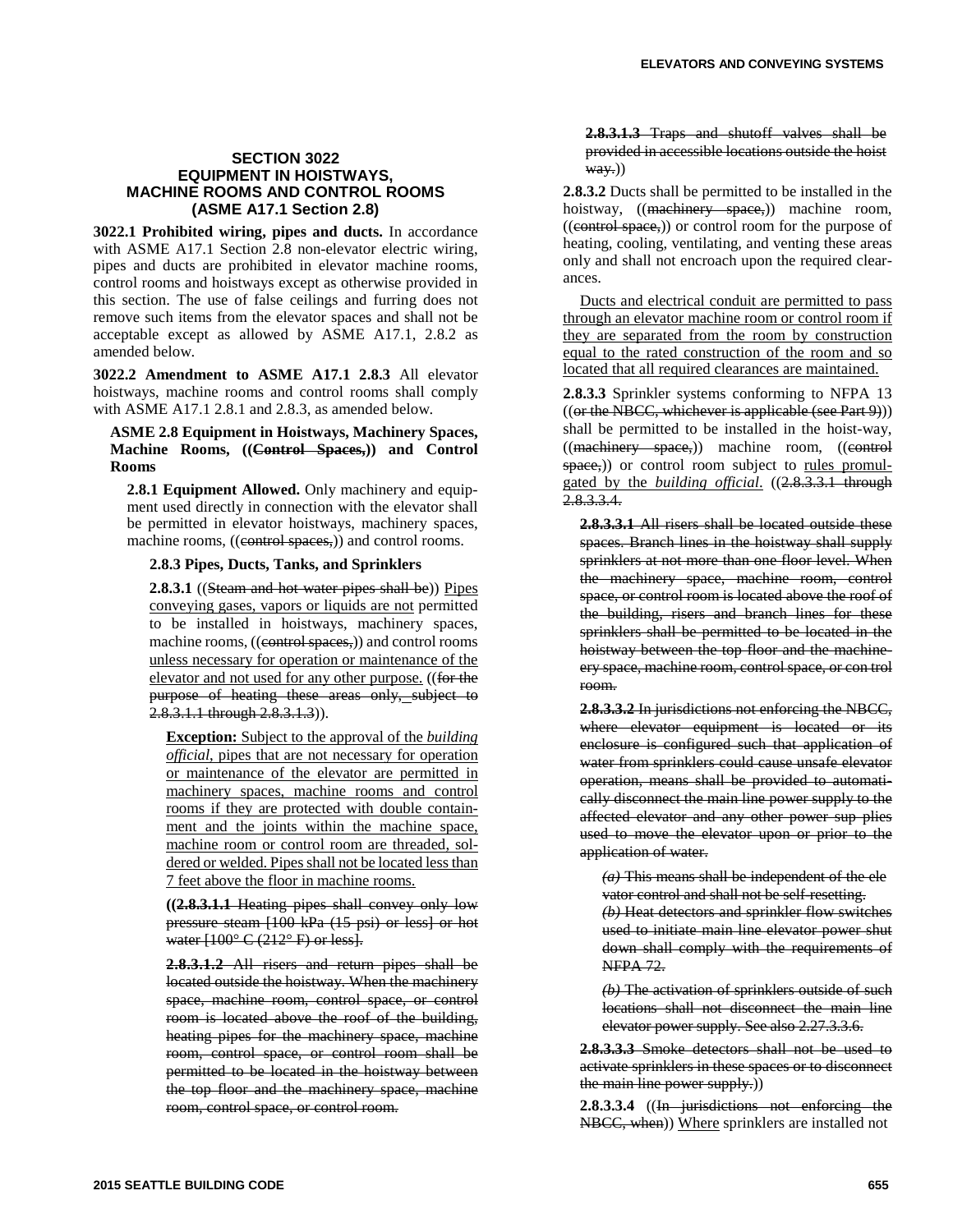more than 600 mm  $(24 \text{ in.})$  above the pit floor,  $2.8.3.3.4(a)$ and (b) apply to elevator electrical equipment and wiring in the hoistway located less than 1200 mm (48 in.) above the pit floor, except earthquake protective devices conforming to 8.4.10.1.2(d); and on the exterior of the car at the point where the car platform sill and the lowest landing hoistway door sill are in vertical alignment.

*(a)* Elevator electrical equipment shall be weatherproof (Type 4 as specified in NEMA 250).

*(b)* Elevator wiring, except traveling cables, shall be identified for use in wet locations in accordance with the requirements in the Seattle Electrical Code.  $((\text{NFPA }70))$ 

**2.8.3.4** Other pipes or ducts conveying gases, vapors, or liquid and not used in connection with the operation of the elevator shall not be installed in any hoistway, machinery space, machine room, ((control space,)) or control room. Where a machinery space, machine room, ((control space,)) or control room, or hoistway extend above the roof of a building, pipes shall be permitted from roof drains to the closest point where they can be diverted out of this space. Pipes shall be covered to prevent leakage or condensate from entering the machinery space, machine room, ((control space,)) control room, or hoistway.

**2.8.3.5** Where permitted and provided, pipes, drains, and tanks, or similar equipment that contains liquids, shall not be located directly above the elevator equipment and shall not encroach upon the required clearances in the hoistway, ((machinery space,)) machine room, ((control space,)) or control room.

# **SECTION 3023 PITS (ASME A17.1, 2.2.2)**

**3023.1 Design and Construction of Pits.** The design and construction of elevator pits shall comply with ASME A17.1, 2.2.2 as amended below:

**2.2.2.1** The construction of the pit walls, the pit floor, and any pit access doors (see 2.2.4) shall conform to 2.1.1 and 2.1.2.

**2.2.2.2** The floor of the pit shall be approximately level, except that

*(a)* trenches or depressions shall be permitted for the installation of buffers, compensating sheaves and frames, and vertically sliding biparting hoistway doors, where structural conditions make such trenches or depressions necessary

*(b)* in *existing buildings*, where new elevators are installed or existing elevators are altered, existing foundation footings extending above the general level of the pit floor shall be permitted to remain in place, provided that the maximum encroachment of such footings does not exceed 15% of the cubic content of the pit, and further provided that it is impracticable to remove the footing.

**2.2.2.3** Permanent provisions shall be made to prevent accumulation of ground water in the pit (see 2.1.2.2).

**2.2.2.4** Drains and sump pumps, where provided, shall comply with the applicable plumbing code, and they shall be provided with a positive means to prevent water, gases, and odors from entering the hoistway.

**2.2.2.5** In elevators that are fire service access or occupant evacuation elevators ((provided with Firefighters' Emergency Operation)), a drain or sump pump shall be provided in the area of the pit that serves those elevators. The sump pump/drain shall have the capacity to remove a minimum of 11.4 m3/h  $(3,000 \text{ gal/h})$  per  $((\text{elevation})$  hoistway.

**2.2.2.6** Sumps and sump pumps in pits, where provided, shall be covered. The cover shall be secured and level with the pit floor.

All elevators other than fire service access and occupant evacuation elevators shall be provided with sump holes that are at least 18 inches by 18 inches by 18 inches per hoistway.

**3023.2 Access to Pits.** All pits shall comply with ASME A17.1, 2.2.4 as amended below:

**ASME 2.2.4 Pit Access**. Safe and convenient access shall be provided to all pits, and shall conform to 2.2.4.1 through 2.2.4.6.

**2.2.4.1** Access shall be by means of the lowest hoist-way door or by means of a separate pit access door.

**2.2.4.2** There shall be installed in the pit of each elevator, where the pit extends more than 900 mm (35 in.) below the sill of the pit access door (lowest hoistway door or separate pit access door), a fixed vertical ladder of noncombustible material, located within reach of the access door. The ladder is permitted to be retractable or nonretractable. Nonretractable ladders, where provided, shall conform to 2.2.4.2.1 through 2.2.4.2.6. Retractable ladders, where provided, shall conform to 2.2.4.2.1 through 2.2.4.2.3 and 2.2.4.2.5 through 2.2.4.8. When in the extended position, retractable ladders shall conform to 2.2.4.2.4.

**2.2.4.2.1** The ladder shall extend not less than 1 200 mm (48 in.) above the sill of the access door or handgrips shall be provided to the same height.

**2.2.4.2.2** The ladder rungs, cleats, or steps shall be a minimum of 400 mm (16 in.) wide. When obstructions are encountered, the width shall be permitted to be decreased to less than 400 mm (16 in.). The reduced width shall be as wide as the available space permits, but not less than 225 mm (9 in.).

**2.2.4.2.3** The ladder rungs, cleats, or steps shall be spaced 300 mm  $(12 \text{ in.}) \pm 13 \text{ mm} (\pm 0.5 \text{ in.})$  on center, shall be provided to not less than the height of access door sill, and shall be designed to minimize slipping (e.g. knurling, dimpling, coating with skid-resistant material, etc.).

**2.2.4.2.4** A clear distance of not less than 115 mm (4.5 in.) from the centerline of the rungs, cleats, or steps to the nearest permanent object in back of the ladder shall be provided.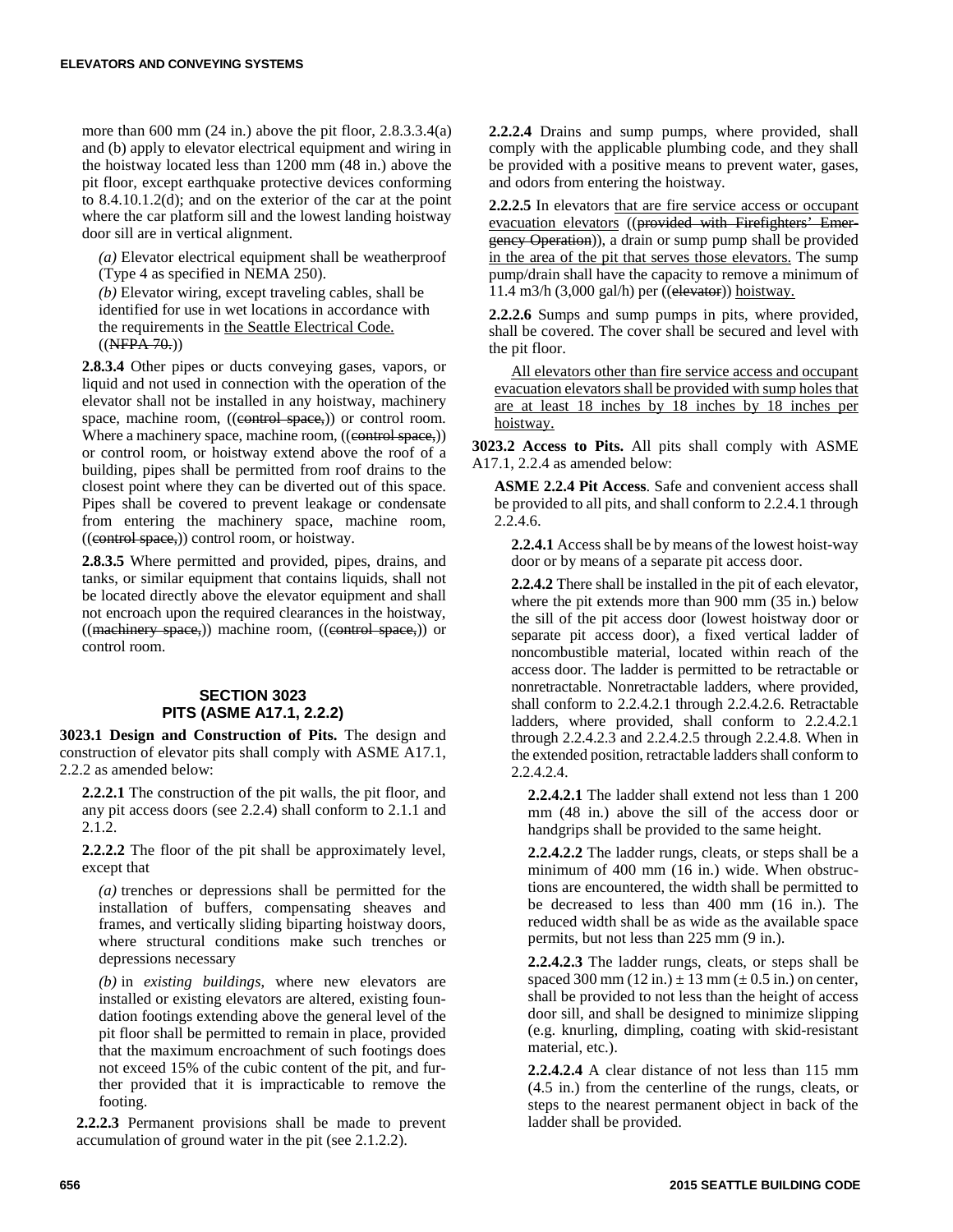**2.2.4.2.5** Side rails, if provided, shall have a clear distance of not less than 115 mm (4.5 in.) from their centerline to the nearest permanent object.

**2.2.4.2.6** The ladder and its attachments shall be capable of sustaining a load of 135 kg (300 lb.)

**2.2.4.2.7** Retractable ladders that are in the line of movement of the car or counterweight when not fully retracted, shall operate a retractable ladder electrical device (see 2.26.2.38) that shall cause the power to be removed from the elevator driving-machine motor and brake unless the ladder is in its fully retracted position.

**2.2.4.2.8** Retractable ladders shall be capable of being extended, mechanically secured and unsecured, and retracted from the access door, and

*(a)* the force(s) required to extend a retractable ladder from the fully retracted position to the extended and mechanically secured position shall not exceed 220 N (50 lbf)

*(b)* after being extended and mechanically secured, a retractable ladder shall remain secured in the extended position when subjected to a horizontal force not to exceed 2 220 N (500 lbf)

*(c)* the force(s) required to retract a retractable ladder from its extended position to its fully retracted position, after being unsecured, shall not exceed 220 N (50 lbf)

*(d)* the ladder shall be mechanically secured when in the retracted position

**2.2.4.3** Pit access by a ladder shall not be permitted when the pit floor is more than 3 000 mm (120 in.) below the sill of the access door, except where there is no building floor below the bottom terminal landing, this height shall be permitted to be greater but not more than 4 200 mm (165 in.).

**2.2.4.4** Pits shall be accessible only to elevator personnel.

**2.2.4.5** Separate pit access door, when provided, shall be subject to the following requirements:

(*a*) If the door swings into the pit, it shall be located so that it does not interfere with moving equipment.

(*b*) If the door swings out, and the lowest structural or mechanical part, equipment, or device installed beneath the car platform, except guide shoes or rollers or safety jaw assemblies, projects below the top of the separate pit access door opening when the car is level with the bottom terminal landing

*(1)* an electric contact conforming to 2.26.2.26 shall be provided to prevent operation of the elevator when the door is open

*(2)* the door shall be provided with a vision panel(s) that is glazed with clear wired glass not less than 6  $mm (0.25 in.)$  thick, will reject a ball 150 mm  $(6 in.)$ in diameter, and have an area of not more than 0.03 m2 (47 in.2).

(*c*) The door shall provide a minimum opening of 750 mm (29.5 in.) in width and  $((1-825))$  2 032 mm  $(((72))$ 80 in.) in height.

(*d*) The door shall be equipped with a barrier conforming to 2.11.1.2(i), where the door sill is located more than 300 mm (12 in.) above the pit floor.

*(e)* The door shall be self-closing and provided with a spring-type lock arranged to permit the door to be opened from inside of the pit without a key. Such doors shall be kept closed and locked. A key shall be required to unlock the lock from outside the hoistway. The key shall be of Group 1 Security (see 8.1).

*(f)* Separate pit access doors shall not be located where a person, upon entering the pit*,* can be struck by any part of the car or counterweight when either is on its fully compressed buffer.

**2.2.4.6** Means to unlock the access door from inside the pit shall be provided. The means shall be located

*(a)* when no pit ladder is provided, not more than 1 825 mm (72 in.) vertically above the pit floor, or

*(b)* when a pit ladder is provided, not more than 1 825 mm (72 in.) vertically above a rung, cleat, or step. The minimum distance from the top rung, cleat, or step to the top of the pit ladder or handhold shall not be less than 1 200 mm (48 in.) (see 2.2.4.2.1 and Nonmandatory Appendix J, Fig. J1), and

*(c)* with the door in the closed position, in a plane not more than 1 000 mm (39 in.) horizontally from a rung, cleat, or step of the pit ladder (see Nonmandatory Appendix J, Fig. J-1).

**3023.2 Access to underside of cars.** Access to the underside of cars shall comply with ASME A17.1, 2.2.8 as amended below:

**2.2.8 Access to Underside of Car.** Where the distance from the pit floor to the underside of the plank channels or slings exceeds 2 100 mm (83 in.), with the car at the lowest landing, a means shall be permanently installed or permanently stored in the pit to provide access to the equipment on the underside of the car. When access is provided by means of a working platform it shall conform to the requirements of 2.7.5.3.2 through 2.7.5.3.6.

When working platform inspection operation is provided according to 2.7.5.3.6, in hoistways containing a single elevator

*(a)* a pit access door is required, or

*(b)* an additional elevator personnel shall be present outside the hoistway when the pit inspection operation is in effect.

#### **SECTION 3024 SHUTOFF VALVE (ASME A17.1, 3.19.4.1)**

**3024.1 Hydraulic elevator shutoff valve.** All hydraulic elevators shall comply with ASME A17.1, 3.19.4.1, Shutoff Valve, as amended below:

**ASME 3.19.4.1 Shutoff Valve.** A manually operated shutoff valve shall be provided between the hydraulic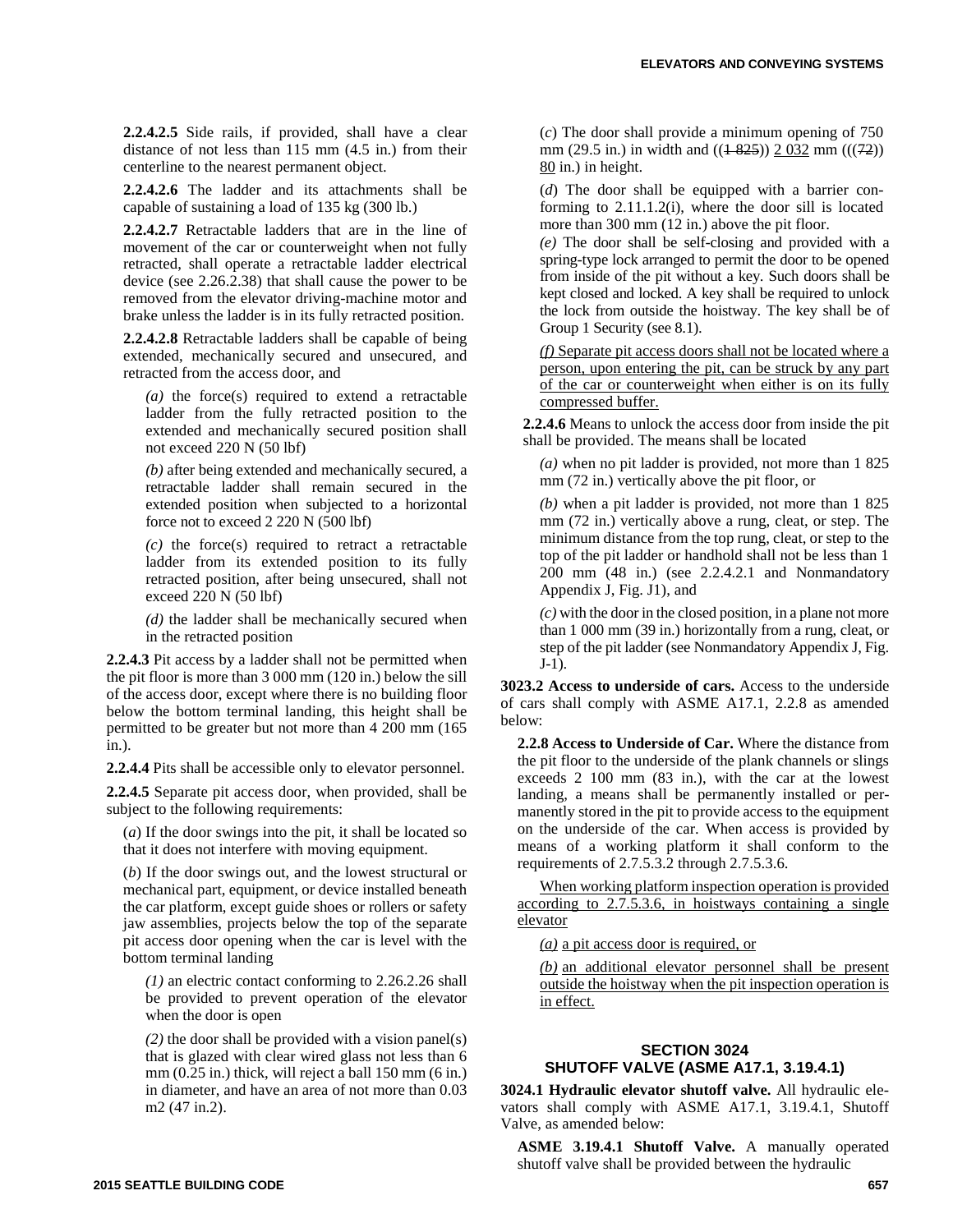I

machines and the hydraulic jack and shall be located outside the hoistway and adjacent to the hydraulic machine.

# An additional shutoff valve may be required in the pit by WAC 296-96-02425 as it existed on February 15, 2013.

Where the hydraulic machine is located in the hoistway, the manually operated shutoff valve shall be permitted to be located inside the hoistway, provided that it is accessible from outside the hoistway to elevator personnel only (see 8.1).

#### **SECTION 3025 GUARD AT CEILING INTERSECTION (ASME A17.1, 6.1.3.3.11)**

**3025.1 Escalator guards.** All escalators shall comply with ASME A17.1, 6.1.3.3.11, Guard at Ceiling Intersection, and the following:

Guards shall be provided at any pinching, snagging or wedging points between the handrail, balustrade and adjacent building components or equipment if such points are within the clearances delineated in 6.1.3.3.11.

#### **SECTION 3026 TEST REPORTS**

**3026.1 Test reports.** For tests required by Section 3028 and ASME 17.1, Part 8, as amended in this code, immediately after tests are completed all test results shall be submitted to the *building official* for approval on forms furnished by the *building official*. The submitted results shall be completed and signed by the person performing the tests and shall identify the testing firm. Copies of the completed forms shall be provided to the owner or to the owner's authorized agent.

# **SECTION 3027 ACCEPTANCE INSPECTIONS AND TESTS**

**3027.1 Acceptance inspections and tests.** Inspections and tests shall comply with ASME A17.1, 8.10, Acceptance Inspection and Tests, as amended below.

#### **ASME 8.10.1 General Requirements for Acceptance Inspections and Tests**

#### **8.10.1.1 Persons Authorized to Make Acceptance Inspections and Tests**

**8.10.1.1.1** The acceptance inspection shall be made by an inspector employed by the *building official* ((authority having jurisdiction, or by a person authorized by the authority having jurisdiction.))

**8.10.1.1.2** The person installing or altering the equipment shall perform all of the tests required by ASME A17.1, 8.10.2 through 8.10.5 in the presence of the inspector specified in 8.10.1.1.1.

**((8.10.1.1.3** The inspector shall meet the qualification requirements of the ASME QEI 1. Inspectors and inspection supervisors shall be certified by an independent, accredited, certifying organization as specified in 8.10.1.2 (see 1.3).)

#### **SECTION 3028 PERIODIC INSPECTIONS AND TESTS**

**3028.1 Persons authorized to make periodic inspections and witness tests.** Periodic inspection and tests shall comply with WAC 296-96-23600 as it existed on February 15, 2013 and ASME A17.1, 8.11 as amended below.

**8.11.1 General Requirements for Periodic Inspections and Witnessing of Tests**

**((8.11.1.1 Persons Authorized to Make Periodic Inspections and Witness Tests.** The inspector shall meet the qualification requirements of the ASME QEI 1. Inspectors and inspection supervisors shall be certified an independent, accredited, certifying organization as specified in 8.10.1.2 (see 1.3).))

#### *a.11.1.1.1* **Periodic Inspections**

*(a)* Periodic inspections shall be made by an inspector employed by the  $((\text{authority having }$  jurisdiction $))$ *building official* or by a person authorized by the ((authority having jurisdiction)) *building official*.  $((b)$  The inspector shall submit a signed written report to the authority having jurisdiction containing the following information:

*(1)* date of inspection(s)

*(2)* components or systems that have not been **Inspected** 

*(3)* Code deficiencies noted during the inspection and a statement as to corrective action taken, if any))

#### **8.11.1.1.2 Periodic tests**

*(a)* Periodic tests as required in 8.6 shall be performed by elevator personnel that are qualified to perform such tests. These tests shall be witnessed by an inspector (see  $8.11.1.1$ ) employed by the ((authority having jurisdiction)) *building official*, or by persons authorized by the ((authority having jurisdiction)) *building official*.

 $((b)$  The inspector shall submit a signed written report to the authority having jurisdiction containing the following information:

*(1)* date of inspection(s)

*(2)* type of performed test(s)

*(3)* detailed results of the test(s) including but not limited to, speed, governor trip speed, safety slide distance, relief valve setting, escalator/moving walk brake torque setting, etc.

*(4)* Code deficiencies noted during the test

*(5)* statement as to any corrective action taken)) **8.11.1.2 Applicability of Inspection Requirements.**  Inspections required by 8.11.2 through 8.11.5 are to determine that the existing equipment conforms with the following applicable Code requirements:

*(a)* the Code at the time of installation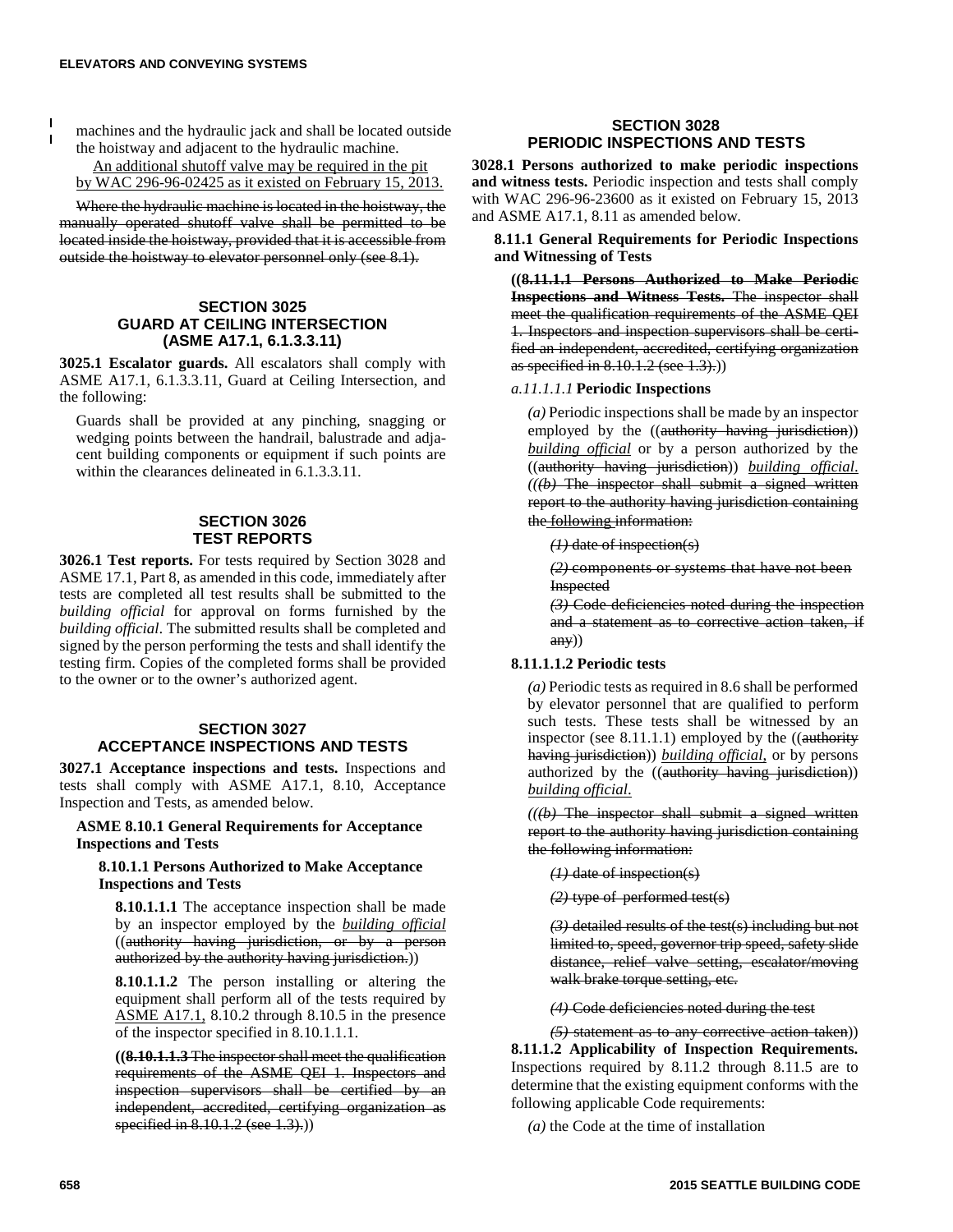*(b)* the Code effective as applicable to and for each alteration

 $((e)$  the ASME A17.3 Code, if adopted by the authority having jurisdiction

NOTES (8.11.1.2):

*(1)* The ASME A17.2 *Guide for Inspection of Elevators, Escalators, and Moving Walks* (see Preface, ASME Elevator Publications) is a guide for inspections.

*(2)* References to "Items" of the ASME A17.2 *Guide for Inspection of Elevators, Escalators, and Moving Walks* and to the requirements of this Code are indicated in parentheses as a convenient reference to the applicable inspection procedures and requirements. It is important to understand that suggested test and inspection methodologies represent an approach but are neither exclusive nor comprehensive.

**8.11.1.3 Periodic Inspection and Test Frequency.** The equipment listed in Table 3028 shall be inspected and tested at the intervals specified in Table 3028. ((The frequency of periodic inspections and tests shall be established by the authority having jurisdiction.)

NOTE: Recommended intervals for periodic inspections and tests can be found in ((Nonmandatory Appendix N)) Table 3028.

**8.11.1.4 Installation Placed Out of Service.** Periodic inspections and tests shall not be required when an installation is placed "out of service":

*(a)* as defined by the ((authority having jurisdiction)) *building official*; or

*(b)* when an installation whose power feed lines have been disconnected from the mainline disconnect switch; and

*(1)* an electric elevator, dumbwaiter, or material lift whose suspension ropes have been removed, whose car and counterweight rest at the bottom of the hoistway, and whose hoistway doors have been permanently barricaded or sealed in the closed position on the hoistway side;

*(2)* a hydraulic elevator, dumbwaiter, or material lift whose car rests at the bottom of the hoistway; when provided with suspension ropes and counterweight, the suspension ropes have been removed and the counterweight rests at the bottom of the hoistway; whose pressure piping has been disassembled and a section removed from the premises and whose hoistway doors are permanently barricaded or sealed in the closed position on the hoistway side; or

*(3)* an escalator or moving walk whose entrances have been permanently barricaded.

**8.11.1.5 Making Safety Devices Ineffective.** No person shall at any time make any required safety device or electrical protective device ineffective, except where necessary during tests and inspections. Such devices shall be restored to their normal operating condition in conformity with the applicable requirements prior to returning the equipment to service (see 2.26.7).

**8.11.1.7 Unique or Product-Specific Procedures or Methods.** Where unique or product-specific procedures or methods are required to maintain, repair, replace, inspect or test equipment, such procedures or methods shall be provided by the manufacturer or installer. These procedures and any unique devices required by the procedures for inspection and testing shall be accessible on site to elevator personnel [see 8.6.1.2.2(b)].

|                            | <b>Equipment Type</b>                                                   | <b>Periodic Inspections</b> |    | <b>Periodic Tests</b> |                 |                       |     |                       |     |                                                 |    |
|----------------------------|-------------------------------------------------------------------------|-----------------------------|----|-----------------------|-----------------|-----------------------|-----|-----------------------|-----|-------------------------------------------------|----|
| <b>Section</b>             |                                                                         |                             |    | <b>Category One</b>   |                 | <b>Category Three</b> |     | <b>Category Five</b>  |     | Other                                           |    |
|                            |                                                                         | Requirement   Interval      |    | Requirement           | <b>Interval</b> | Requirement Interval  |     |                       |     | Requirement   Interval   Requirement   Interval |    |
| 8.11.2                     | Electric elevators                                                      | 8.11.2.1                    | 12 | 8.6.4.19              | 12              | N/A                   | N/A | 8.6.4.20              | 60  |                                                 |    |
| 8.11.3                     | Hydraulic elevators                                                     | 8.11.3.1                    | 12 | 8.6.5.14              | 12              | 8.6.5.15              | 36  | 8.6.5.16              | 60  |                                                 |    |
| 8.11.4;<br><b>SBC 3028</b> | Escalators &<br>moving walks                                            | 8.11.4.1                    | 12 | 8.6.8.15              | 12              | N/A                   | N/A | N/A                   | N/A | <b>SBC 3028</b>                                 | 12 |
| 8.11.5.3                   | Hand elevators                                                          | 8.11.2.1                    | 12 | 8.6.4.19              | 12              | N/A                   | N/A | 8.6420<br>865.16      | 60  |                                                 |    |
| 8.11.5.4                   | <b>Dumbwaiters</b>                                                      | 8.11.2.1.<br>8.11.3.1       | 12 | 8.6.4.19.<br>8.6.5.14 | 12              | 8.6.5.15              | 36  | 8.6.4.20,<br>8.6.5.16 | 60  |                                                 |    |
| 8.11.5.5                   | Material lifts and<br>dumbwaiters with<br>automatic transfer<br>devices | 8.11.2.1,<br>8.11.3.1       | 12 | 8.6.4.19,<br>8.6.5.14 | 12              | 8.6.5.15              |     | 8.6.4.20,<br>8.6.5.16 | 60  |                                                 |    |
| 8.11.5.6                   | Special purpose<br>personnel elevators                                  | 8.11.2.1.<br>8.11.3.1       | 12 | 8.6.4.19.<br>8.6.5.14 |                 | 8.6.5.15              |     | 8.6.4.20,<br>8.6.5.16 | 60  |                                                 |    |

**Table 3028 Inspection and Test Intervals Note: Intervals are specified in months; sections reference ASME A17.1 unless otherwise specified**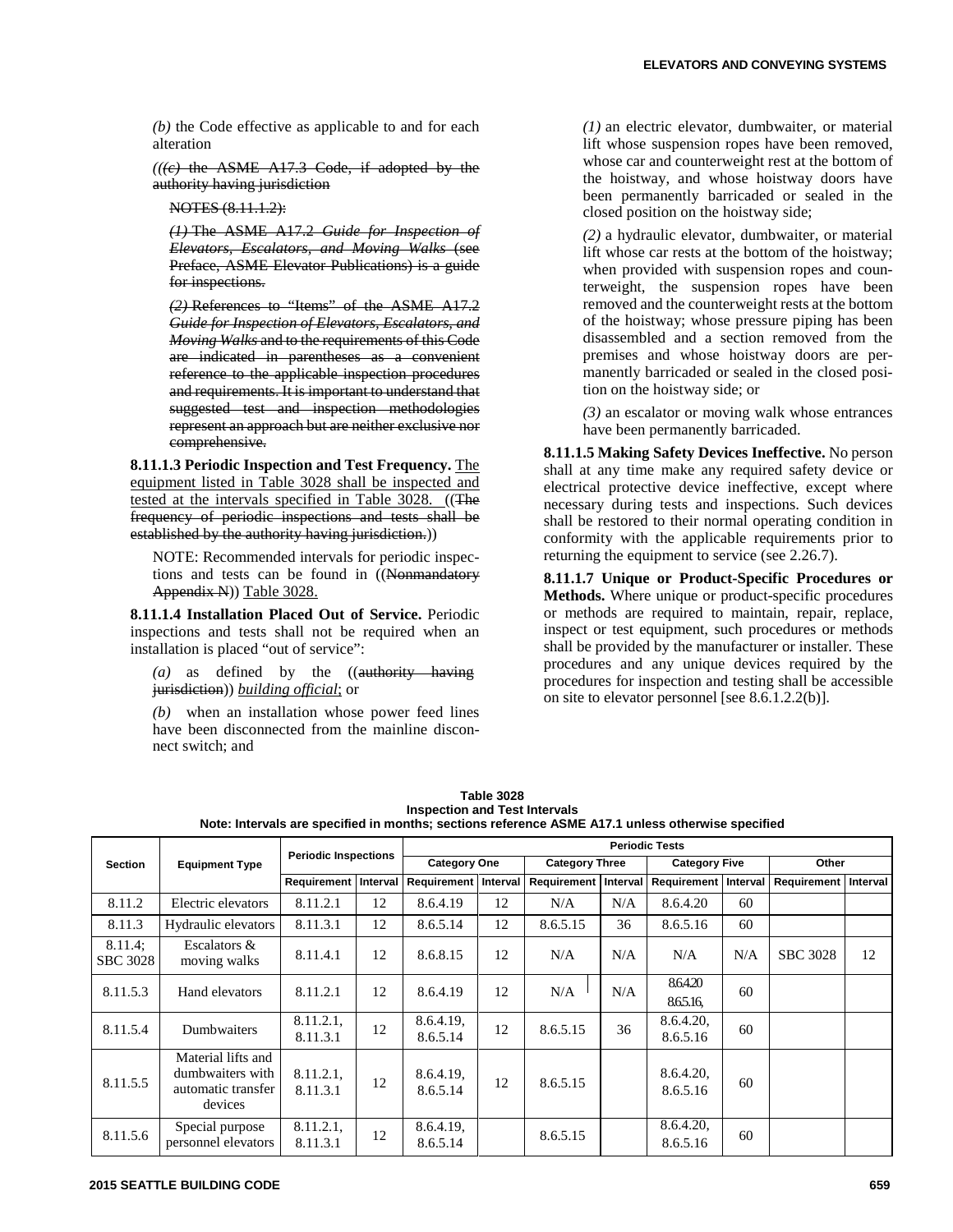|                | <b>Equipment Type</b>                            | <b>Periodic Inspections</b> |    | <b>Periodic Tests</b>                           |  |                       |  |                        |    |                        |  |
|----------------|--------------------------------------------------|-----------------------------|----|-------------------------------------------------|--|-----------------------|--|------------------------|----|------------------------|--|
| <b>Section</b> |                                                  |                             |    | <b>Category One</b>                             |  | <b>Category Three</b> |  | <b>Category Five</b>   |    | Other                  |  |
|                |                                                  |                             |    | Requirement   Interval   Requirement   Interval |  | Requirement Interval  |  | Requirement   Interval |    | Requirement   Interval |  |
| 8.11.5.7       | Inclined elevators                               | $8.11.2.1$ ,<br>8.11.3.1    | 12 | 8.6.4.19.<br>8.6.5.14                           |  | 8.6.5.15              |  | 8.6.4.20,<br>8.6.5.16  | 60 |                        |  |
| 8.11.5.9       | Screw-column<br>elevators                        | 8.11.2.1.<br>8.11.3.1       | 12 | 8.6.4.19.<br>8.6.5.14                           |  | 8.6.5.15              |  | 8.6.4.20,<br>8.6.5.16  | 60 |                        |  |
| 8.11.5.10      | Rooftop elevators                                | $8.11.2.1$ ,<br>8.11.3.1    | 12 | 8.6.4.19.<br>8.6.5.14                           |  | 8.6.5.15              |  | 8.6.4.20,<br>8.6.5.16  | 60 |                        |  |
| 8.11.5.11      | Rack & pinion<br>elevators                       | 8.11.2.1.<br>8.11.3.1       | 12 | 8.6.4.19.<br>8.6.5.14                           |  | 8.6.5.15              |  | 8.6.4.20,<br>8.6.5.16  | 60 |                        |  |
| 8.11.5.12      | Limited use/<br>limited application<br>elevators | 8.11.2.1,<br>8.11.3.1       | 12 | 8.6.4.19.<br>8.6.5.14                           |  | 8.6.5.15              |  | 8.6.4.20,<br>8.6.5.16  | 60 |                        |  |

**Table 3028 (Continued) Inspection and Test Intervals Note: Intervals are specified in months; sections reference ASME A17.1 unless otherwise specified**

**3028.2 Category Five tests.** Elevators shall be subject to fiveyear inspection test requirements in accordance with Table 3028, Periodic Test Requirements – Category Five, except that safety and governor systems of cars operating on wood guide rails shall be tested by tripping the governor by hand with rated load in the car, and the car at rest.

All Category Five tests shall comply with ASME A17.1, 8.6 as amended below:

# **ASME 8.6.4.20 Periodic Test Requirements – Category 5.**

NOTE: For test frequency, see ((8.11.1.3)) Table 3028.

**8.6.4.20.1 Car and Counterweight Safeties.** Types A, B, and C car and counterweight safeties shall be tested in accordance with  $8.6.4.20.1(a)$  ((or subject to approval by the authority having jurisdiction with 8.6.4.20.1(b))).

*(a) Rated Load and Rated Speed Test.* Car safeties, except those operating on wood guide rails, and their governors, shall be tested with rated load in the car. Counterweight safety tests shall be made with no load in the car. Tests shall be made by tripping the governor by hand at the rated speed. The following operational conditions shall be checked (Item 2.29.2):

*(1)* Type B safeties shall stop the car with the rated load within the required range of stopping distances for which the governor is tripped (Item 2.29.2) and the level of the platform checked for conformance to 2.17.9.2.

*(2)* For Type A safeties and Type A safety parts of Type C safeties, there shall be sufficient travel of the safety rollers or dogs remaining after the test to bring the car and its rated load to rest on safety application at governor tripping speed. The level of the platform shall be checked for conformance to 2.17.9.2.

*(((b) Alternative Test Method for Car Safeties.* The alternative test methods shall comply with 8.6.11.10 and the following:

*(1)* The testing of safeties with any load in the car, centered on each quarter of the platform symmetrically with relation to the centerlines of the platform from no load up to rated load, and at not less than rated speed shall be permitted provided that

*(a)* when the alternative test is performed, the test shall stop the car and verify that the safe ties will be capable of stopping an overspeeding car in accordance with the requirements of Section 2.17 applicable to the specific classifycation of safeties, and

*(b)* when applied, the method shall verify that the safeties perform or are capable of performing in compliance with 8.6.4.20.1(a)and the platform shall not be out of level more than 30 mm/m (0.36 in./ft) in any direction.))

*(2)* A test tag as required in 8.6.1.7.2 shall be provided.

# **8.6.4.20.2 Governors**

*(a)* The tripping speed of the governor and the speed at which the governor overspeed switch, where provided, operates shall be tested to determine conformance with the applicable requirements and the adjustable means shall be sealed (Item 2.13.2.1).

*(b)* The governor rope pull-through and pull-out forces shall be tested to determine conformance with the applicable requirements, and the adjustment means shall be sealed (Item 2.13.2.1).

*(c)* After these tests in jurisdictions enforcing NBCC, a metal tag indicating the date of the governor tests, together with the name of the person or firm that performed the tests, shall be attached to the governor in a permanent manner.

# **8.6.4.20.3 Oil Buffers**

*(a)* Car oil buffers shall be tested to determine conformance with the applicable requirements by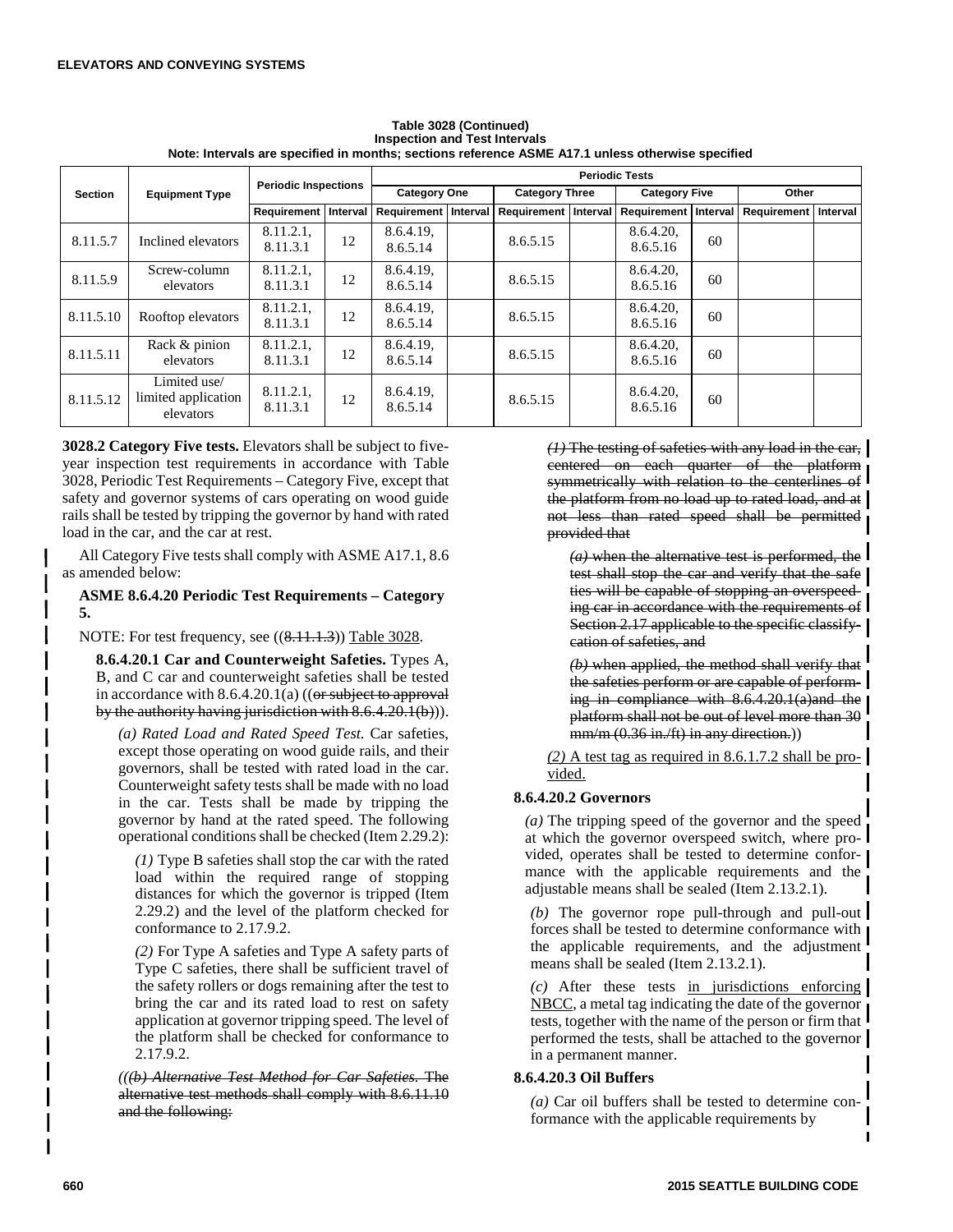*(1)* running the car onto the buffer with rated load at rated speed, ((or

*(2)* subject to approval by the authority having **jurisdiction** 

*(a)* running the car with any load, from no load up to rated load onto the buffer at rated speed when the requirements of 8.6.11.10 are com plied with, provided that when applied the method verifies that the buffer performs or is capable of performing in compliance with  $8.\overline{6}.4.20.\overline{3(a)}$ , except as specified  $8.6.4.20.3(b)$  and (c) (Item 5.9.2.1). Counter weight oil buffers shall be tested by running the counterweight onto its buffer at rated speed with no load in the car, except as specified in 8.6.4.20.3(b) and (c) (Item  $5.\overline{9}.2.1$ ), or

*(b)* running the car onto the buffer with any load, from no load up to rated load, and at less than rated speed, when the requirements of 8.6.11.10 are complied with, provided that when applied, the method verifies that the buffer performs or is capable of performing in compliance with  $8.6.4.20.3(a)$ )

*(b)* For reduced stroke buffers, this test shall be made at the reduced striking speed permitted (Item 5.9.2.1).

*(c)* This test is not required where a Type C safety is used (see 8.6.4.20.1).

*(d)* In making these tests, the normal and emergency terminal stopping devices shall be made temporarily inoperative. The final terminal stopping devices shall remain operative and be temporarily relocated, if necessary, to permit compression of the buffer during the test.

*(e)* After completion of the test, a metal tag, indicating the date of the test, together with the name of the person or firm who performed the test, shall be attached to the buffer [Item 5.3.2(b)].

*(f)* Counterweight oil buffers shall be tested by running the counterweight onto its buffer at rated speed with no load in the car, except as specified in 8.6.4.20.3(b) and (c) (Item 5.9.2.1), or at reduced speed if the requirements of 8.6.11.10 are met.

*(g)* A test tag as required in 8.6.1.7.2 shall be provided.

**8.6.4.20.4 Driving-Machine Brake(s).** For passenger elevators and all freight elevators, the driving-machine brake shall be tested for compliance with applicable requirements, in accordance with  $8.6.4.20.4(a)$ , (( $\Theta$ **r**) subject to approval by the authority having jurisdiction with  $8.6.4.20.4(b)$ .)

For elevators installed under ASME A17.1-2000/ CSA B44-00 and later editions, have the brake setting verified in accordance with the data on the brake marking plate.

Upon completion of the test, the means of adjusting the holding capacity shall be sealed to prevent changing the adjustment without breaking the seal. The seal shall bear or otherwise attach the identification of the person or firm that installed it. (See also 8.6.1.7.2, Periodic Test Tags.)

*(a)* Test with load per Table 8.6.4.20.4. Place the load as shown in Table 8.6.4.20.4 in the car. The drivingmachine brake, on its own, shall hold the car with this load. With no load in the car the driving-machine brake shall hold the empty car at rest, and shall decelerate an empty car traveling in the up direction from governor tripping speed. The driving-machine brake on freight elevators of Class C-2 loading, when loaded to their maximum design load, shall hold the elevator car at rest (Item 2.17.2.1).

*(((b) Alternative Test Method for Driving Machine Brakes.* The alternative test methods shall comply with 8.6.11.10 and the following:

*(1)* Any method of verifying conformity of the driving machine brake with the applicable Code requirements (see 2.24.8.3 and Table 8.6.4.20.4) shall be permitted, including the testing method of the brakes with or without any load in the car, provided that when applied the method verifies that the brake performs or is capable of performing in compliance with  $8.6.4.20.\overline{4(a)}$ .)

*(2)* A test tag as required in 8.6.1.7.2 shall be provided.

**((8.6.11.10 Category 5 Tests Without Load Via Alternative Test Methodologies**

**8.6.11.10.1 Where Permitted.** Alternative methods without load are permitted for Category 5 testing subject to approval by the authority having jurisdiction of

*(a)* car and counterweight safeties per 8.6.4.20.1

*(b)* oil buffers per 8.6.4.20.3

*(c)* driving machine brakes per 8.6.4.20.4, and

*(d)* braking system, traction, and traction limits per 8.6.4.20.10

NOTE: See 8.10, Note (2).

#### **8.6.11.10.2 Alternative Test Method and Tools**

*(a)* An alternative test method shall be

*(1)* based on sound engineering principles

*(2)* validated and documented via engineering tests

*(b)* The method, measuring devices, and tools shall be capable of producing reliable and consistent measurements, suitable for the intended measurement. The monitoring and calibration of the measuring devices or tools shall be in accordance with the provider's guidelines.

**8.6.11.10.3 Alternative Test Method Procedure.**  The alternative test method shall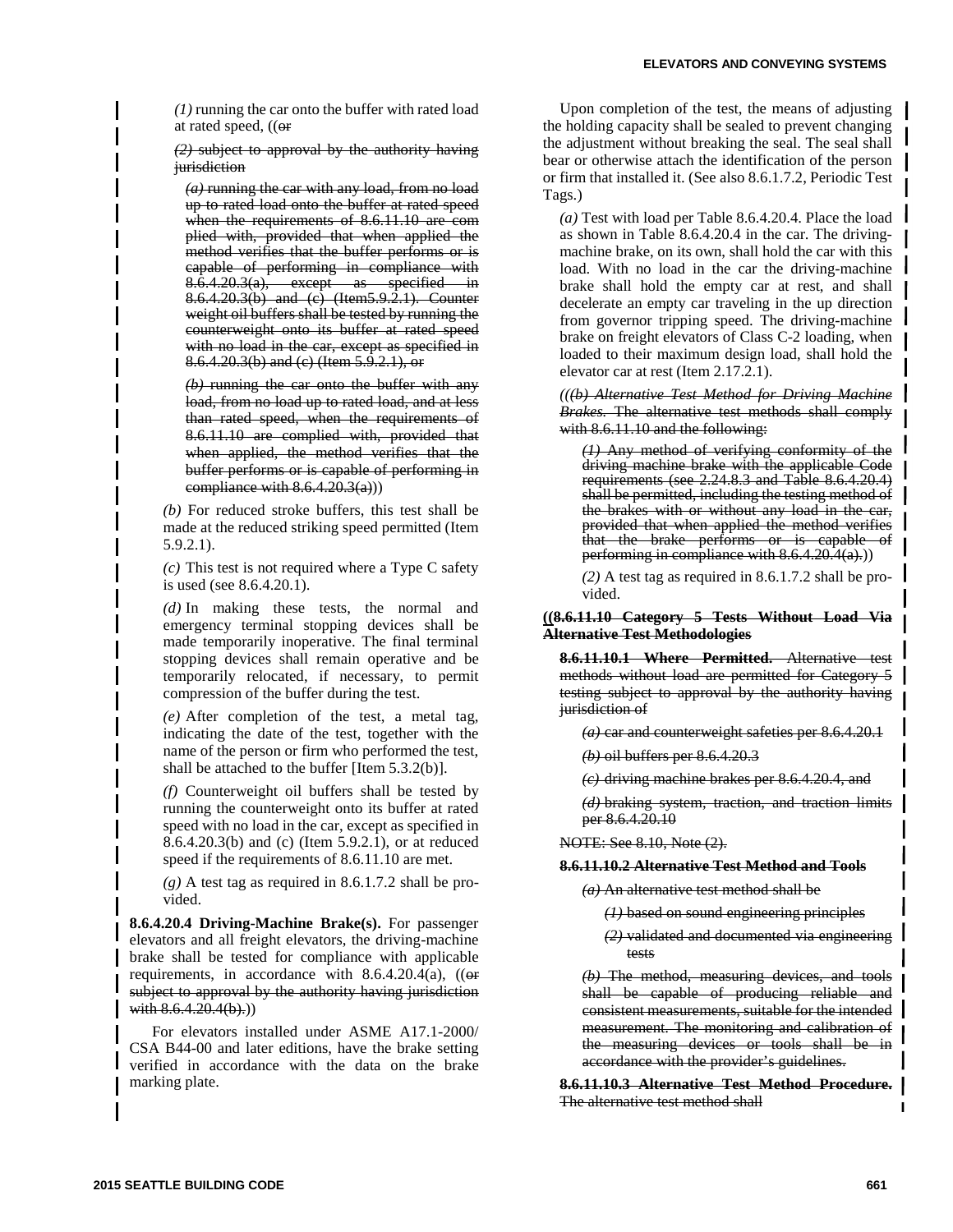*(a)* include requirements to obtain and verify car and counterweight masses if necessary for the test

*(b)* have a procedure document that

*(1)* defines the permissible equipment range and limitations regarding use

*(2)* establishes monitoring and calibration criteria for tools or measuring devices as appropriate

*(3)* defines the test set up procedure

*(4)* provides instructions on how to interpret results and correlate the results to pass fail criteria

*(c)* describe how to correlate no load test results with previously acquired full load and no load results

*(d)* be included in the maintenance control pro  $gram$  [see 8.6.1.2.1(a)]

*(e)* include the information required by 8.6.1.2.1(f) where applicable, and

*(f)* require a report conforming to 8.6.11.10.4. **8.6.11.10.4 Alternative Test Method Report.** The alternative test method report shall

*(a)* identify the alternative test tool (make/model) used to perform the test

*(b)* identify the company performing the tests, names of personnel conducting and witnessing the tests, and testing dates

*(c)* contain all required printouts or record of tests required to demonstrate compliance to the testing requirement that were gathered during an acceptance test

*(d)* identify which results from the baseline test are to be used for future compliance evaluation

*(e)* record the car and

counterweight masses that were obtained per 8.6.11.10.3(a) during the acceptance test and during any subsequent Cate gory 5 test if required by test method

*(f)* contain all subsequent Category 5 results with pass fail conclusions regarding Code compliance

*(g)* remain on site or shall be available to elevator personnel and the authority having jurisdiction.))

**3028.3 Cleaning and testing of escalators and moving walks.** In addition to the periodic inspection and tests specified in Table 3028, escalator and moving walk trusses and pans shall be cleaned every 12 months.

**3028.4 Step/skirt test.** The step/skirt performance index test specified in 8.6.8.15.19 is required for all periodic escalator tests at intervals specified in Table 3028. Escalator and moving walk step/skirt shall be performed every 12 months.

# **SECTION 3029 REQUIREMENTS FOR MAINTENANCE CONTROL PROGRAM AND REMOTE MONITORING**

**3029.1 ASME A17.1, 8.6.1 General Maintenance Requirements.** Conveyances shall be maintained in accordance with ASME A17.1, 8.6.1 as amended below.

**8.6.1.2.1** A written Maintenance Control Program shall be in place to maintain the equipment in compliance with the requirements of 8.6. The MCP shall specify examinations, tests, cleaning, lubrication, and adjustments to applicable components at regular intervals (see definition for *maintenance*) and shall comply with the following.

(a) "A Maintenance Control Program for each unit (see 8.6.1.1.1) shall be provided by the person(s) and/or firm maintaining the equipment and shall be viewable on-site by elevator personnel at all times from time of acceptance inspection and test or from the time of equipment installation or alteration (see 8.10.1.5)."

(b) The MCP shall include, but not be limited to, the Code required maintenance tasks, maintenance procedures, and examination and test listed with the associated requirement (see 8.6.4 through 8.6.11). Where maintenance tasks, maintenance procedures, or examinations or tests have been revised in 8,6, the MCP shall be updated.

(c) The MCP shall reference On-Site Equipment Documentation (see 8.6.1.2.2) needed to fulfill 8.6.1.2.1(b) and On-Site Maintenance Records (see 8.6.1.4.1) that record the completion of all associated maintenance tasks specified in 8.6.1.4.1(a).

 $((\text{d})$  Where the MCP is maintained remotely from the machine room, machinery space, control room, or control space (see 8.11.1.8), instructions for on site locating or viewing the MCP either in hard copy or in electronic formal shall be posted on the controller or at the means necessary for test (see 2.7.4). The instructions shall be permanently legible with characters a minimum of 3 mm (0.125 in.) in height.)) The MCP shall be posted in the machine room, machinery place or control room.

(e) The specified scheduled maintenance intervals (see 1.3) shall, as applicable, be based on

(1) equipment age, condition, and accumulated wear

(2) design and inherent quality of the equipment

(3) usage

(4) environmental conditions

(5) improved technology

(6) the manufacturer's recommendations and original equipment certification for any SIL rated devices or circuits (see 8.6.3.12 and 8.7.1.9)

(7) the manufacturer's recommendations based on any ASME A17.7/CSA B44.7 approved components or functions

(f) Procedures for tests; periodic inspections; maintenance; replacements; adjustments; and repairs for trac-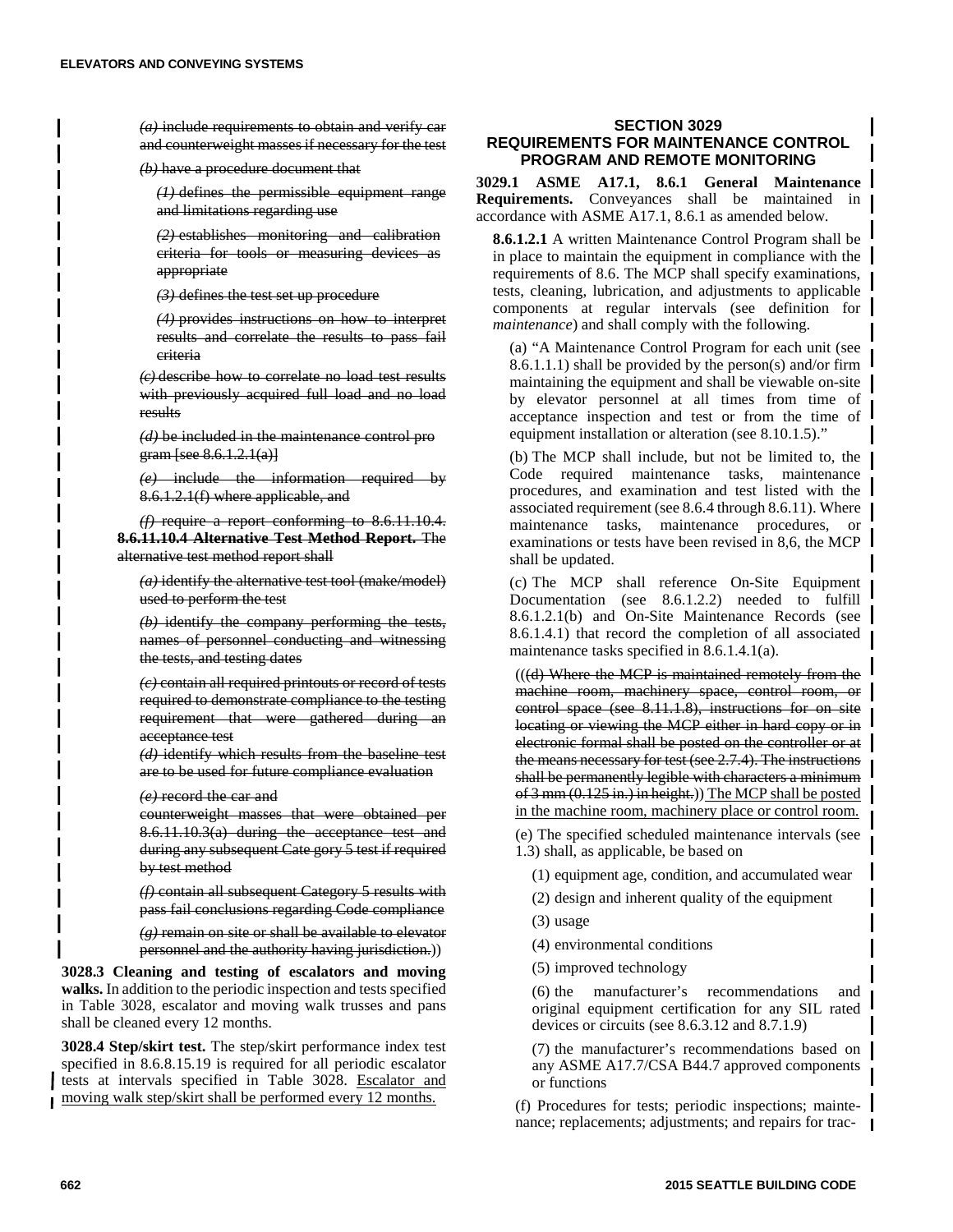tion-loss detection means, broken-suspension-member detection means, residual-strength detection means, and related circuits shall be incorporated into the made part of the Maintenance Control Program. [See 2.20.8.1, 2.20.8.2, 2.20.8.3,  $((8.6.11.10, 8.10.2.2.2(ce)(3)(e)(2),))$ 8.10.2.2.2(ss), and  $8.6.4.19.12((\text{(b)}))$ .]

**8.6.1.2.2 On-Site Documentation.** The following documents specified in 8.6.1.2.2(a), (b), and (c) shall be written and permanently kept on-site in the machine room, machinery space, control room, ((control space, or the means necessary for test  $(2.7.6.4)$ ) in hard copy for each unit for elevator personnel.

The documentation specified in 8.6.1.2.2(d) shall be onsite and available to the specified personnel.

(a) Up-to-date wiring diagrams detailing circuits of all electrical protective devices (see 2.26.2) and critical operating circuits (see 2.26.3).

(b) Procedures for inspections and tests not described in ASME A17.2 and procedures or methods required for elevator personnel to perform maintenance, repairs, replacements, and adjustments, as follows:

(1) all procedures specifically identified in the Code as required to be written (e.g., 8.6.4.20.8, check out procedure for leveling; 8.6.5.16.5, check out procedure for overspeed valve; and 8.6.8.15.7, check out procedure for reversal stop switch, etc.)

(2) unique maintenance procedures or methods required for inspection, tests, and replacement of SIL rated E/E/PES electrical protective devices and<br>circuits. See 2.26.4.3.2. 2.26.9.3.

circuits. See 2.26.4.3.2, 2.26.9.3.2(b),  $\textcolor{red}{\downarrow}$ , 2.26.9.5.1(b), and 2.26.9.6.1(b)

(3) unique maintenance procedures or methods required for inspection, tests, and replacement of equipment applied under alternative arrangements (see 1.2.2.1) shall be provided by the manufacturer or installer

(4) unique maintenance procedures or unique methods required for inspection and test of equipment specified in an ASME A17.7/CSA B44.7, Code Compliance Document (CCD)

(c) Written checkout procedures

(1) to demonstrate E/E/PES function as intended (see 8.6.4.19.10)

(2) for elevator leveling speed with open doors (see 8.6.4.20.8)

(3) for hydraulic elevator overspeed valve (see 8.6.5.16.5)

(4) for escalator reversal stopping device (see 8.6.8.15.7)

(5) for escalator handrail retarding force (see 8.6.8.15.13)

(d) Written procedures for the following:

(1) Evacuation procedures for elevators by authorized persons and emergency personnel shall be available on-site (see 8.6.11.5.2 and ASME A17.4)

(2) the procedure for cleaning of a car and hoistway transparent enclosures by authorized persons (see 8.6.11.4.2)

**8.6.1.3 Maintenance Personnel.** Maintenance, repairs, replacements, and tests shall be performed only by elevator personnel (see 1.3)

**8.6.1.4 Maintenance Records.** Maintenance records shall document compliance with 8.6. Instructions for locating the maintenance records of each unit, for viewing on-site, shall be posted on the controller or at the means necessary for test (see 2.7.6.4). The provided instructions shall be permanently legible with characters a minimum of 3 mm (0.125 in.) in height. These records shall be retained for the most recent 5 yr or from the date of installation or adoption of this Code edition, whichever is less or as specified by the authority having jurisdiction. Existing maintenance records up to 5 yr shall be retained.

#### **8.6.1.4.1 On-Site Maintenance Records**

*(a) Maintenance Control Program Records*

(1) A record that shall include the maintenance tasks listed with the associated requirements of 8.6 identified in the Maintenance Control Program (8.6.1.2.1), other tests (see 8.6.1.2.2), examinations and adjustments, and the specified scheduled intervals shall be maintained.

(2) The specified scheduled maintenance intervals (see 1.3) shall, as applicable, be based on the criteria given in 8.6.1.2.1(e).

(3) MCP records shall be viewable on-site by elevator personnel in  $((\text{either}))$  hard copy  $((\text{or})$ electronic format acceptable to the authority having jurisdiction)) and shall include but are not limited to the following:

(a) site name and address

(b)service provider name

(c) conveyance identification (I.D.) and type

(d) date of record

(e) a description of the maintenance task, interval, and associated requirements of 8.6

(f) indication of completion of maintenance task

NOTE: [8.6.1.4.1(a)]: Recommended format for documenting Maintenance Control Program records can be found in Nonmandatory Appendix Y. This is only an example format. A specific maintenance control program that includes all maintenance needs is required for each unit.

> (b) *Repair and Replacement Records.* The following repairs and replacements shall be recorded and shall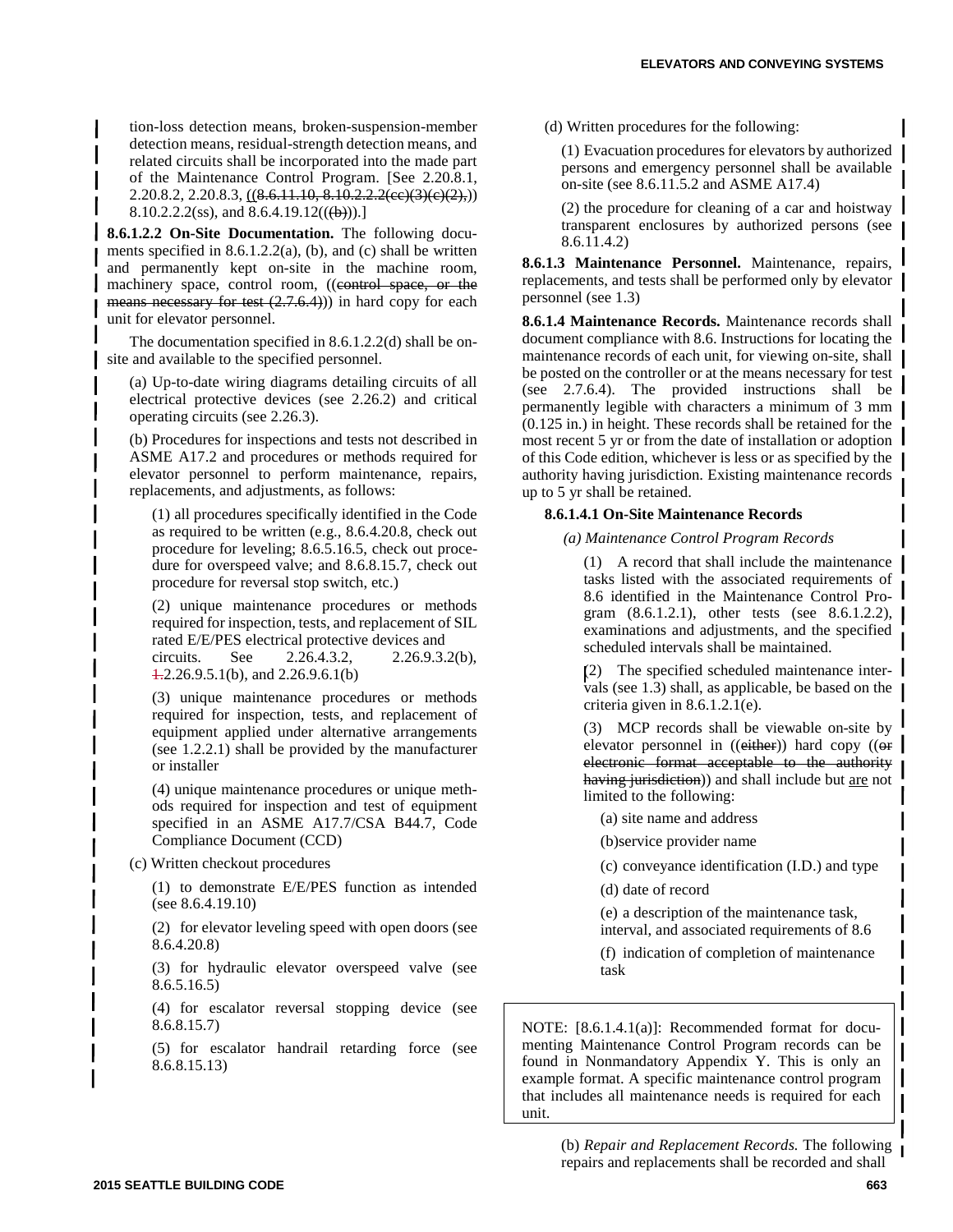be kept on-site for viewing by elevator personnel in ((either)) hard copy. Records in electronic format may be provided if approved by the *building official*. ((or electronic format. Instructions for locating the records of each unit for immediate viewing shall be posted on the controller or at the means necessary for test (see 2.7.6.4).)) The provided instructions shall be permanently legible with characters a minimum of 3 mm (0.125 in) in height. The record shall include an explanation of the repair or replacement, date, and name of person(s) and/or firm performing the task. The record of repairs and replacements shall be retained by the owner of the equipment for the most recent 5 yr or from the date of installation or adoption of this Code edition, whichever is less or as specified by the authority having jurisdiction and shall be a permanent record for the installation. ((These records may be kept remotely from the site.))

(1) Repairs (8.6.2.1 through 8.6.2.5) including repairs of components and devices listed in 8.6.4, 8.6.5, 8.6.6, 8.6.7, 8.6.8, 8.6.9, and 8.6.10.

(2) Replacements (8.6.3.1 through 8.6.3.11 except 8.6.3.7 and 8.6.3.10) including replacements of components and devices listed in 8.6.4, 8.6.5, 8.6.6, 8.6.7, 8.6.8, 8.6.9, and 8.6.10.

(c) *Other Records.* The following written records shall be kept on-site for each unit. Instruction for locating the records of each unit for immediate viewing shall be posted on the controller or at the means necessary for test (see 2.7.6.4). The provided instructions shall be permanently legible with characters a minimum of 3 mm (0.125 in.) in height. These records shall be retained for the most recent 5 yr from of the date of installation or adoption of this Code edition, whichever is less or as specified by the authority having jurisdiction. The record shall include the date and name of person(s) and/or firm performing the task.

(1) A record of oil usage (8.6.5.7).

(2) A record of findings for firefighters' service operation required by 8.6.11.1 with identification of the person(s) that performed the operation.

(3) Periodic tests (see 8.6.1.7) shall be documented or recorded in accordance with 8.6.1.7.2.

(4) Written record to document compliance with replacement criteria specified in ASME A17.6 requirement 1.10.1.1(c).

*(d) Permanent Record.* A permanent record of the results of all acceptance tests as required by 8.10.1.1.4 and 8.10.1.1.5 shall be kept with the on-site records.

Test tags, complying with 2.16.3.3 for marking plates (except lettering shall be 1.6 mm [0.0625 in]), permanently attached to or adjacent to the controller, shall meet this requirement.

NOTE: This requirement does not apply to equipment installed under ASME A17.1-2010 and earlier editions.

**8.6.1.4.2 Call Backs (Trouble Calls).** A record of call backs shall be maintained and shall include the description of reported troubles, dates, time, and corrective action(s) taken that are reported by any means to elevator personnel. These records shall be made available to elevator personnel when performing corrective action. For elevator personnel other than personnel performing the corrective action, records will be available upon request. Instructions on how to report any need for corrective action (trouble calls) to the responsible party shall be posted on the controller or at the means necessary for test (see 2.7.6.4). The instructions shall be permanently legible with characters a minimum of 3 mm  $(0.125$  in.) in height.

**3029.2 Remote Monitoring and Operation** Elevators and other conveyances found operating with a device that can directly effect a change in its controls from a remote location is prohibited unless it is operated under the direct on-site supervision of a person who is a licensed elevator mechanic in accordance with Section 3003.2.

NOTE: Remote operation controls, operated by building personnel located within the building, may be installed for security purposes upon prior approval of the *building official.*

 $\blacksquare$ 

I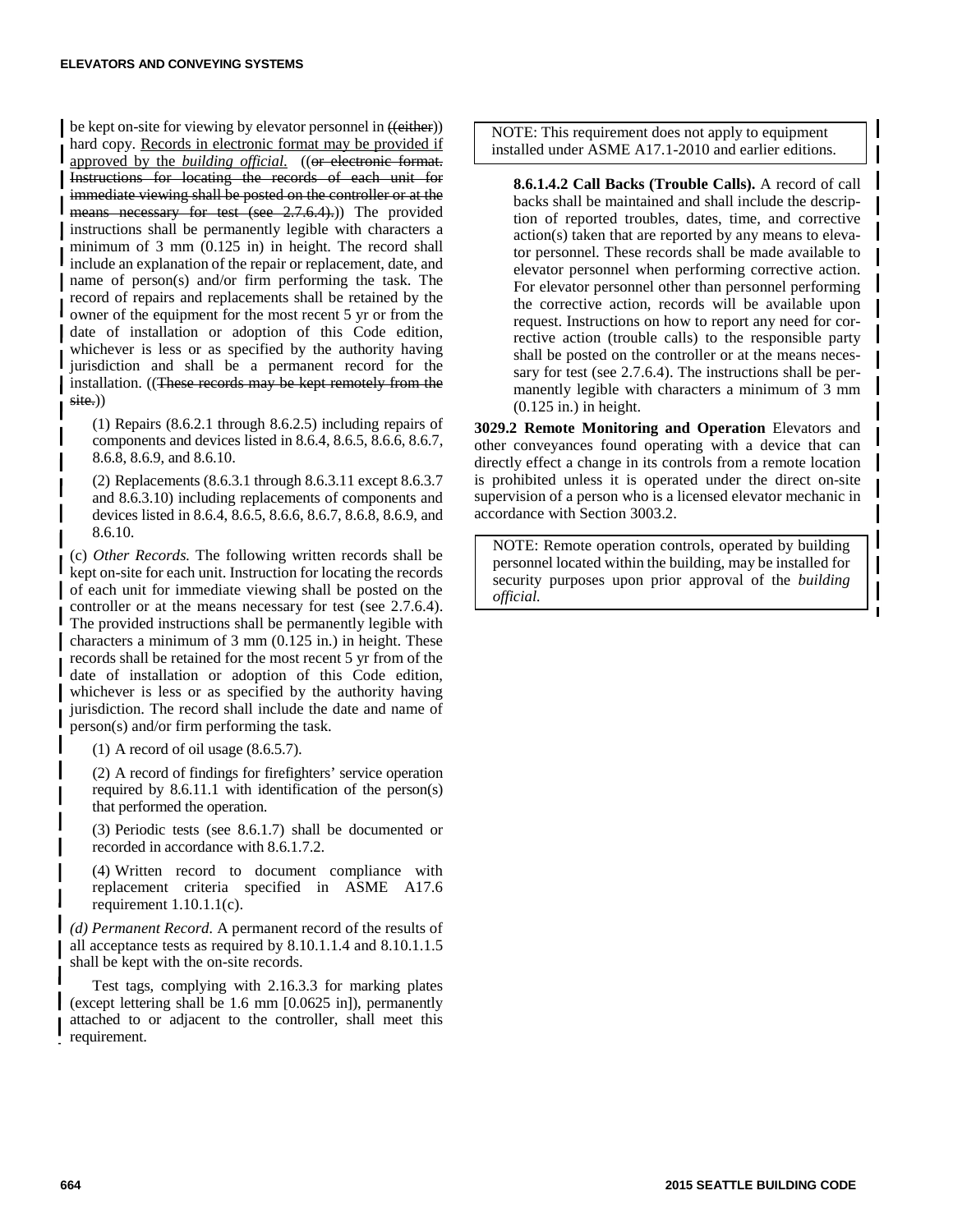**403.1.1 Presubmittal conference.** At least 60 days prior to application, the applicant shall arrange a presubmittal conference with the design team, the *building official* and the *fire code official*. The purpose of the meeting is to obtain conceptual approval from the *building official* and the *fire code official*. The documentation of the presubmit-tal meeting shall be reflected on the plans for the building and become a permanent part of the Department of Construction and Inspection's records.

**Note:** High rise projects using an alternative lateral force resisting system are subject to peer review which requires lengthy lead time. Applicants should contact the *building official* prior to start of structural design. See Section 1613.

**403.1.2 Testing.** All mechanical and electrical equipment installed according to *approved* plans and specifications pursuant to this section shall be tested and proven to be in proper working condition to the satisfaction of the *fire code official* before issuance of the Certificate of Occu-pancy. Such systems shall be maintained in accordance with the *International Fire Code*.

**403.2 Construction.** The construction of *high-rise buildings*  shall comply with the provisions of Sections 403.2.1 through 403.2.4.

**403.2.1 Reduction in fire-resistance rating.** The *fireresistance-rating* reductions listed in Sections 403.2.1.1 and 403.2.1.2 shall be allowed in buildings that have sprinkler control valves equipped with supervisory initiating devices and water-flow initiating devices for each floor.

**403.2.1.1 Type of construction.** The following reductions in the minimum *fire-resistance rating* of the building elements in Table 601 shall be permitted as follows:

1. For buildings not greater than 420 feet (128 000 mm) in *building height*, the *fire-resistance rating*  of the building elements in Type IA construction shall be permitted to be reduced to the minimum *fire-resistance ratings* for the building elements in Type IB.

**Exception:** The required *fire-resistance rating* of ((columns supporting floors)) structural frame and bearing walls shall not be reduced.

- 2. In other than Group F-1, M and S-1 occupancies, the *fire-resistance rating* of the building elements in Type IB construction other than structural frame and bearing walls shall be permitted to be reduced to the fire-resistance ratings in Type IIA.
- 3. The *building height* and building area limitations of a building containing building elements with reduced fire-resistance ratings shall be permitted to be the same as the building without such reductions.

**403.2.1.2 Shaft enclosures.** For buildings not greater than 420 feet (128 000 mm) in *building height*, the

# **SECTION 403 HIGH-RISE BUILDINGS**

**403.1 Applicability.** *High-rise buildings* shall comply with Sections 403.2 through 403.8 ((403.6)).

**Exception:** The provisions of Sections 403.2 through 403.6 shall not apply to the following buildings and structures:

- 1. Airport traffic control towers in accordance with Section 412.3.
- *2. Open parking garages* in accordance with Section 406.5.
- 3. The portion of a building containing a Group A-5 occupancy in accordance with Section 303.6.
- 4. Special industrial occupancies in accordance with Section 503.1.1.

((5. Buildings with:

5.1. A Group H 1 occupancy;

- 5.2. A Group H 2 occupancy in accordance with Section 415.8, 415.9.2, 415.9.3 or 426.1; or,
- 5.3. A Group H 3 occupancy in accordance with Section 415.8.)

**Interpretation I403.1a:** Item 2 only includes buildings in which parking is the principal use.

**Interpretation I403.1b:** For the purpose of this section, occupied roof decks are considered floors used for human occupancy if the occupant load of the deck is ten or more on the roof of a building not equipped with an *automatic sprinkler system* or where the occupant load is 50 or more on the roof of a building that is equipped with an *automatic sprinkler system*.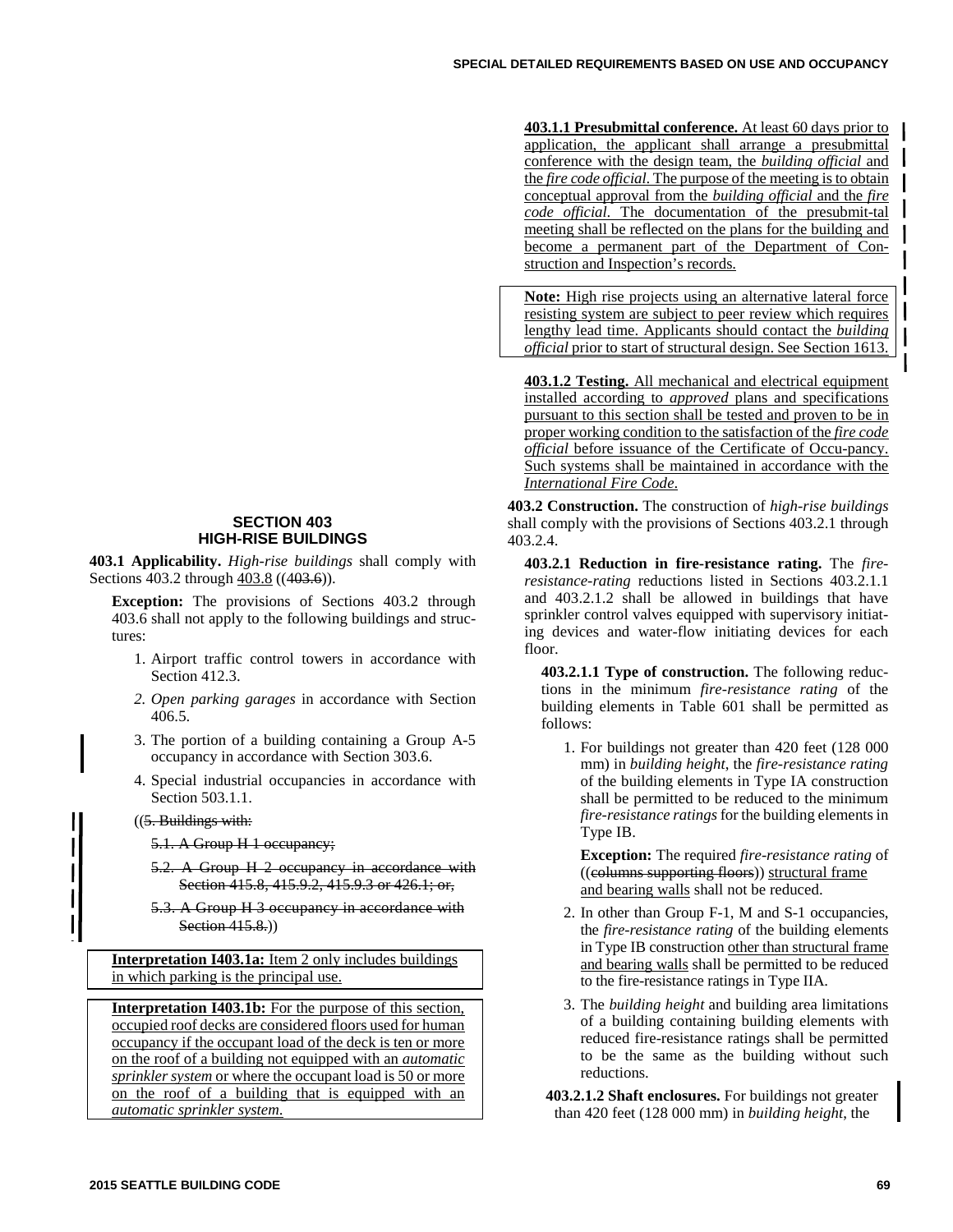required *fire-resistance rating* of the *fire barriers*  enclosing vertical *shafts*, other than *interior exit stairway* and elevator hoistway enclosures, is permitted to be reduced to 1 hour where automatic sprinklers are installed within the *shafts* at the top and at alternate floor levels.

**403.2.2 Seismic considerations.** For seismic considerations, see Chapter 16.

**403.2.3 Structural integrity of interior exit stairways and elevator hoistway enclosures.** For *high-rise buildings*  of *Risk Category* III or IV in accordance with Section 1604.5, for fire service access elevators, and for all buildings that are more than 420 feet (128 000 mm) in *building height*, enclosures for *interior exit stairways* and elevator hoistway enclosures shall comply with Sections 403.2.3.1 through 403.2.3.4.

**403.2.3.1 Wall assembly.** The wall assemblies making up the enclosures for *interior exit stairways* and elevator hoistway enclosures shall meet or exceed Soft Body Impact Classification Level 2 as measured by the test method described in ASTM C 1629/C 1629M.

**403.2.3.2 Wall assembly materials.** The face of the wall assemblies making up the enclosures for *interior exit stairways* and elevator hoistway enclosures that are not exposed to the interior of the enclosures for *interior exit stairways* or elevator hoistway enclosure shall be constructed in accordance with one of the following methods:

- 1. The wall assembly shall incorporate no fewer than two layers of impact-resistant construction board each of which meets or exceeds Hard Body Impact Classification Level 2 as measured by the test method described in ASTM C 1629/C 1629M.
- 2. The wall assembly shall incorporate no fewer than one layer of impact-resistant construction material that meets or exceeds Hard Body Impact Classification Level 3 as measured by the test method described in ASTM C1629/C1629M.
- 3. The wall assembly incorporates multiple layers of any material, tested in tandem, that meets or exceeds Hard Body Impact Classification Level 3 as measured by the test method described in ASTM C1629/C1629M.

**403.2.3.3 Concrete and masonry walls.** Concrete or masonry walls shall be deemed to satisfy the requirements of Sections 403.2.3.1 and 403.2.3.2.

**403.2.3.4 Other wall assemblies.** Any other wall assembly that provides impact resistance equivalent to that required by Sections 403.2.3.1 and 403.2.3.2 for Hard Body Impact Classification Level 3, as measured by the test method described in ASTM C 1629/C 1629M, shall be permitted.

**403.2.4 Sprayed fire-resistant materials (SFRM).** The bond strength of the SFRM installed throughout the building shall be in accordance with Table 403.2.4.

| <b>TABLE 403.2.4</b>         |  |  |  |  |  |  |
|------------------------------|--|--|--|--|--|--|
| <b>MINIMUM BOND STRENGTH</b> |  |  |  |  |  |  |

| <b>HEIGHT OF BUILDING<sup>a</sup></b> | <b>SFRM MINIMUM BOND STRENGTH</b> |
|---------------------------------------|-----------------------------------|
| Up to 420 feet                        | $430$ psf                         |
| Greater than 420 feet                 | $1,000$ psf                       |

For SI: 1 foot = 304.8 mm, 1 pound per square foot (psf) =  $0.0479 \text{ kW/m}^2$ . a. Above the lowest level of fire department vehicle access.

**[F] 403.3 Automatic sprinkler system.** Buildings and structures shall be equipped throughout with an *automatic sprinkler system* in accordance with Section 903.3.1.1 and a secondary water supply where required by Section 403.3.3. See Section 903.3.1.1.3 for additional requirements for sprinkler systems in high-rise buildings.

**Exception:** An *automatic sprinkler system* shall not be required in spaces or areas of $((\div)$ 

#### 1. *Open parking garages* in accordance with Section 406.5.

2. Telecommunications) telecommunications equipment buildings used exclusively for telecommunications equipment, associated electrical power distribution equipment, batteries and standby engines, provided that those spaces or areas are equipped throughout with an automatic *fire detection system* in accordance with Section 907.2 and are separated from the remainder of the building by not less than 1-hour *fire barriers* constructed in accordance with Section 707 or not less than 2-hour *horizontal assemblies* constructed in accordance with Section 711, or both.

**[F] 403.3.1 Number of sprinkler risers and system design.** Each sprinkler system zone in buildings that are more than 420 feet (128 000 mm) in *building height* shall be supplied by no fewer than two risers. Each riser shall supply sprinklers on alternate floors. If more than two risers are provided for a zone, sprinklers on adjacent floors shall not be supplied from the same riser.

**[F] 403.3.1.1 Riser location.** Sprinkler risers shall be placed in *interior exit stairways* and ramps that are remotely located in accordance with Section 1007.1.

**(([F] 403.3.2 Water supply to required fire pumps.** In buildings that are more than 420 feet (128 000 mm) in *building height*, required fire pumps shall be sup plied by connections to no fewer than two water mains located in different streets. Separate supply piping shall be provided between each connection to the water main and the pumps. Each connection and the supply piping between the connection and the pumps shall be sized to supply the flow and pressure required for the pumps to operate.

**Exception:** Two connections to the same main shall be permitted provided the main is valved such that an interruption can be isolated so that the water supply will continue without interruption through no fewer than one of the connections.))

**[F]403.3.3 Secondary water supply.** An automatic secondary on-site water supply having a capacity not less than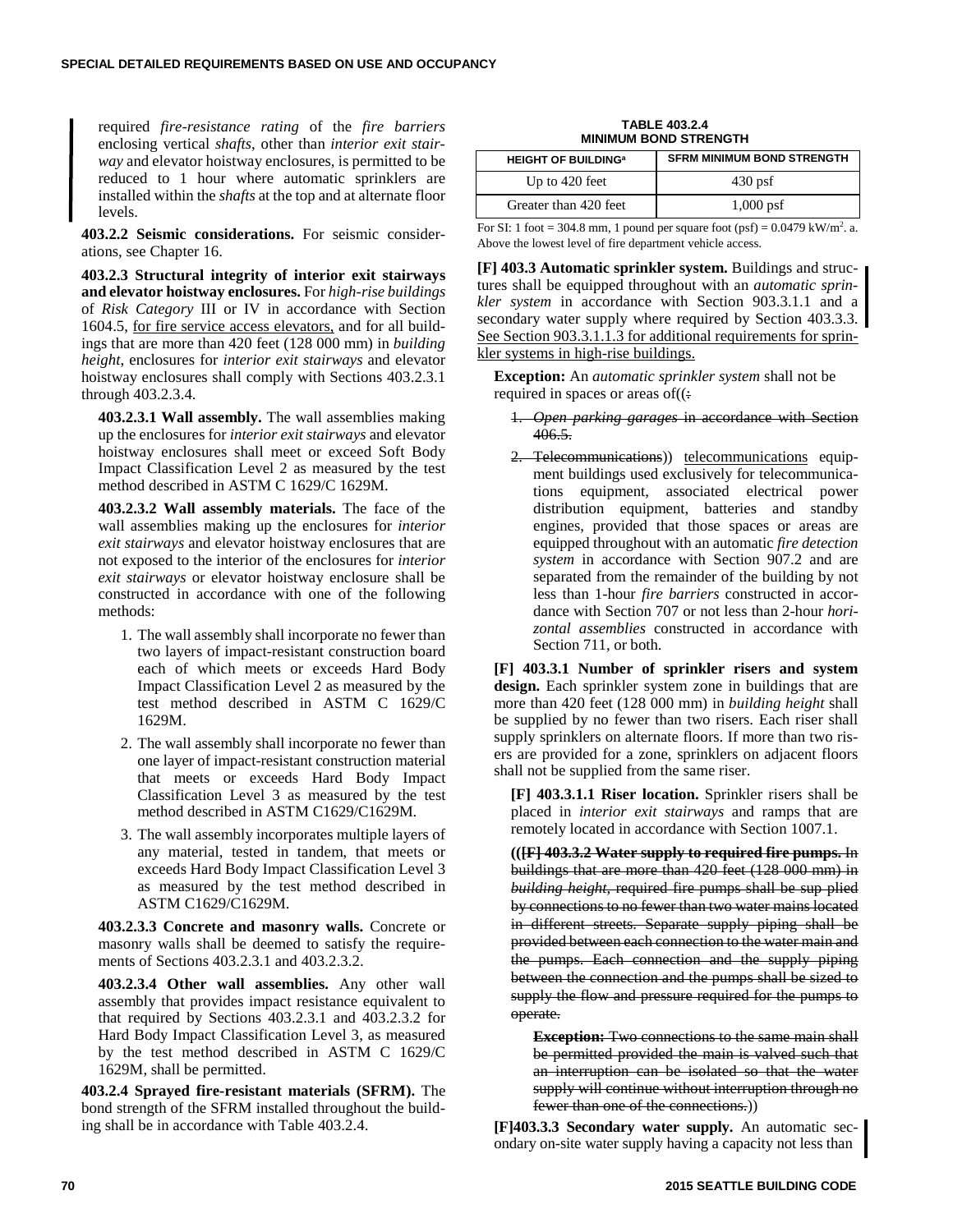the hydraulically calculated sprinkler demand, including the hose stream requirement, shall be provided for *high-rise buildings* assigned to Seismic Design Category C, D, E or F as determined by Section 1613. An additional fire pump shall not be required for the secondary water supply unless needed to provide the minimum design intake pres-sure at the suction side of the fire pump supplying the *automatic sprinkler system*. The secondary water supply shall have a duration of not less than 30 minutes.

**[F] 403.3.4 Fire pump room.** Fire pumps shall be located in rooms protected in accordance with Section 913.2.1.

**[F] 403.4 Emergency systems.** The detection, alarm and emergency systems of *high-rise buildings* shall comply with Sections 403.4.1 through 403.4.8.

**[F] 403.4.1 Smoke detection.** Smoke detection shall be provided in accordance with Section 907.2.13.1.

**[F] 403.4.2 Fire alarm system.** A *fire alarm* system shall be provided in accordance with Section 907.2.13.

**[F] 403.4.3 Standpipe system.** A *high-rise building* shall be equipped with a standpipe system as required by Section 905.3.

**[F] 403.4.4 Emergency voice/alarm communication system.** An *emergency voice/alarm communication system* shall be provided in accordance with Section 907.5.2.2.

**[F] 403.4.5 Emergency responder radio coverage.**  Emergency responder radio coverage shall be provided in accordance with Section 510 of the *International Fire Code*.

**[F] 403.4.6 Fire command.** A *fire command center* complying with Section 911 shall be provided in a location *approved* by the fire department.

**403.4.7 No requirements. ((Smoke removal.** To facili-tate smoke removal in post fire salvage and overhaul operations, buildings and structures shall be equipped with natural or mechanical *ventilation* for removal of products of combustion in accordance with one of the following:

1. Easily identifiable, manually operable windows or panels shall be distributed around the perimeter of each floor at not more than 50 foot (15 240 mm) intervals. The area of operable windows or panels shall be not less than  $40$  square feet  $(3.7 \text{ m2})$  per  $50$ linear feet (15 240 mm) of perimeter.

#### **Exceptions:**

- 1. In Group R 1occupancies, each *sleeping unit* or suite having an *exterior wall* shall be permitted to be provided with 2 square feet (0.19 m2) of venting area in lieu of the area specified in Item 1.
- 2. Windows shall be permitted to be fixed provided that glazing can be cleared by fire fighters.
- 2. Mechanical air handling equipment providing one exhaust air change every 15 minutes for the area involved. Return and exhaust air shall be moved

directly to the outside without recirculation to other portions of the building.

3. Any other *approved* design that will produce equiva lent results.)

**[F] 403.4.8 ((Standby and e))Emergency power.** ((A standby power system complying with Section 2702 and Section 3003 shall be provided for the standby power loads specified in Section 403.4.8.3.)) An *emergency power system* complying with Section 2702 shall be pro-vided for the emergency power loads specified in Section 403.4.8.4.

**[F] 403.4.8.1 Equipment room.** If the ((standby or)) *emergency power system* includes a generator set inside a building, the system shall be located in a separate room enclosed with 2-hour*fire barriers* constructed in accordance with Section 707 or *horizontal assemblies*  constructed in accordance with Section 711, or both. System supervision with manual start and transfer features shall be provided at the *fire command center.*

#### **Exceptions:**

- 1. In Group I-2, Condition 2, manual start and transfer features for the critical branch of the emergency power are not required to be provided at the *fire command center*.
- 2. Where located within a sprinklered parking garage of Type I or II construction, emergency power and *legally required standby power systems* with fixed fuel quantities meeting the limits of Section 603.3 of the *International Fire Code*, and their transfer switches, are not required to be in a separate room. Other occu-pancies located in the *story* where the system is located shall be separated from the system by fire barriers with a minimum 1 hour fire-resistance rating.
- 3. Combustion and radiator intake air are permit-ted to be transferred from the adjacent garage. Radiator discharge air is permitted to be transferred to the adjacent garage. Radiator ventilation intake and discharge air locations shall be separated to maintain the radiator ventilation intake air temperature below the maximum temperature allowed to meet the emergency and *legally required standby power system* loads.

**[F] 403.4.8.2 Fuel line piping protection.** Fuel lines supplying a generator set inside a building shall be separated from areas of the building other than the room the generator is located in by an *approved* method or assembly that has a fire-resistance rating of not less than 1 hour. ((2 hours where the building is protected throughout with an *automatic sprinkler system* installed in accordance with Section 903.3.1.1 or 903.3.1.2, the required fire resistance rating shall be reduced to 1  $hour.)$ 

**(([F] 403.4.8.3 Standby power loads.** The following are classified as standby power loads: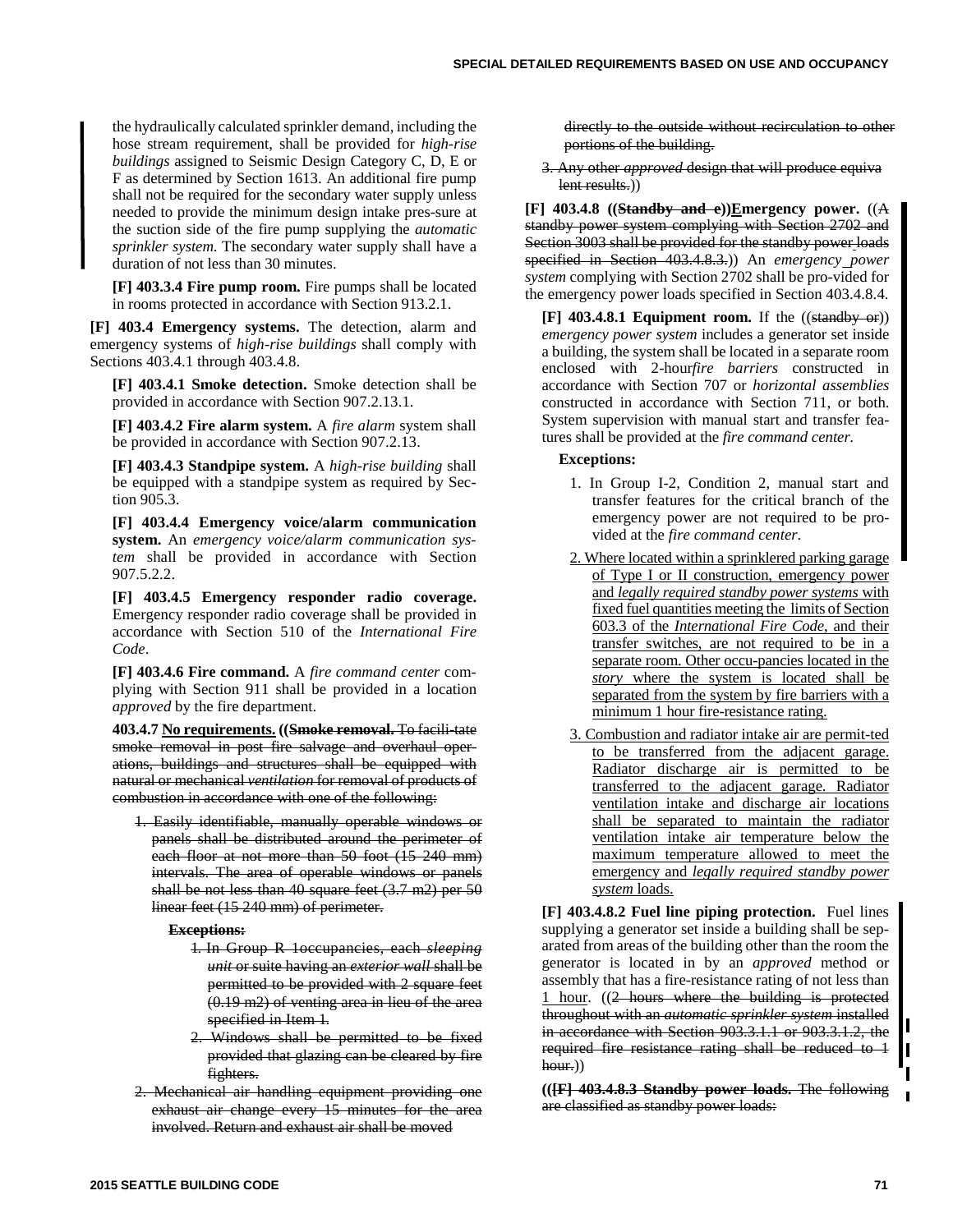- 1. Power and lighting for the *fire command center*  required by Section 403.4.6.
- 2. *Ventilation* and automatic fire detection equip- ment for *smokeproof enclosures*.
- 3. Elevators.
- 4. Where elevators are provided in a *high rise building* for *accessible means of egress*, fire service access or occupant self evacuation, the standby power system shall also comply with Sections 1009.4, 3007 or 3008, as applicable.)

**[F] 403.4.8.4 Emergency power loads.** The following are classified as emergency power loads:

- 1. Exit signs and *means of egress* illumination required by Chapter 10.
- 2. Elevator car lighting.
- 3. Emergency voice/alarm communications systems.
- 4. Automatic *fire detection systems*.
- 5. Fire alarm systems.
- 6. Electrically powered fire pumps.
- 7. Power and lighting for mechanical equipment rooms and the fire command center required by Section 403.4.6.
- 8. Lighting for elevator cars, machine rooms, machine spaces and control rooms.
- 9. Ventilation and cooling equipment for elevator machine rooms, machine spaces and control rooms.
- 10. Ventilation and automatic fire detection equipment for pressurized stairways and elevator hoistways.
- 11. Smoke control system.
- 12. A selected elevator in each elevator group, in accordance with Section 3016.6. All elevators shall be transferable to an *emergency power system*.

**Note:** No more than four cars are permitted within a hoistway. See Section 3016.7.

- 13. For fire service access and occupant evacuation elevators:
	- 13.1 Operation of all fire service access elevator cars.
	- 13.2 Operation of all occupant evacuation elevators until they are recalled.
	- 13.3. Elevator controller cooling equipment.
	- 13.4. For fire service access elevators only, elevator hoistway lighting.
- 14. Emergency responder radio coverage.

**403.5 Means of egress and evacuation.** The *means of egress*  in *high-rise buildings* shall comply with Sections 403.5.1 through 403.5.6.

**403.5.1 Remoteness of interior exit stairways.** Required *interior exit stairways* shall be separated by a distance not less than 30 feet (9144 mm) or not less than one-fourth of the length of the maximum overall diagonal dimension of the building or area to be served, whichever is less. The distance shall be measured in a straight line between the nearest points of the enclosure surrounding the *interior exit stairways*. In buildings with three or more *interior exit stairways,* no fewer than two of the *interior exit stairways*  shall comply with this section. Interlocking or *scissor stairways* shall be counted as one *interior exit stairway.*

**Exception:** In buildings containing primarily Group R occupancies, required interior exit stairways are permitted to be separated by a distance not less than 15 feet (4572 mm).

**403.5.2 Additional interior exit stairway.** For buildings other than Group R-2 that are more than 420 feet (128 000 mm) in *building height*, one additional *interior exit stairway*  meeting the requirements of Sections 1011 and 1023 shall be provided in addition to the minimum number of *exits*  required by Section 1006.3. The stairway need only serve floors above the lowest level of exit discharge. The total width of any combination of remaining *interior exit stairways* with one *interior exit stairway* removed shall be not less than the total width required by Section 1005.1. *Scissor stairways* shall not be considered the additional *interior exit stairway* required by this section.

**Interpretation I403.5.2** An additional interior exit stairway is not required when the building above the 420 foot level contains only Group R-2 occupancy. If the building above the 420 foot level contains a Group R-2 and another occupancy, or if the building does not contain a Group R-2 above the 420 foot level, then an additional interior exit stairway is required.

**Exception:** ((An)) Subject to the approval of the *build ing official*, an additional *interior exit stairway* shall not be required to be installed in buildings having elevators used for occupant self-evacuation in accordance with Section ((3008)) 403.6.2.

**403.5.3 Stairway door operation.** *Stairway* doors other than the *exit discharge* doors shall be permitted to be locked from the *stairway* side. *Stairway* doors that are locked from the *stairway* side shall be capable of being unlocked simultaneously without unlatching upon a signal from the *fire command center* and shall be capable of being unlocked simultaneously and automatically upon a signal from a fire alarm originating anywhere in the building. When stairway doors are installed that are not locked from the stairway side, wiring shall be installed to facilitate future installations of locking hardware.

**403.5.3.1 Stairway communication system.** A telephone or other two-way communications system connected to an *approved constantly attended station* shall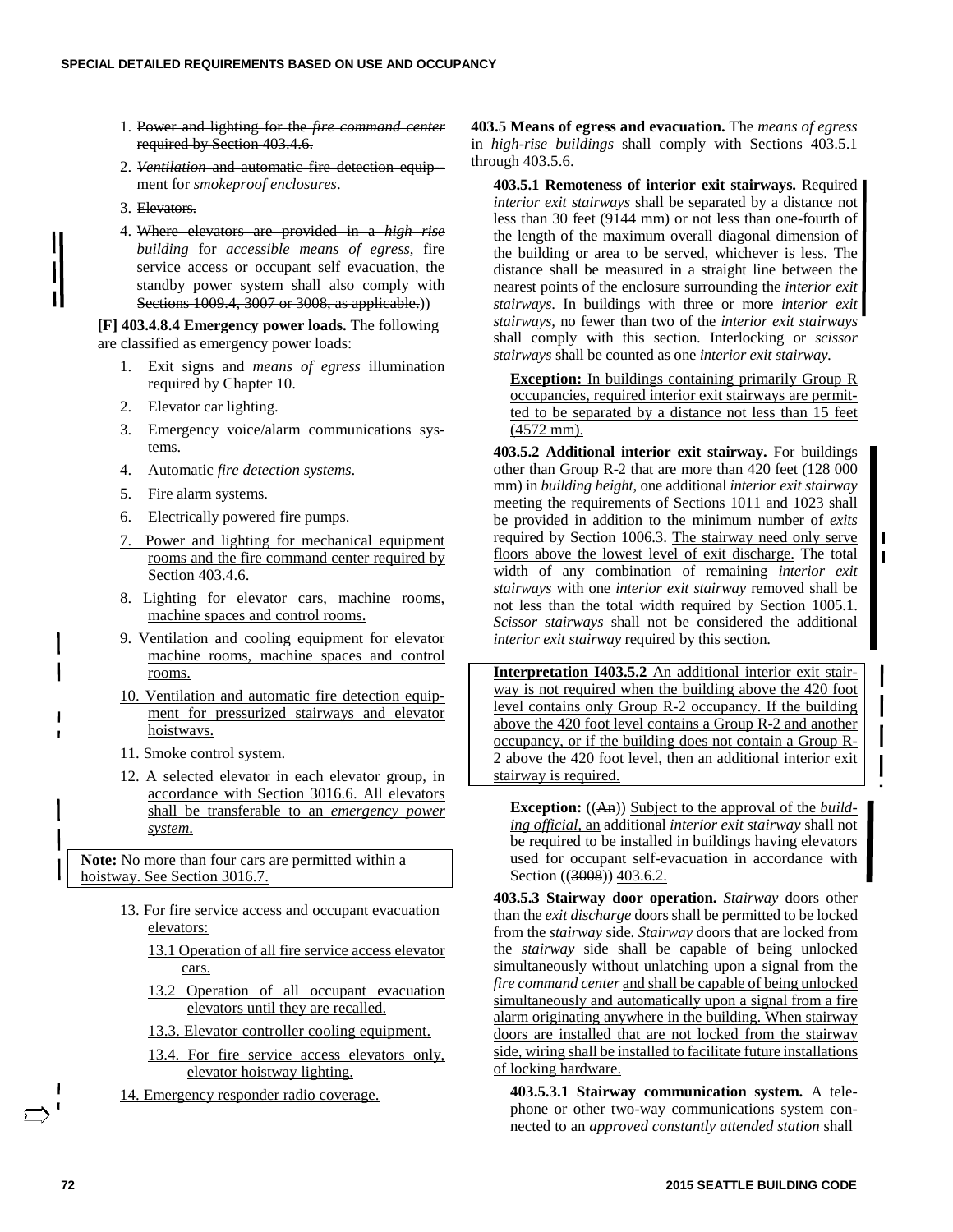be provided at not less than every fifth floor in each *stairway* ((where the doors to the *stairway* are locked)).

**403.5.4** ((**Smokeproof enclosures.**)) **Smoke control in exit stairways.** Every required *interior exit stairway* serving floors more than 75 feet (22 860 mm) above the lowest level of fire department vehicle access shall ((be a *smoke proof enclosure* in accordance)) comply with Sections 909.20 and 1023.11.

**Exception:** Unless required by other sections of this code, portions of such stairways which serve floors below the level of exit discharge are not required to comply with Sections 909.20 and 1023.11 if the portion of the stairway below the level of exit discharge is separated from the pressurized stairway with not less than 1 hour fire barriers or horizontal assemblies or both.

**403.5.5 Luminous egress path markings.** Luminous egress path markings shall be provided in accordance with Section 1025.

**403.5.6 Emergency escape and rescue.** Emergency escape and rescue openings specified in Section 1030 are not required.

**403.5.7 Access to roofs.** Access to all roof levels with a slope less than 4:12 shall be provided by stairways.

**Exception:** Access to unoccupied roofs is permitted to be provided by ship's ladders or alternating tread devices.

**403.5.8 Termination of required stairways.** All required interior exit stairways shall terminate at the roof level with an exterior door complying with Sections 1010.1.1 and 1010.1.2.

**403.6 Elevators.** Elevator installation and operation in *highrise buildings* shall comply with Chapter 30 and this section.  $((\text{Sections } 403.6.1 \text{ and } 403.6.2))$ 

**403.6.1 Fire service access elevator.** In buildings with an occupied floor more than 120 feet (36 576 mm) above the lowest level of fire department vehicle access, every floor of the building shall be served by no fewer than two fire service access elevators((, or all elevators, whichever is less, shall be provided)) in accordance with this section ((Section 3007)). Each fire service access elevator shall have a capacity of not less than 3,500 pounds (1588 kg) and shall comply with Section ((3002.4)) 3016.12.

#### **Exceptions:**

Ï

- 1. Buildings with one elevator shall be provided with one fire service access elevator.
- 2. Floors below the lowest street-level building entrance are not required to be served by fire service access elevators.
- 3. Elevators serving only floors less than 75 feet above the lowest street-level building entrance are not required to be fire service access elevators.

**403.6.1.1 Machine rooms.** Each fire service access elevator shall be served by a different machine or control room.

**403.6.1.2 Water protection.** An *approved* method to prevent water from infiltrating into the hoistway enclosure from the operation of the *automatic sprinkler system* outside the fire service access elevator lobby shall be provided.

**403.6.1.3 Hoistway enclosures.** The fire service access elevator hoistway shall be located in a shaft enclosure complying with Section 713.

**403.6.1.4 Hoistway lighting.** When fire-fighters' emergency operation is active, the entire height of the hoistway shall be illuminated at not less than 1 footcandle (11 lux) as measured from the top of the car of each fire service access elevator.

**403.6.1.5 Fire service access elevator lobby**. The fire service access elevator shall open into a fire service access elevator lobby in accordance with Sections 403.6.1.5 through 403.6.1.5.5. Egress is permitted through the elevator lobby in accordance with Item 1 of Section 1016.2.

**Exception:** Where a fire service access elevator has two entrances onto a floor, the second entrance shall be permitted to open into an elevator lobby in accordance with Section 713.14.1.

**403.6.1.5.1 Access to interior exit stairway or ramp.** The fire service access elevator lobby shall have *direct access* from the enclosed elevator lobby to an enclosure for an interior exit stairway or ramp.

**Exception:** Access to an *interior exit stairway* or *ramp* shall be permitted to be through a protected path of travel that has a level of fire protection not less than the elevator lobby enclosure. The protected path shall be separated from the enclosed elevator lobby through an opening protected by a smoke and draft control assembly in accordance with Section 716.5.3.

**403.6.1.5.2 Lobby enclosure.** The fire service access elevator lobby shall be enclosed with a smoke barrier having a fire-resistance rating of not less than 1 hour, except that lobby doorways shall comply with Section 403.6.1.5.3.

# **Exceptions:**

- 1. Enclosed fire service access elevator lobbies are not required at the *levels of exit discharge*.
- 2. Enclosed fire service access elevator lobbies are not required for elevators with pressurized hoistways.

**403.6.1.5.3 Lobby doorways.** Other than doors to the hoistway or elevator control room, each doorway to a fire service access elevator lobby shall be provided with a 3/4-hour*fire door assembly* complying with Section 716.5. The *fire door assembly* shall also comply with the smoke and draft control door assembly requirements of Section 716.5.3.1 with the UL 1784 test conducted without the artificial bottom seal.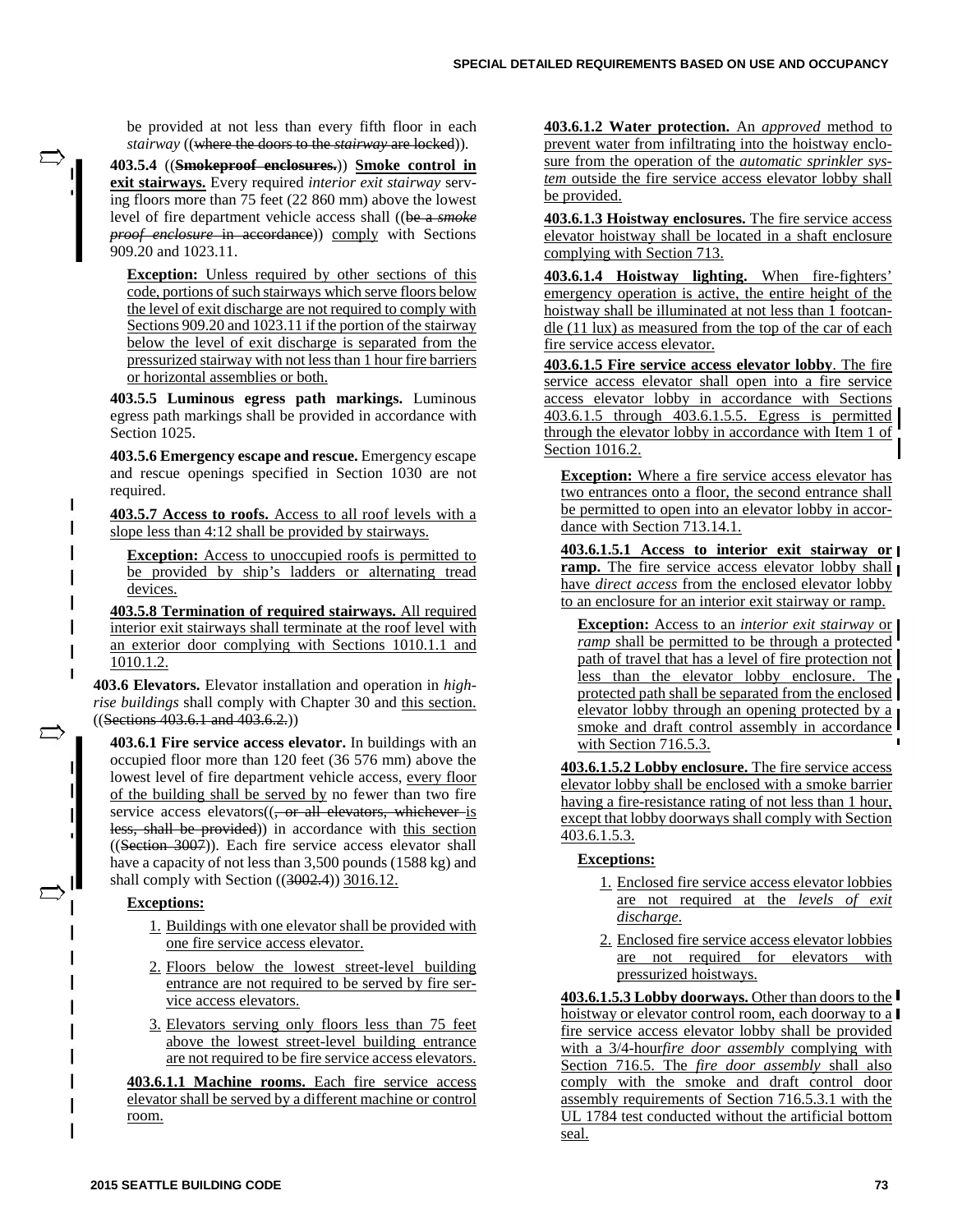**403.6.1.5.4 Lobby size.** Regardless of the number of fire service access elevators served by the same elevator lobby, the enclosed fire service access elevator lobby shall be not less than  $150$  square feet  $(14 \text{ m}^2)$  in area with a minimum dimension of 8 feet (2440 mm).

**403.6.1.5.5 Fire service access elevator symbol.** A pictorial symbol of a standardized design designating which elevators are fire service access elevators shall be installed on each side of the hoistway door frame on the portion of the frame at right angles to the fire service access elevator lobby. The fire service access elevator symbol shall be designed as shown in Figure 403.6.1.5.5 and shall comply with the following:

- 1. The fire service access elevator symbol shall be not less than 3 inches (76 mm) in height.
- 2. The helmet shall contrast with the background, with either a light helmet on a dark background
- or a dark helmet on a light background. I

ı  $\blacksquare$ 

3. The vertical center line of the fire service  $\blacksquare$ access elevator symbol shall be centered on the hoistway door frame. Each symbol shall be not less than 78 inches (1981 mm), and not more than 84 (2134 mm) inches above the finished floor at the threshold.

# **FIGURE 403.6.1.5.5**



access elevator shall be continuously monitored at the fire command center by a standard emergency service interface system meeting the requirements of NFPA 72. **403.6.1.7 Protection of wiring or cables.** Wires or cables that are located outside of the elevator hoistway and machine room and that provide normal or emergency power, control signals, communication with the car, lighting, heating, air conditioning, *ventilation* and fire-detecting systems to fire service access elevators shall be protected by construction having a *fire-resistance rating* of not less than 2 hours, shall be a circuit integrity cable having a *fire-resistance rating* of not less than 2 hours or shall be protected by a listed electrical protective system having a*fire-resistance rating* of not less than 2 hours.

**Exception:** Wiring and cables to control signals are not required to be protected provided that wiring and

cables do not serve Phase II emergency in-car operations.

**403.6.1.8 Standpipe hose connection.** A Class I standpipe hose connection in accordance with Section 905 shall be provided in the interior exit stairway and ramp having direct access from the fire service access elevator lobby.

**403.6.1.8.1 Access.** The exit enclosure containing the standpipe shall have access to the floor without passing through the fire service access elevator lobby.

**403.6.2 Occupant evacuation elevators.** ((Where)) Elevators installed for compliance with Section 403.5.2, ((in accordance with Section 3008, passenger elevators for general public use)) shall comply with Sections 403.6.2.1 through 403.6.2.10.1. ((be permitted to be used for occupant self evacuation.)) Where other elevators are used for occupant self-evacuation, they shall also comply with these sections.

**403.6.2.1 Number of occupant evacuation elevators.**  The number of elevators available for occupant evacuation shall be determined based on an egress analysis that addresses both of the following scenarios:

ı

Ï

I

ı ı I ı I ı I ı

- 1. Full building evacuation where the analysis demonstrates that the number of elevators provided for evacuation results in an evacuation time less than one hour.
- 2. Evacuation of the 4 consecutive floors with the highest cumulative occupant load where the analysis demonstrates that the number of elevators provided for evacuation results in an evacuation time less than 15 minutes. Floors that are not atmospherically separated are considered one floor.

A minimum of one elevator in each elevator group shall be designated for occupant evacuation. Not less than two shall be provided in each occupant evacuation elevator lobby where more than one elevator opens into the lobby. Signage shall be provided to denote which elevators are available for occupant evacuation.

**403.6.2.2 Fire safety and evacuation plan.** The building shall have an *approved* fire safety and evacuation plan in accordance with the applicable requirements of Section 404 of the International Fire Code. The fire safety and evacuation plan shall incorporate specific procedures for the occupants using evacuation elevators.

**403.6.2.3 Operation.** The occupant evacuation elevators shall be used for occupant self-evacuation in accordance with the occupant evacuation operation requirements in ASME A17.1/CAS B44 and the build-ing's fire safety and evacuation plan.

**403.6.2.4 Water protection.** An *approved* method to prevent water from infiltrating into the hoistway enclosure from the operation of the *automatic sprinkler system*  outside the enclosed occupant evacuation elevator lobby shall be provided.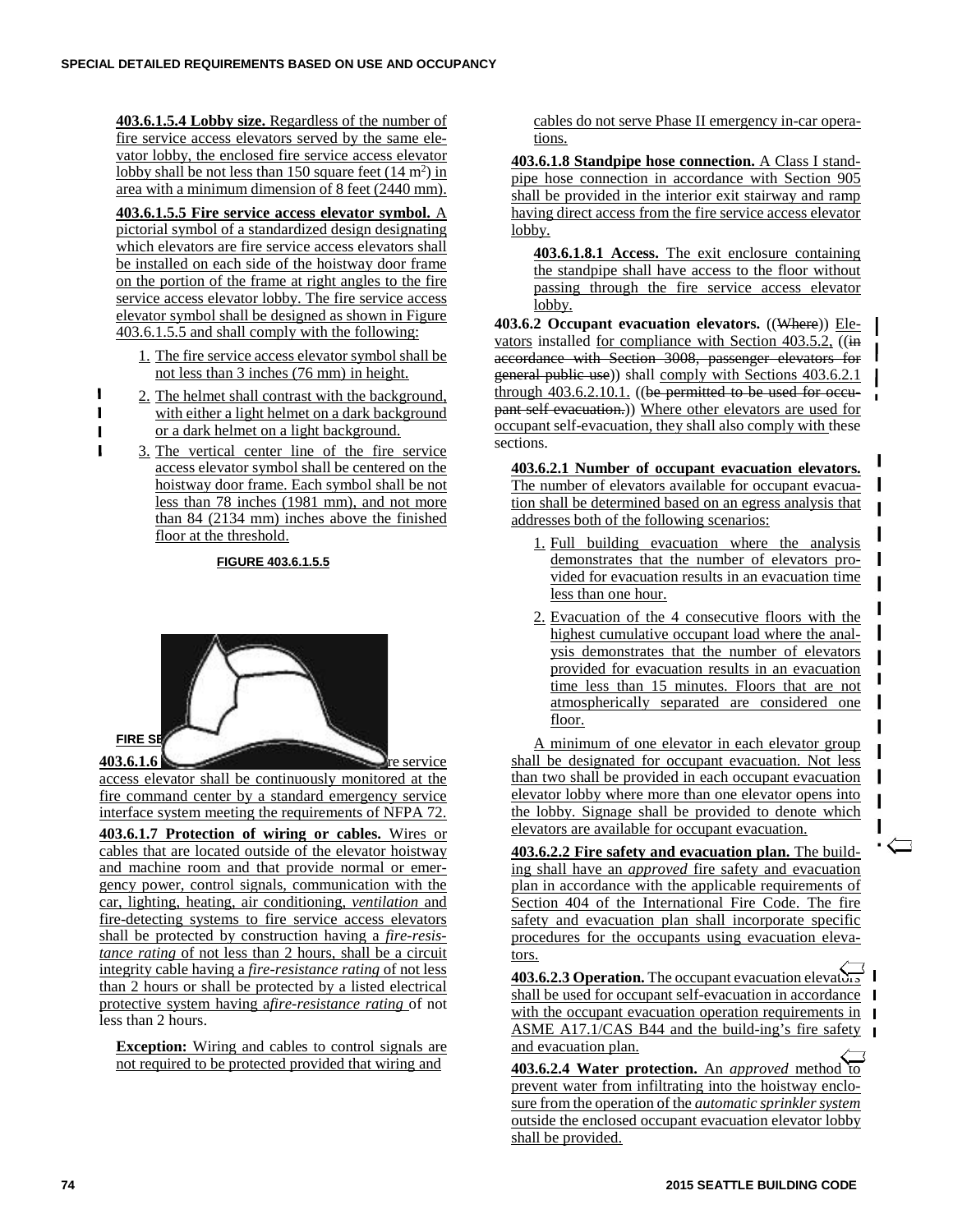**403.6.2.5 Hoistway enclosure protection.** Occupant evacuation elevator hoistways shall be located in shaft enclosures complying with Section 713.

**403.6.2.6 Occupant evacuation elevator lobby.** The occupant evacuation elevators shall open into an elevator lobby in accordance with Sections 403.6.2.6 through 403.6.2.6.6. Egress is permitted through the elevator lobby in accordance with Item 1 of Section 1016.2.

**403.6.2.6.1 Access to interior exit stairway or**  ramp. The occupant evacuation elevator lobby shall have *direct access* from the enclosed elevator lobby to an *interior exit stairway* or *ramp*.

# **Exceptions:**

I I

> I ı

ı П I Г п

- 1. Access to an *interior exit stairway* or *ramp*  shall be permitted to be through a protected path of travel that has a level of fire protection not less than the elevator lobby enclosure. The protected path shall be separated from the enclosed elevator lobby through an opening protected by a smoke and draft control assembly in accordance with Section 716.5.3.
- 2. Elevators that only service an open parking garage and the lobby of the building shall not be required to provide direct access in accordance with this section.

**403.6.2.6.2 Lobby enclosure.** The occupant evacuation elevator lobby shall be enclosed with a smoke barrier having a fire-resistance rating of not less than 1 hour, except that lobby doorways shall comply with Section 403.6.2.6.3.

**Exception:** Enclosed occupant evacuation elevator lobbies are not required at the levels of exit discharge.

п **403.6.2.6.3 Lobby doorways.** Other than the doors to

 $\mathbf{I}$ the hoistway, elevator machine rooms, machinery

- spaces and control rooms within the lobby enclosure  $\mathbf{I}$
- smoke barrier, each doorway to an occupant evacuation elevator lobby shall be provided with a 3/4-hour *fire door assembly* complying with Section 716.5. The *fire door assembly* shall comply with the smoke and draft control assembly requirements of Section 716.5.3.1 with the UL 1784 test conducted without the artificial bottom seal.

**403.6.2.6.3.1 Vision panel.** A vision panel shall be installed in each *fire door assembly* protecting the lobby doorway. The vision panel shall consist of fire-protection-rated glazing and shall be located to furnish clear vision of the occupant evacuation elevator lobby.

**403.6.2.6.3.2 Door closing.** Each *fire door assembly* protecting the lobby doorway shall be automatic-closing upon receipt of any fire alarm signal from the *emergency voice/alarm communication system* serving the building.

**403.6.2.6.4 Lobby size**. Each occupant evacuation elevator lobby shall have minimum floor area as follows:

- 1. The occupant evacuation elevator lobby floor area shall accommodate, at 3 square feet (0.28 m<sup>2</sup>) per person, not less than 25 percent of the occupant load of the floor area served by the lobby.
- 2. The occupant evacuation elevator lobby floor area also shall accommodate one wheelchair space of 30 inches by 48 inches (760 mm by 1220 mm) for each 50 persons, or portion thereof, of the occupant load of the floor area served by the lobby.

**Exception:** The size of lobbies serving multiple banks of elevators shall have the minimum floor area *approved* on an individual basis and shall be consistent with the building's fire safety and evacuation plan.

**403.6.2.6.5 Signage.** An *approved* sign indicating elevators are suitable for occupant self-evacuation shall be posted on all floors adjacent to each elevator call station serving occupant evacuation elevators.

**403.6.2.6.6 Two-way communication system.** A two-way communication system shall be provided in each occupant evacuation elevator lobby for the purpose of initiating communication with the fire command center or an alternate location *approved* by the fire department. The two-way communication system shall be designed and installed in accordance with Sections 1009.8.1 and 1009.8.2.

**403.6.2.7 Elevator system monitoring.** The occupant evacuation elevators shall be continuously monitored at the fire command center or a central control point *approved* by the fire department and arranged to display all of the following information:

- 1. Floor location of each elevator car.
- 2. Direction of travel of each elevator car.
- 3. Status of each elevator car with respect to whether it is occupied.
- 4. Status of normal power to the elevator equipment, elevator machinery and electrical apparatus cooling equipment where provided, elevator machine room and control room ventilation and cooling equipment.
- 5. Status of the *emergency power system* that provides backup power to the elevator equipment, elevator machinery and electrical cooling equipment where provided, elevator machine room and control room *ventilation* and cooling equipment.
- 6. Activation of any fire alarm initiating device in any elevator lobby, elevator machine room, machine space containing a motor controller or electric driving machine, control room or elevator hoistway.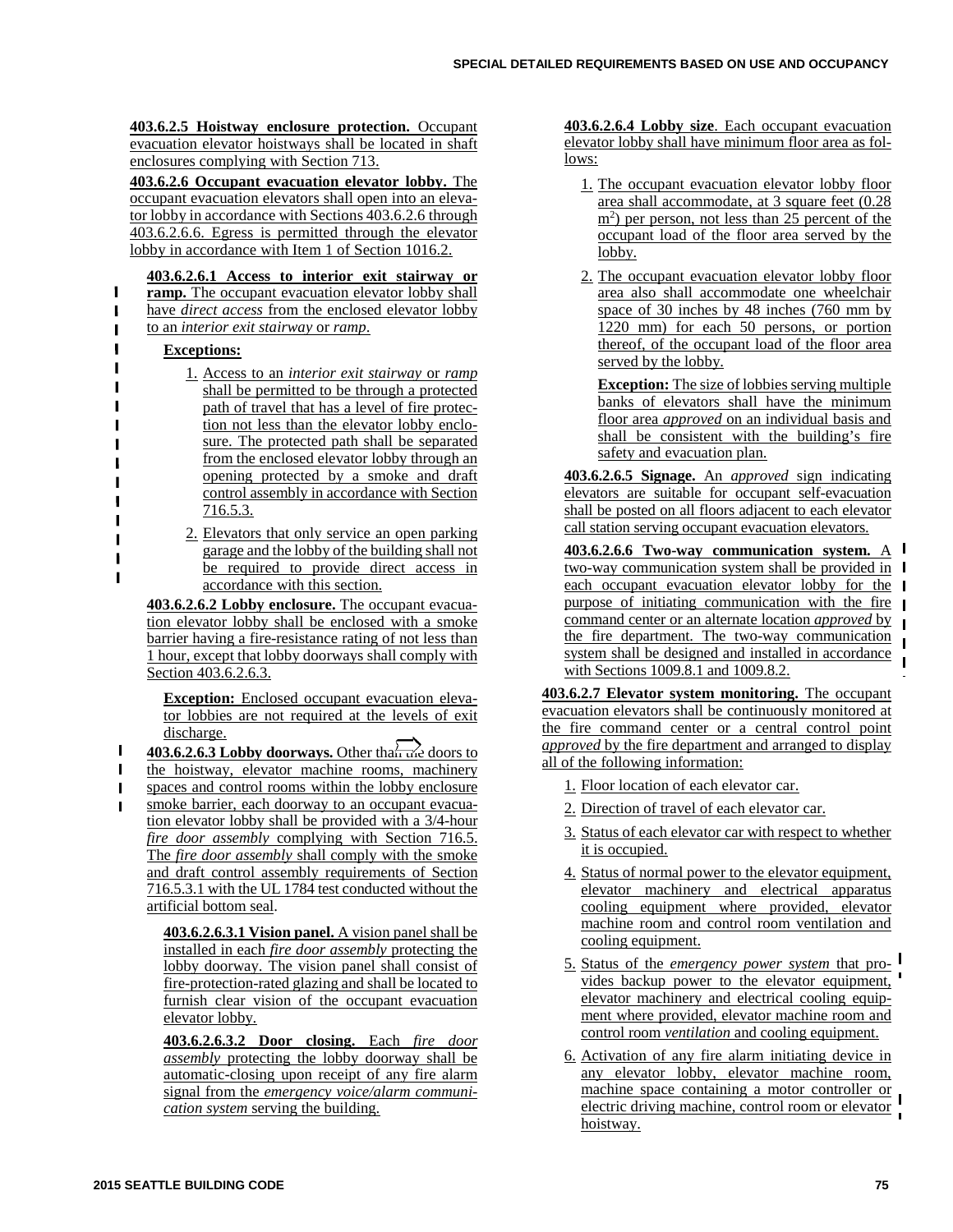#### **SPECIAL DETAILED REQUIREMENTS BASED ON USE AND OCCUPANCY**

**403.6.2.8 Elevator recall.** The fire command center or an alternate location *approved* by the fire department shall be provided with the means to manually initiate a Phase I Emergency Recall of the occupant evacuation elevators in accordance with ASME A17.1/CSA B44.

**403.6.2.9 Protection of wiring or cables.** Wires or cables that are located outside of the elevator hoistway, and machine room and control room and that provide normal or emergency power, control signals, communi-

 $\mathbf{I}$ 

- I. cation with the car, lighting, heating, air conditioning,
- *ventilation* and fire-detecting systems to occupant evac- $\mathbf{I}$
- uation elevators shall be protected by construction hav- $\mathbf{L}$ ing a *fire-resistance rating* of not less than 2 hours, shall
- be circuit integrity cable having a fire-resistance rating
- L of not less than 2 hours or shall be protected by a listed
- l electrical circuit protective system having a fireresistance rating of not less than 2 hours.

**Exception:** Wiring and cables to control signals that do not serve Phase II emergency in-car operations are not required to be protected.

**403.6.2.10 Emergency voice/alarm communication system.** The building shall be provided with an emergency voice/alarm communication system. The emergency voice/alarm communication system shall be accessible to the fire department. The system shall be provided in accordance with Section 907.5.2.2.

**403.6.2.10.1 Notification appliances.** No fewer than one audible and one visible notification appliance shall be installed within each occupant evacuation elevator lobby.

**403.7 Emergency operational plan**. Prior to the issuance of a Certificate of Occupancy, the owner-occupant of the building shall assign a responsible person as the building's Fire Safety Director to work with the *fire code official* in establishing an operational plan for the building. The operational plan shall contain the guidelines and procedures to be followed and responsibilities of the fire department, building employees, and tenants under emergency conditions, including special provisions for persons with disabilities. The plan shall also include procedures for operation, maintenance and testing of the life safety systems and the allowable use and occupancy of each portion of the building. One copy of the operational plan shall be filed with the *fire code official*, and one shall be posted in the central control station prior to issuance of the Certificate of Occupancy.

**403.8 Signs.** Signs complying with Sections 403.8.1 through 403.8.4 shall be provided in *high-rise buildings*.

**403.8.1 Elevator lobbies.** A sign shall be posted in every elevator lobby above each hall call fixture noting that the elevators will be recalled to the building lobby on fire alarm.

**Exception:** If *approved* by the *building official*, signs need not be posted in lobbies at the main egress level if the means of egress are obviously identifiable.

**403.8.2 Recall floor lobbies.** A sign indicating the number of each elevator shall be posted and maintained in the elevator lobby at each designated recall floor and at alternate floors of recall, if provided.

**403.8.3 Stair re-entry signs.** A sign shall be posted on each floor landing within a stairway indicating where reentry is provided into the building or indicating the location of telephones or other means of two-way communication.

**403.8.4 Other signs.** Other signs required by this code, including but not limited to stairway identification signs required by Section 1023.9 and exit signs required by Section 1013, shall be provided.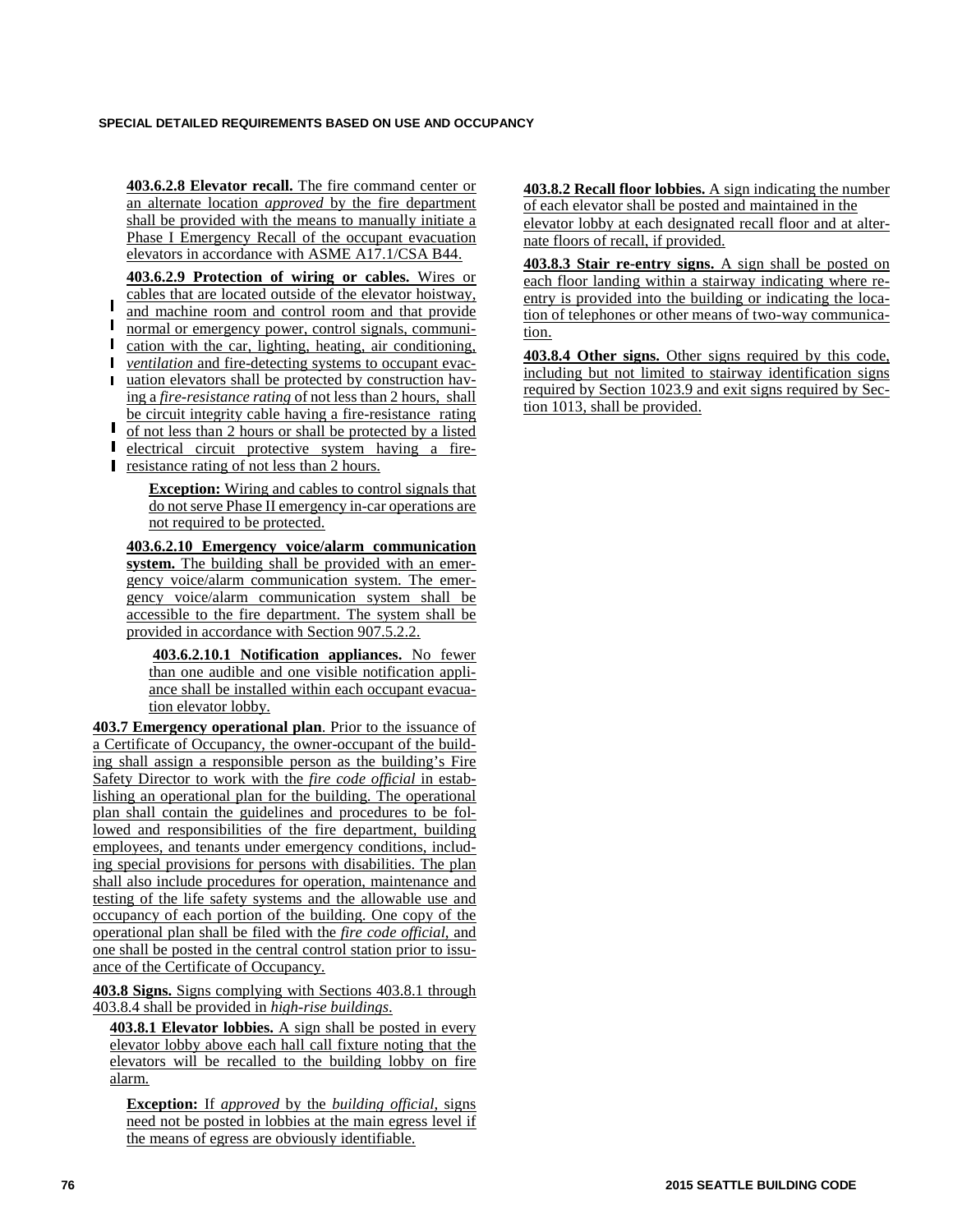**Note:** NFPA 13 requires draft curtains to be at least 18 inches (457 mm) deep, and to be of noncombustible or limited-combustible material.

**712.1.3.2 Automatic shutters.** Protection of the vertical opening by *approved* shutters at every penetrated floor shall be permitted in accordance with this section. The shutters shall be of noncombustible construction and have a *fire-resistance rating* of not less than 1.5 hours. The shutter shall be so constructed as to close immediately upon the actuation of a smoke detector installed in accordance with Section 907.3.1 and shall completely shut off the well opening. Escalators shall cease operation when the shutter begins to close. The shutter shall operate at a speed of not more than 30 feet per minute (152.4 mm/s) and shall be equipped with a sensitive leading edge to arrest its progress where in contact with any obstacle, and to continue its progress on release there from.

**712.1.4 Penetrations.** Penetrations, concealed and unconcealed, shall be permitted where protected in accordance with Section 714.

**712.1.5 Joints.** Joints shall be permitted where complying with Section 712.1.5.1 or 712.1.5.2, as applicable.

**712.1.5.1 Joints in or between horizontal assemblies.**  Joints made in or between *horizontal assemblies* shall comply with Section 715. The void created at the intersection of a floor/ceiling assembly and an exterior curtain wall assembly shall be permitted where protected in accordance with Section 715.4.

**712.1.5.2 Joints in or between nonfire-resistancerated floor assemblies.** Joints in or between floor assemblies without a required *fire-resistance rating*  shall be permitted where they comply with one of the following:

- 1. The joint shall be concealed within the cavity of a wall.
- 2. The joint shall be located above a ceiling.
- 3. The joint shall be sealed, treated or covered with an *approved* material or system to resist the free passage of flame and the products of combustion.

**Exception:** Joints meeting one of the exceptions listed in Section 715.1.

**712.1.6 Ducts and air transfer openings.** Penetrations by ducts and air transfer openings shall be protected in accordance with Section 717. Grease ducts shall be protected in accordance with the *International Mechanical Code*.

**712.1.7 Atriums.** In other than Group H occupancies, atriums complying with Section 404 shall be permitted.

**712.1.8 Masonry chimney.** *Approved* vertical openings for masonry chimneys shall be permitted where the annular space is fireblocked at each floor level in accordance with Section 718.2.5.

**712.1.9 Two-story openings.** In other than Groups I-2 and I-3, a vertical opening that is not used as one of the appli-

# **SECTION 712 VERTICAL OPENINGS**

.

**712.1 General.** Each vertical opening shall comply in accordance with one of the protection methods in Sections 712.1.1 through  $((712.1.16))$  712.1.17.

**712.1.1 Shaft enclosures.** Vertical openings contained entirely within a shaft enclosure complying with Section 713 shall be permitted. Elevator hoistways shall be protected in accordance with Section 713.14.2.

**712.1.2 Individual dwelling unit.** Unconcealed vertical openings totally within an individual residential *dwelling unit* and connecting four *stories* or less shall be permitted.

**712.1.3 Escalator openings.** Where a *building* is equipped throughout with an *automatic sprinkler system* in accordance with Section 903.3.1.1, vertical openings for escalators shall be permitted where protected in accordance with Section 712.1.3.1 or 712.1.3.2.

**712.1.3.1 Opening size.** Protection by a draft curtain and closely spaced sprinklers in accordance with NFPA 13 shall be permitted where the area of the vertical opening between *stories* does not exceed twice the horizontal projected area of the escalator. In other than Groups B and M, this application is limited to openings that do not connect more than four *stories*.

ı п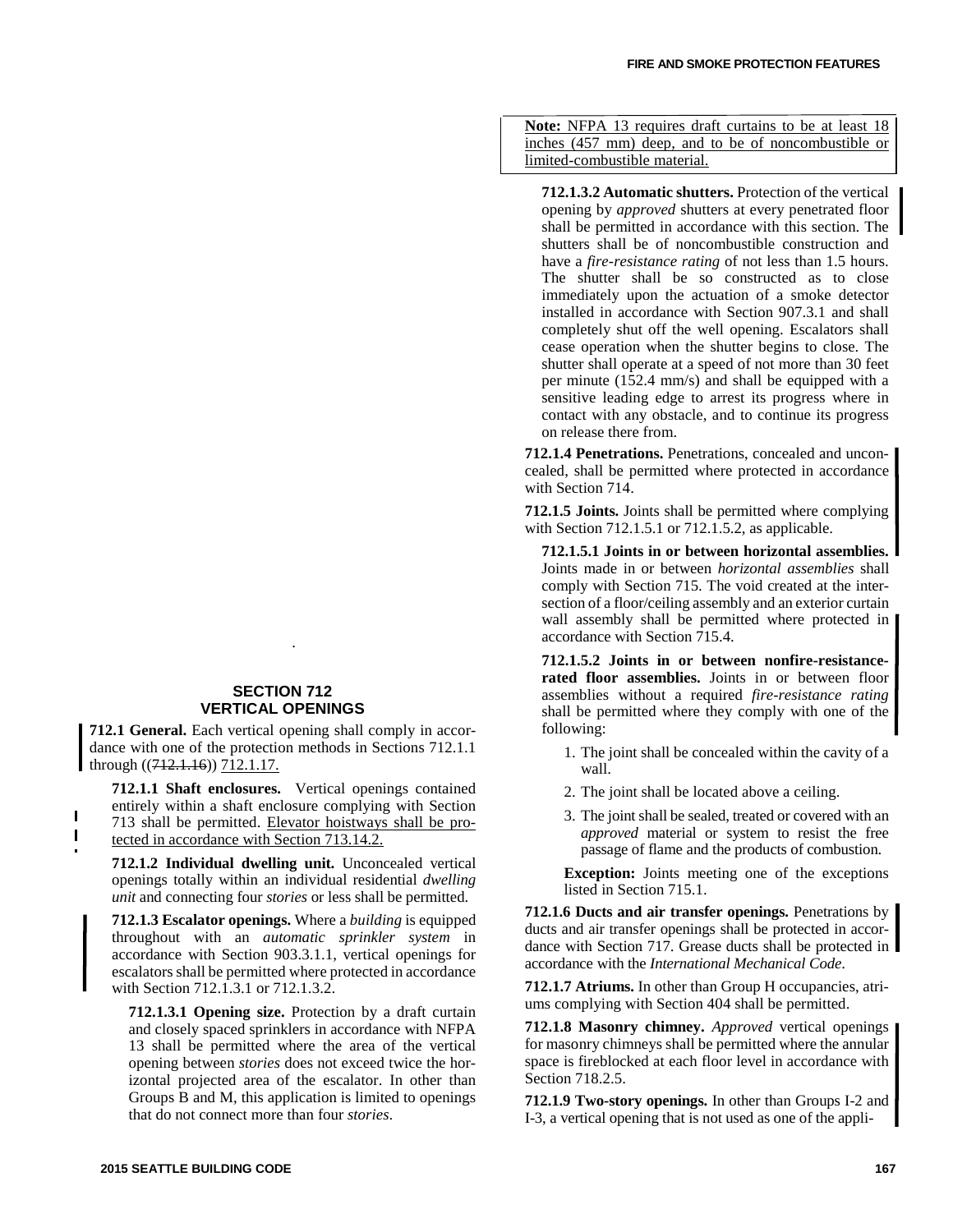cations listed in this section shall be permitted if the opening complies with all of the items below:

- 1. Does not connect more than two *stories*.
- 2. Does not penetrate a horizontal assembly that separates fire areas or smoke barriers that separate smoke compartments.
- 3. Is not concealed within the construction of a wall or a floor/ceiling assembly.
- 4. Is not open to a corridor in Group I and R occupancies.
- 5. Is not open to a corridor on nonsprinklered floors.
- 6. Is separated from floor openings and air transfer openings serving other floors by construction conforming to required shaft enclosures.

**712.1.10 Parking garages.** Vertical openings in parking garages for automobile ramps, elevators and duct systems shall comply with Section 712.1.10.1, 712.1.10.2 or 712.1.10.3, as applicable.

**712.1.10.1 Automobile ramps.** Vertical openings for automobile ramps in ((open and enclosed)) parking garages shall be permitted where constructed in accordance with Sections 406.5 and 406.6, ((respectively)).

**712.1.10.2 Elevators.** Non-fire-resistance rated  $(\forall)$ )**v**ertical openings for elevator hoistways in  $((\forall)$ or enclosed)) parking garages that serve only the parking garage, and complying with Sections 406.5 and  $406.6((, respectively,))$  shall be permitted.

**Note:** When Section 712.1.10.2 is applied, the hoistway will be required to be enclosed, but it is not required to be fire-resistance rated. See Section 3020.1.

**712.1.10.3 Duct systems.** Vertical openings for mechanical exhaust or supply duct systems in ((open or enclosed)) parking garages complying with Sections 406.5 and  $406.6(($ <del>, respectively,</del>)) shall be permitted to be unenclosed where such duct system is contained within and serves only the parking garage.

**712.1.11 Mezzanine.** Vertical openings between a mezzanine complying with Section 505 and the floor below shall be permitted.

**712.1.12 Exit access stairways and ramps.** Vertical openings containing *exit access stairways* or *ramps* in accordance with Section 1019 shall be permitted.

**712.1.13 Openings.** Vertical openings for floor fire doors and access doors shall be permitted where protected by Section 712.1.13.1 or 712.1.13.2.

**712.1.13.1 Horizontal fire door assemblies.** Horizontal *fire door* assemblies used to protect openings in fireresistance-rated *horizontal assemblies* shall be tested in accordance with NFPA 288, and shall achieve a *fireresistance rating* not less than the assembly being penetrated. Horizontal *fire door* assemblies shall be labeled by an *approved agency*. The *label* shall be permanently affixed and shall specify the manufacturer, the test standard and the *fire-resistance rating*.

**712.1.13.2 Access doors.** Access doors shall be permitted in ceilings of fire-resistance-rated floor/ceiling and roof/ceiling assemblies, provided such doors are tested in accordance with ASTM E119 or UL 263 as horizontal assemblies and labeled by an approved agency for such purpose.

**712.1.14 Group I-3.** In Group I-3 occupancies, vertical openings shall be permitted in accordance with Section 408.5.

**712.1.15 Skylights.** Skylights and other penetrations through a *fire-resistance-rated* roof deck or slab are permitted to be unprotected, provided that the structural integrity of the *fire-resistance-rated* roof assembly is maintained. Unprotected skylights shall not be permitted in roof assemblies required to be *fire-resistance rated* in accordance with Section 705.8.6. The supporting construction shall be protected to afford the required *fireresistance rating* of the *horizontal assembly* supported.

**712.1.16 Gas vents and piping.** Vertical openings for penetrations of floors inside a wall cavity by gas vents and piping in buildings of Types III, IV, and V construction shall be permitted.

**712.1.17 ((16)) Openings otherwise permitted.** Vertical openings shall be permitted where allowed by other sections of this code.

# **SECTION 713 SHAFT ENCLOSURES**

**713.1 General.** The provisions of this section shall apply to shafts required to protect openings and penetrations through floor/ceiling and roof/ceiling assemblies. *Interior exit stairways* and *ramps* shall be enclosed in accordance with Section 1023.

**713.2 Construction.** Shaft enclosures shall be constructed as *fire barriers* in accordance with Section 707 or horizontal assemblies in accordance with Section 711, or both.

**713.3 Materials.** The shaft enclosure shall be of materials permitted by the building type of construction.

**713.4 Fire-resistance rating.** *Shaft enclosures* shall have a *fire-resistance rating* of not less than 2 hours where connecting more than four *stories* ((or more)), and not less than 1 hour where connecting ((less than)) four and fewer *stories*. The number of *stories* connected by the *shaft enclosure* shall include any basements but not any *mezzanines*. *Shaft enclosures* shall have a*fire-resistance rating* not less than the floor assembly penetrated, but need not exceed 2 hours. *Shaft enclosures* shall meet the requirements of Section 703.2.1.

**713.5 Continuity.** Shaft enclosures shall be constructed as *fire barriers* in accordance with Section 707 or *horizontal assemblies* constructed in accordance with Section 711, or both, and shall have continuity in accordance with Section 707.5 for *fire barriers* or Section 711.2.2 for *horizontal assemblies,* as applicable.

**713.6 Exterior walls.** Where *exterior walls* serve as a part of a required shaft enclosure, such walls shall comply with the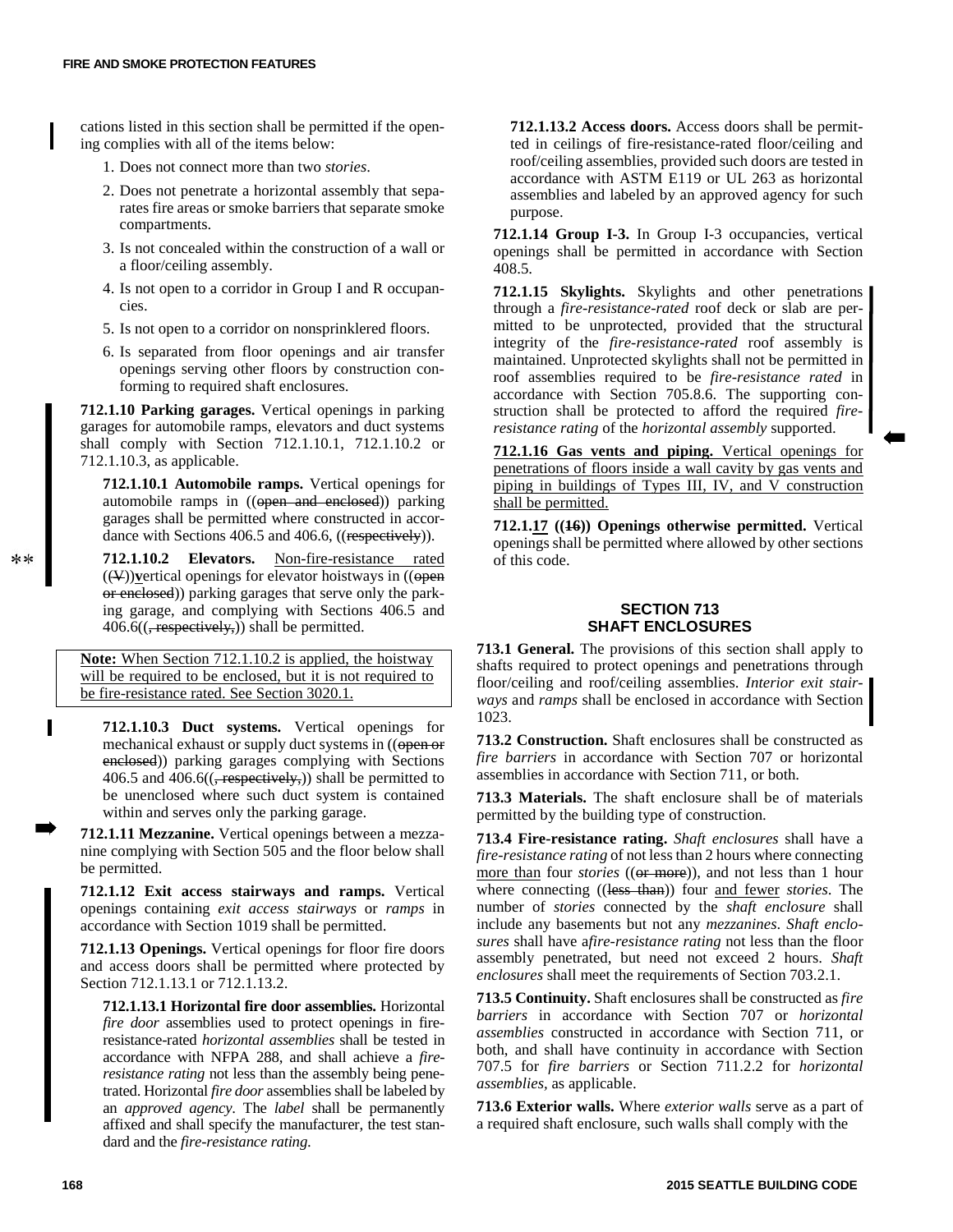requirements of Section 705 for *exterior walls* and the fireresistance-rated enclosure requirements shall not apply.

**Exception:** Exterior walls required to be fire-resistance rated in accordance with Section 1021.2 for exterior egress balconies, Section 1023.7 for interior *exit* stairways and ramps and Section 1027.6 for exterior *exit* stairways and ramps.

**713.7 Openings.** Openings in a shaft enclosure shall be protected in accordance with Section 716 as required for *fire barriers*. Doors shall be self- or automatic-closing by smoke detection in accordance with Section 716.5.9.3.

**713.7.1 Prohibited openings.** Openings other than those necessary for the purpose of the shaft shall not be permitted in shaft enclosures.

**713.8 Penetrations.** Penetrations in a *shaft enclosure* shall be protected in accordance with Section 714 as required for *fire barriers*. Structural elements, such as beams or joists, where protected in accordance with Section 714 shall be permitted to penetrate a *shaft enclosure*. See Section 3022 for installation of pipes and ducts in elevator hoistways.

**713.8.1 Prohibited penetrations.** Penetrations other than those necessary for the purpose of the shaft shall not be permitted in *shaft enclosures*.

**713.9 Joints.** Joints in a shaft enclosure shall comply with Section 715.

**713.10 Duct and air transfer openings.** Penetrations of a shaft enclosure by ducts and air transfer openings shall comply with Section 717.

**713.11 Enclosure at the bottom.** Shafts that do not extend to the bottom of the building or structure shall comply with one of the following:

- 1. They shall be enclosed at the lowest level with construction of the same *fire-resistance rating* as the lowest floor through which the shaft passes, but not less than the rating required for the shaft enclosure.
- 2. They shall terminate in a room having a use related to the purpose of the shaft. The room shall be separated from the remainder of the building by *fire barriers* constructed in accordance with Section 707 or *horizontal assemblies* constructed in accordance with Section 711, or both. The *fire-resistance rating* and opening protectives shall be not less than the protection required for the shaft enclosure.
- 3. They shall be protected by *approved fire dampers*  installed in accordance with their listing at the lowest floor level within the shaft enclosure.

#### **Exceptions:**

1. The fire-resistance-rated room separation is not required, provided there are no openings in or penetrations of the shaft enclosure to the interior of the building except at the bottom. The bottom of the shaft shall be closed off around the penetrating items with materials permitted by Section 718.3.1 for draftstopping, or the room shall be provided with an *approved automatic sprinkler system*.

- 2. A shaft enclosure containing a waste or linen chute shall not be used for any other purpose and shall discharge in a room protected in accordance with Section 713.13.4.
- 3. The fire-resistance-rated room separation and the protection at the bottom of the shaft are not required provided there are no combustibles in the shaft and there are no openings or other penetrations through the shaft enclosure to the interior of the building.

**713.12 Enclosure at top.** A shaft enclosure that does not extend to the underside of the roof sheathing, deck or slab of the building shall be enclosed at the top with construction of the same *fire-resistance rating* as the topmost floor penetrated by the shaft, but not less than the *fire-resistance rating*  required for the shaft enclosure.

**713.13 Waste and linen chutes and incinerator rooms.**  Waste and linen chutes shall comply with the provisions of NFPA 82, Chapter 5 and shall meet the requirements of Sections 713.13.1 through 713.13.6. Incinerator rooms shall meet the provisions of Sections 713.13.4 through 713.13.5.

**Exception:** Chutes serving and contained within a single dwelling unit.

**713.13.1 Waste and linen.** A shaft enclosure containing a recycling, or waste or linen chute shall not be used for any other purpose and shall be enclosed in accordance with Section 713.4. Openings into the shaft, from access rooms and discharge rooms, shall be protected in accordance with this section and Section 716. Openings into chutes shall not be located in *corridors*. Doors into chutes shall be selfclosing. Discharge doors shall be self- or automatic-closing upon the actuation of a smoke detector in accordance with Section 716.5.9.3, except that heat-activated closing devices shall be permitted between the shaft and the discharge room.

**713.13.2 Materials.** A shaft enclosure containing a waste, recycling, or linen chute shall be constructed of materials as permitted by the building type of construction.

**713.13.3 Chute access rooms.** Access openings for waste or linen chutes shall be located in rooms or compartments enclosed by not less than 1-hour*fire barriers* constructed in accordance with Section 707 or *horizontal assemblies*  constructed in accordance with Section 711, or both. Openings into the access rooms shall be protected by opening protectives having a *fire protection rating* of not less than 3 /4 hour. Doors shall be self- or automatic-closing upon the detection of smoke in accordance with Section 716.5.9.3.

**713.13.4 Chute discharge room.** Waste or linen chutes shall discharge into an enclosed room separated by *fire barriers* with a *fire-resistance rating* not less than the required fire rating of the shaft enclosure and constructed in accordance with Section 707 or *horizontal assemblies*  constructed in accordance with Section 711, or both. Openings into the discharge room from the remainder of the building shall be protected by opening protectives having a *fire protection rating* equal to the protection required for the shaft enclosure. Doors shall be self- or automatic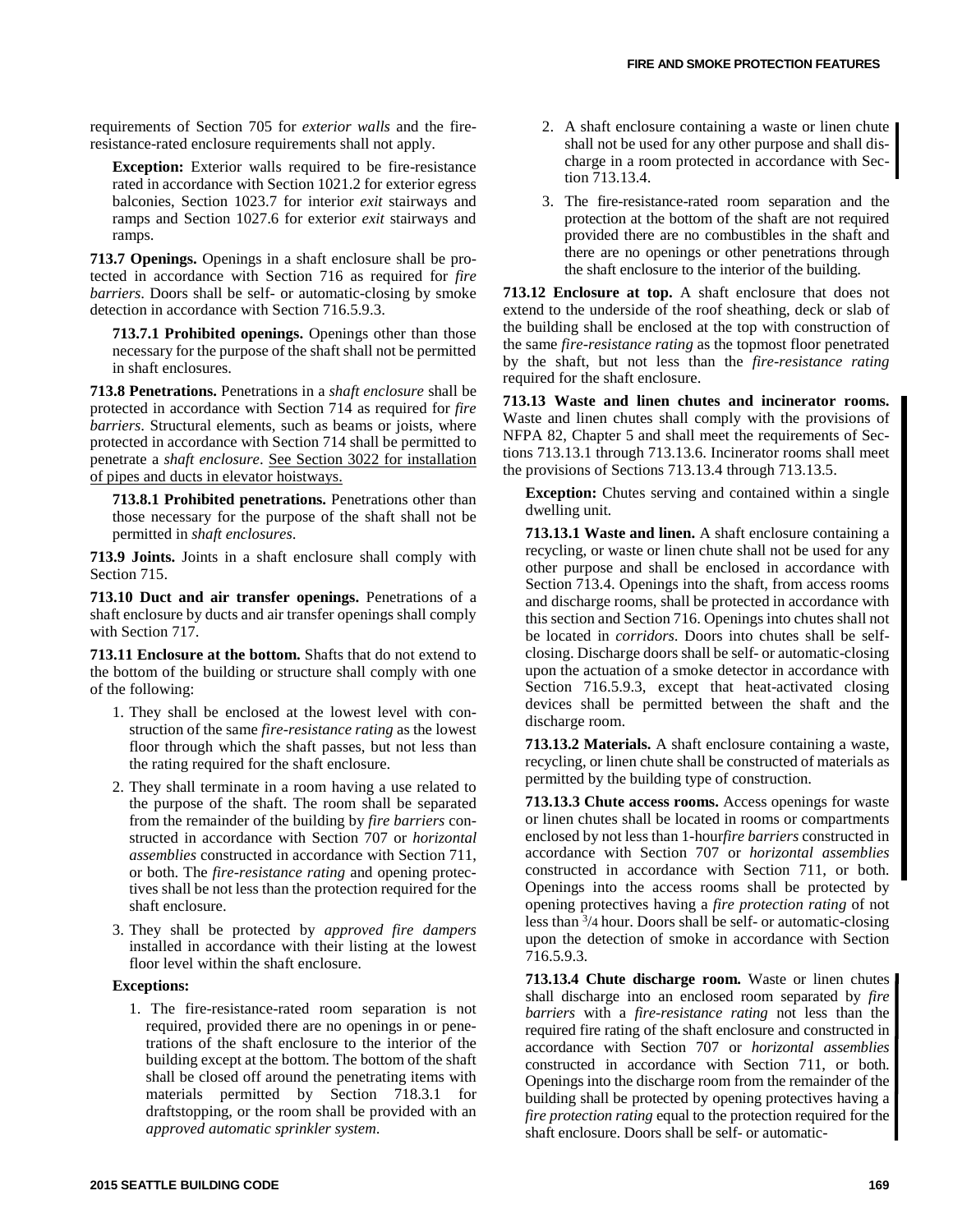closing upon the detection of smoke in accordance with Section 716.5.9.3. Waste chutes shall not terminate in an incinerator room. Waste and linen rooms that are not provided with chutes need only comply with Table 509.

**713.13.5 Incinerator room.** Incinerator rooms shall comply with Table 509.

**713.13.6 Automatic sprinkler system.** An *approved automatic sprinkler system* shall be installed in accordance with Section 903.2.11.2.

**713.14 Elevator, dumbwaiter and other hoistways.** Elevator, dumbwaiter and other hoistway enclosures shall be con-I structed in accordance with this section ((Section 713 and Chapter 30)).

- **713.14.1 General.** Elevator hoistway openings and enclosed elevator lobbies shall be provided in accordance with the following:
	- 1. Where hoistway opening protection is required by Section 713.14.2, such protection shall be in accordance with Section 713.14.3.
	- 2. Where enclosed elevator lobbies are required for underground buildings, such lobbies shall comply with Section 405.4.3.
	- 3. Where an area of refuge is required and an enclosed elevator lobby is provided to serve as an area of refuge, the enclosed elevator lobby shall comply with Section 1009.6.
	- 4. Where fire service access elevators are provided, enclosed elevator lobbies shall comply with Section 403.6.1.5.
	- 5. Where occupant evacuation elevators are provided, enclosed elevator lobbies shall comply with Section 403.6.2.6.

**Exception:** Elevators in parking garages are permitted to comply with 712.1.9.

**713.14.2 Hoistway opening protection required.** Elevator hoistway door openings shall be protected in accordance with Section 713.14.3 where an elevator hoistway connects more than three *stories*, is required to be enclosed within a shaft enclosure in accordance with Section 712.1.1, and any of the following conditions apply:

- 1. The building is not protected throughout with an *automatic sprinkler system* in accordance with Section 903.3.1.1 or 903.3.1.2.
- 2. The building contains a Group I-1 Condition 2 occupancy.
- 3. The building contains a Group I-2 occupancy.
- 4. The building contains a Group I-3 occupancy.
- 5. The building is a high rise and the elevator hoistway is more than 75 feet (22 860 mm) in height. The height of the hoistway shall be measured from the lowest floor to the highest floor of the floors served by the hoistway.

# **Exceptions:**

- 1. Protection of elevator hoistway door openings is not required where the elevator serves only open parking garages in accordance with Section 406.5.
- 2. Protection of elevator hoistway door openings is not required at the level(s) of exit discharge, provided the level(s) of exit discharge is equipped with an *automatic sprinkler system* in accordance with Section 903.3.1.1.
- 3. Enclosed elevator lobbies and protection of elevator hoistway door openings are not required on levels where the elevator hoistway opens to the exterior.

**713.14.2.1 Rated corridors.** Where *corridors* are required to be fire resistance rated in accordance with Section 1020.1, elevator hoistway openings shall be protected in accordance with Section 713.14.3.

**713.14.3 Hoistway opening protection.** Where Section 713.14.2 requires protection of the elevator hoistway door opening, the protection shall be provided by one of the following:

- 1. An enclosed elevator lobby shall be provided at each floor to separate the elevator hoistway shaft enclosure doors from each floor by fire partitions in accordance with Section 708. In addition, doors protecting openings in the elevator lobby enclosure walls shall comply with Section 716.5.3 as required for *corridor* walls and shall be automatic-closing by actuation of a smoke detector in accordance with Section 716.5.9.3. Penetrations of the enclosed elevator lobby by ducts and air transfer openings shall be protected as required for *corridors* in accordance with Section 717.5.4.1.
- 2. An enclosed elevator lobby shall be provided at each floor to separate the elevator hoistway shaft enclosure doors from each floor by smoke partitions in accordance with Section 710 where the building is equipped throughout with an *automatic sprinkler system* installed in accordance with Section 903.3.1.1 or 903.3.1.2. In addition, doors protecting openings in the smoke partitions shall comply with Sections 710.5.2.2, 710.5.2.3 and 716.5.9. Penetrations of the enclosed elevator lobby by ducts and air transfer openings shall be protected as required for *corridors*  in accordance with Section 717.5.4.1.
- 3. Additional doors shall be provided at each elevator hoistway door opening at the point of access to the elevator car. Such door shall comply with the smoke and draft control door assembly requirements in Section 716.5.3.1 when tested in accordance with UL 1784 without an artificial bottom seal. They shall be maintained automatic closing by actuation of a smoke detector in accordance with Section 716.5.9.3. Doors that latch shall be provide with panic hardware, ı openable from inside the elevator car. The doors shall be readily openable from the car

Π П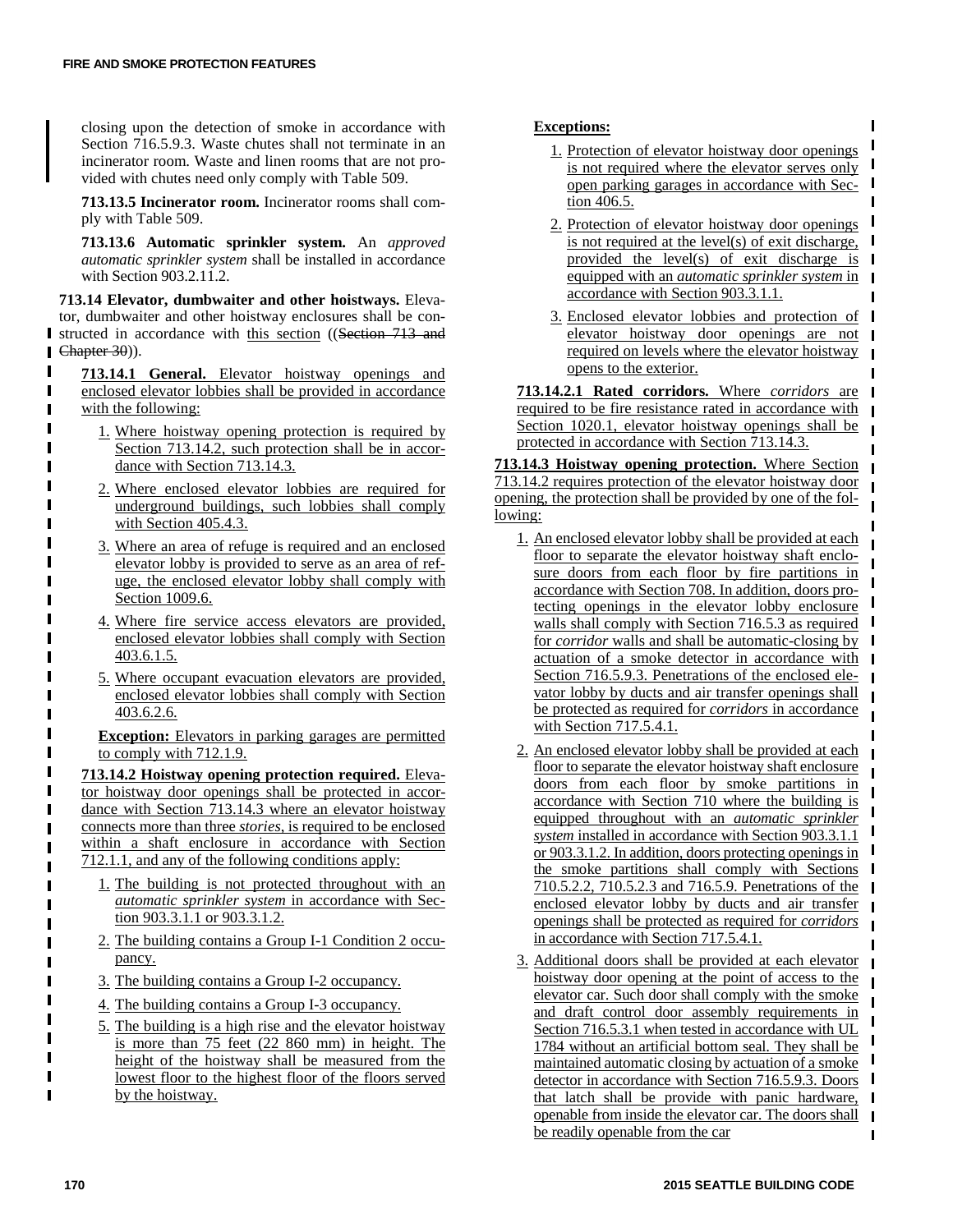- side without a key, tool, or special knowledge or effort.
- Ī I

I.

 $\mathbf{I}$ 

4. The elevator hoistway shall be pressurized in accordance with Section 909.21.

**713.14.4 Means of egress.** Elevator lobbies shall be provided with at least one means of egress complying with Chapter 10 and other provisions in this code. Egress through an elevator lobby shall be permitted in accordance with Item 1 of Section 1016.2.

**713.15 Chimneys and fireplaces.** *Approved* factory-built chimneys shall be installed within shafts as required by Section 713.

**Exception:** Factory-built chimneys that are exposed to the exterior in an *approved* manner are not required to be installed in shafts.

*Approved* chimneys serving multiple *dwelling units* are permitted to be installed within the same shaft, provided *approved* metal draft stops are installed at each floor level. All combustible construction shall be protected as required for *fire-resistance-rated* shaft construction. Interior shaft wall joints shall be fire-taped where required and where space allows, but fire-taping is permitted to be omitted from joints on the final closure wall provided the joints are installed in a tight manner.

The back of listed manufactured fireplace boxes is permitted to replace that portion of the shaft wall where they are located, provided the joint between the box and the adjacent shaft wall is tightly constructed and installed according to manufacturer's specification. Fresh air makeup ducts required by the Energy or Mechanical codes are permitted to penetrate the shaft at the fire box. Fresh air make-up ducts which pass through any portion of the building other than the shaft shall be at least 26 gage metal.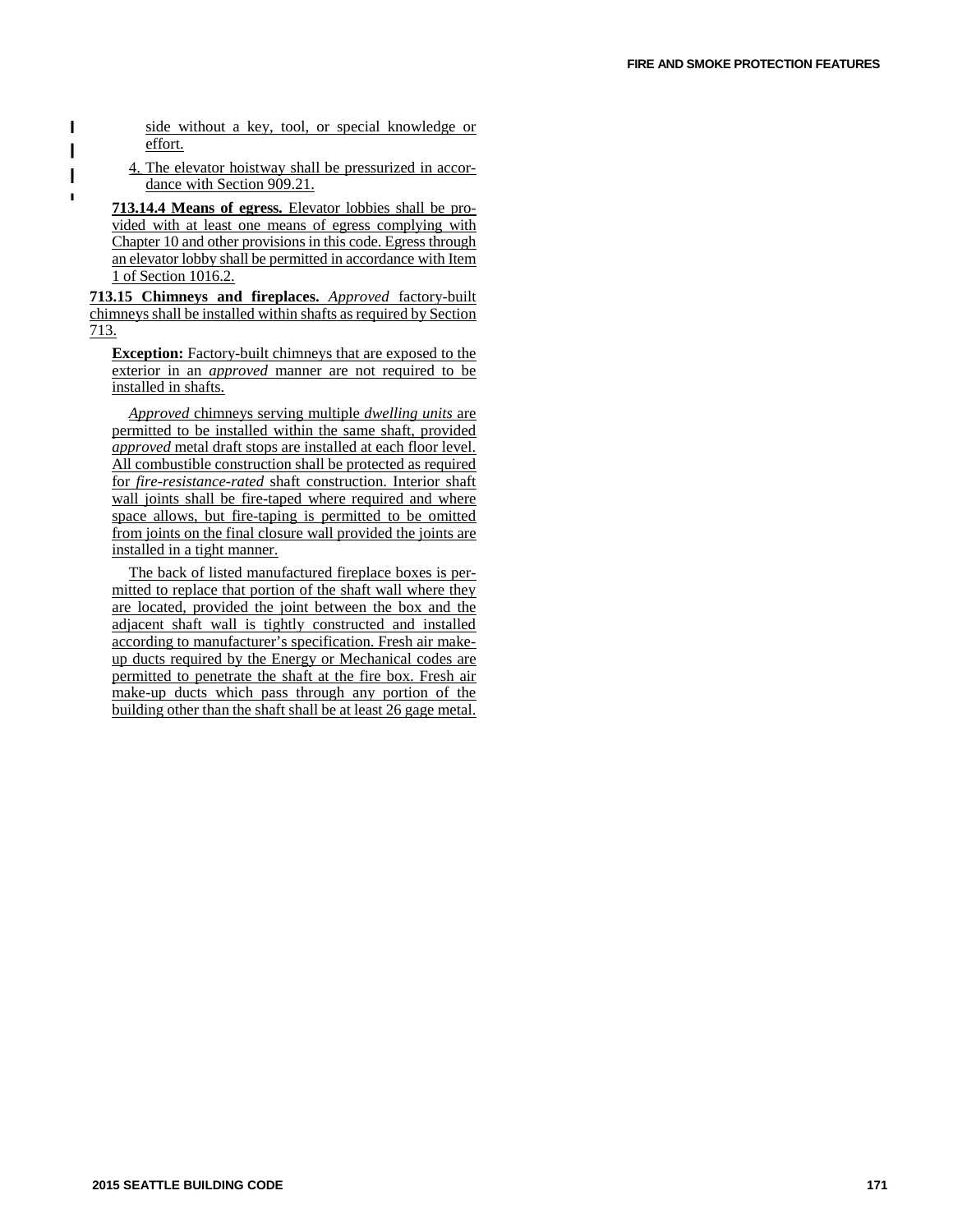**909.21 Elevator hoistway pressurization alternative.**  Where elevator hoistway pressurization is provided in lieu of required enclosed elevator lobbies, the pressurization system shall comply with Sections 909.21.1 through 909.21.8  $((909.21.11))$ .

**909.21.1 Pressurization requirements.** Elevator hoistways shall be pressurized to maintain a minimum positive pressure of 0.10 inch of water (25 Pa) and a maximum positive pressure of 0.25 inch of water (67 Pa) with respect to adjacent occupied space on all floors. This pressure shall be measured at the midpoint of each hoistway door, with all elevator cars at the floor of recall and all hoistway doors on the floor of recall open and all other hoistway doors closed. The pressure differentials shall be measured between the hoistway and the adjacent elevator landing. The opening and closing of hoistway doors at each level must be demonstrated during this test. ((The supply air intake shall be from an outside, uncontaminated source located a minimum distance of 20 feet (6096 mm) from any air exhaust system or outlet.))

**Exceptions:**

- 1. On floors containing only Group R occupancies, the pressure differential is permitted to be measured between the hoistway and a *dwelling unit*  or *sleeping unit*.
- 2. Where an elevator opens into a lobby enclosed in accordance with Section  $((3007.6 \text{ or } 3008.6))$ 403.6.1.5 or 403.6.2.6, the pressure differential is permitted to be measured between the hoistway and the space immediately outside the door(s) from the floor to the enclosed lobby.
- 3. The pressure differential is permitted to be measured relative to the outdoor atmosphere on floors other than the following:
	- 3.1. The fire floor.
- 3.2. The two floors immediately below the fire floor.
- 3.3. The floor immediately above the fire floor.
- 4. The minimum positive pressure of 0.10 inch of water (25 Pa) and a maximum positive pressure of 0.25 inch of water (67 Pa) with respect to occupied floors are not required at the floor of recall with the doors open.
- 5. Subject to the approval of the *building official* pressurization is not required for elevators in high rise buildings with less than 75 feet (22 860 mm) from the lowest floor to the highest ceiling of the *stories* served by the elevator.

**909.21.1.1 Supply air.** The supply air shall be taken from an outside, uncontaminated source located a minimum distance of 20 feet (6096 mm) from any air outlet. The supply air intake may be located within the building provided it is located no more than 20 feet (6096 mm) from major openings in the building exterior such as loading docks and vehicular entrances. There shall be no obstruction to the flow of air to the intake.

**909.21.1.2((1)) Use of ventilation systems.** Ventilation systems, other than hoistway supply air systems, are permitted to be used to exhaust air from adjacent spaces on the fire floor, two floors immediately below and one floor immediately above the fire floor to the building's exterior where necessary to maintain positive pressure relationships as required in Section 909.21.1 during operation of the elevator shaft pressurization system. Ventilation systems used to achieve hoistway pressurization are not required to comply with Section 909.21.4 and 909.21.5.

**909.21.2 ((Rational analysis**. A rational analysis comply-ing with Section 909.4 shall be submitted with the *con-struction documents*.)) No requirements.

**909.21.3 Ducts for system.** Any duct system that is part of the pressurization system shall be protected with the same *fire-resistance rating* as required for the elevator shaft enclosure.

**Interpretation I909.21:** Dampers other than motorized dampers required by the *International Energy Conservation Code* are not permitted in hoistway pressurization system supply air system unless *approved* by the *building official*.

**909.21.4 Fan system.** The fan system provided for the pressurization system shall be as required by Sections 909.21.4.1 through 909.21.4.4.

**909.21.4.1 Fire resistance.** Where located within the building, the fan system that provides the pressurization shall be protected with the same *fire-resistance rating* required for the elevator ((shaft)) hoistway enclosure.

**909.21.4.2 Smoke detection**. The fan system shall be equipped with  $((a))$  two smoke detectors  $((that will))$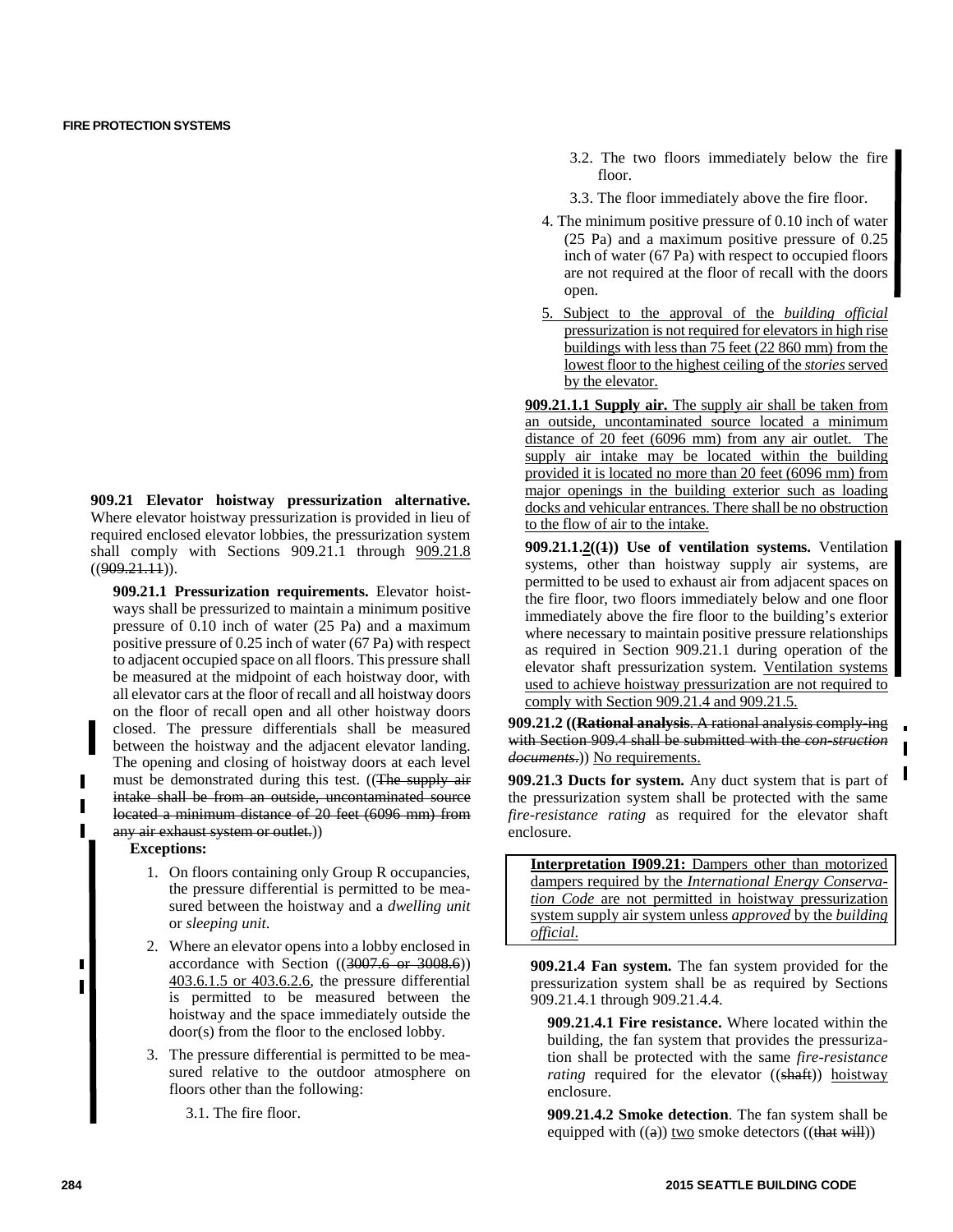located in the duct in accordance with NFPA 72 arranged to automatically shut down the fan system only when both smoke detectors activate. ((is detected within the system.)) The detectors shall be located downstream of the fan and shall be connected to the fire alarm as a supervisory signal.

**909.21.4.3 Separate systems.** A separate fan system shall be used for each elevator hoistway.

**909.21.4.4 Fan capacity.** The ((supply)) fan system shall be provided with the capacity to pressurize the elevator hoistway as determined by a registered design professional. The fan system shall be provided with a means to balance or modulate the airflow to the elevator hoistway to meet the differential pressure requirements on all floors for each condition identified by the rational analysis. ((either adjustable with a capacity of not less than 1,000 cfm (0.4719 m3/s) per door, or that specified by a *registered design professional* to meet the requirements of a designed pressurization system.))

**909.21.5 Legally required ((S))standby and emergency power.** ((The)) Pressurization systems shall be powered by an *approved* emergency or *legally required standby power system*. An *emergency power system* conforming to Section 909.11 shall be provided for pressurization systems in highrise buildings. Legally required standby power shall be provided ((with)) for the pressurization system in all other buildings. The emergency and legally required standby power shall be in accordance with Section 2702. For other than high-rise buildings, connection ahead of the service disconnecting means in accordance with Seattle Electrical Code Section 701.12(E) is permitted as a source of legally required standby power.

**909.21.6 Activation of pressurization system.** The elevator pressurization system shall be activated upon activation of either the building fire alarm system or the elevator lobby smoke detectors. Where both a building fire alarm system and elevator lobby smoke detectors are present, each shall be independently capable of activating the pressurization system. Activation of the fan serving the hoist-way is permitted to be delayed by up to 30 seconds so that elevator recall can be initiated prior to pressurizing the hoistway.

**909.21.7 Machine rooms.** Elevator machine rooms shall be pressurized in accordance with this section unless separated from the elevator hoistway by construction in accordance with Section 713. ((Testing. Testing for performance shall be required in accordance with Section 909.18.8. System acceptance shall be in accordance with Section 909.19.))

**909.21.8 Smoke control provisions.** Hoistway pressurization systems shall comply with Sections 909.10 through 909.19 in addition to Section 909.21. ((Marking and identification. Detection and control systems shall be marked in accordance with Section 909.14.

ı

 $\blacksquare$  $\mathbf{I}$ 

**Exception:** Hoistway pressurization systems in low-rise buildings are not required to comply with 9090.11 and 909.16

**909.21.9 Control diagrams.** Control diagrams shall be provided in accordance with Section 909.15.

**909.21.10Control panel.** A control panel complying with Section 909.16 shall be provided.

**909.21.11 System response time.** Hoistway pressurization systems shall comply with the requirements for smoke control system response time in Section 909.17.))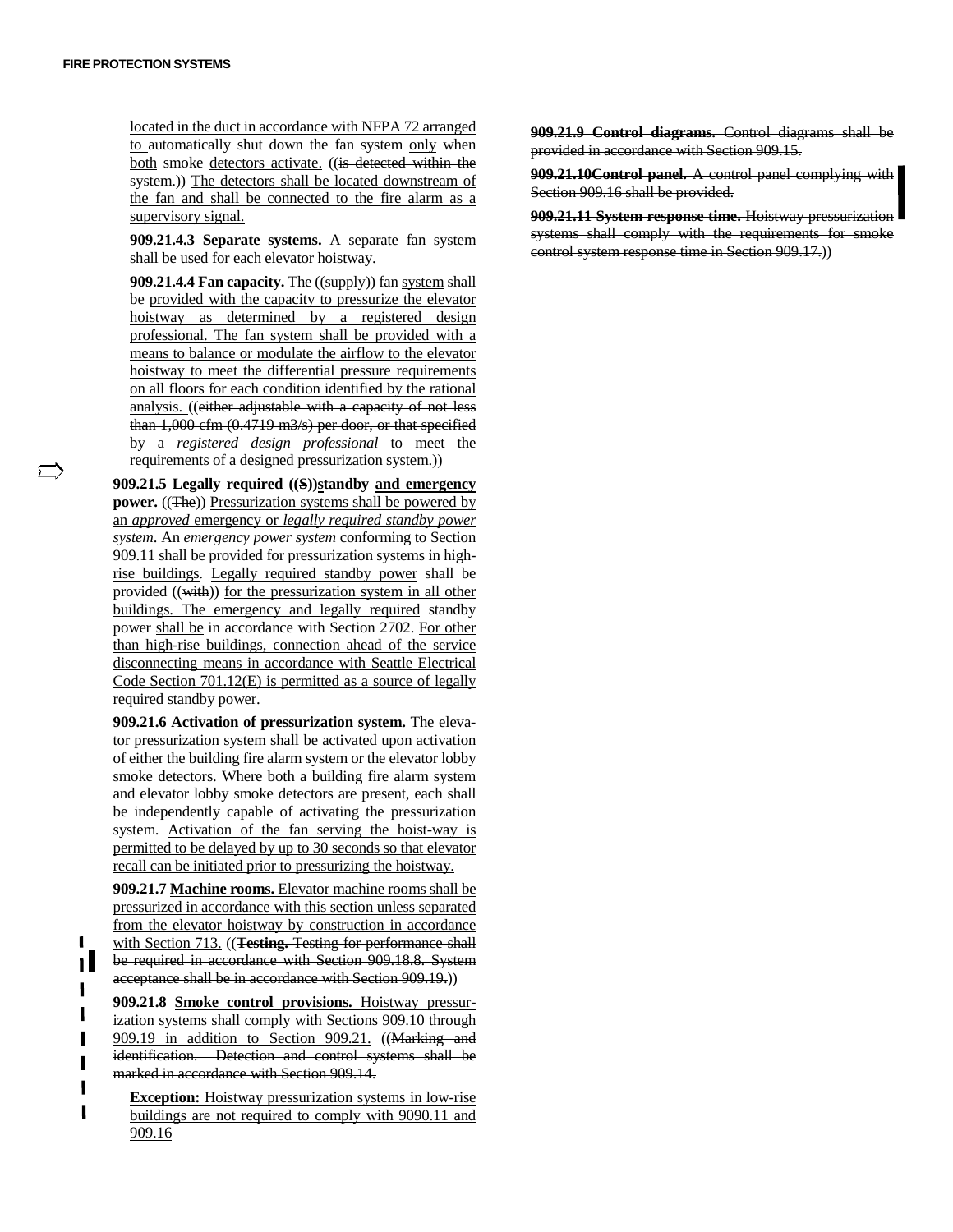# **CHAPTER 8**

# **INTERIOR FINISHES**

*User note: Code change proposals to sections preceded by the designation [F] will be considered by the International Fire Code Development Committee during the 2016 (Group B) Code Development Cycle. See explanation on page iv.*

#### **SECTION 801 GENERAL**

**801.1 Scope.** The provisions of this chapter shall govern the use of materials used as *interior finishes*, *trim* and *decorative materials*.

**801.2 Interior wall and ceiling finish.** The provisions of Section 803 shall limit the allowable fire performance and smoke development of *interior wall and ceiling finish* materials based on occupancy classification.

**801.3 Interior floor finish.** The provisions of Section 804 shall limit the allowable fire performance of *interior floor finish* materials based on occupancy classification.

**[F] 801.4 Decorative materials and trim.** *Decorative materials* and *trim* shall be restricted by combustibility, fire performance or flame propagation performance criteria in accordance with Section 806.

**801.5 Applicability.** For buildings in flood hazard areas as established in Section 1612.3, *interior finishes*, *trim* and *decorative materials* below the elevation required by Section 1612 shall be flood-damage-resistant materials.

**801.6 Application.** Combustible materials shall be permitted to be used as finish for walls, ceilings, floors and other interior surfaces of buildings.

**801.7 Windows.** Show windows in the exterior walls of the first *story above grade plane* shall be permitted to be of wood or of unprotected metal framing.

**801.8 Foam plastics.** Foam plastics shall not be used as *interior finish* except as provided in Section 803.4. Foam plastics shall not be used as interior *trim* except as provided in Section 806.5 or 2604.2. This section shall apply both to exposed foam plastics and to foam plastics used in conjunction with a textile or vinyl facing or cover.

#### **SECTION 802 DEFINITIONS**

**802.1 Definitions.** The following terms are defined in Chap $ter2$ 

**EXPANDED VINYL WALL COVERING. FLAME SPREAD. FLAME SPREAD INDEX. INTERIOR FINISH. INTERIOR FLOOR FINISH.**

# **INTERIOR FLOOR-WALL BASE. INTERIOR WALL AND CEILING FINISH.**

**2015 SEATTLE BUILDING CODE 285**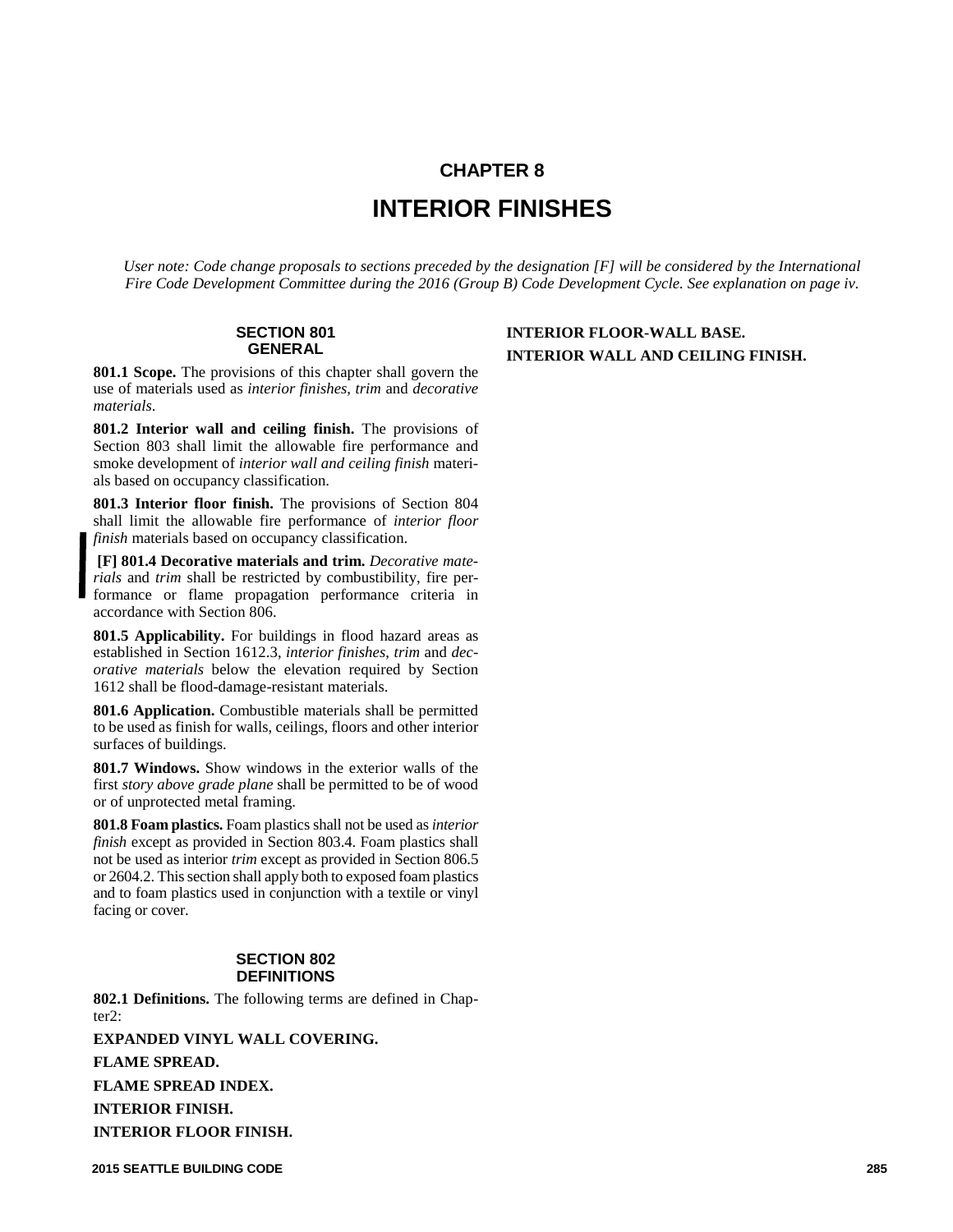# **SITE -FABRICATED STRETCH SYSTEM. SMOKE -DEVELOPED INDEX. TRIM.**

# **SECTION 803 WALL AND CEILING FINISHES**

**803.1 General.** *Interior wall and ceiling finish* materials shall be classified for fire performance and smoke development in accordance with Section 803.1.1 or 803.1.2, except as shown in Sections 803.2 through 803.13. Materials tested in accor dance with Section 803.1.2 shall not be required to be tested in accordance with Section 803.1.1.

**803.1.1 Interior wall and ceiling finish materials.** Interior wall and ceiling finish materials shall be classified in accordance with ASTM E84 or UL 723. Such *interior finish*  materials shall be grouped in the following classes in accordance with their flame spread and *smoke -developed indexes* .

- Class  $A$ : = Flame spread index 0-25; smokedeveloped index 0 -450.
- Class  $B$ : = Flame spread index 26-75; smokedeveloped index 0 -450.
- Class  $C$ : = Flame spread index 76-200; smokedeveloped index 0 -450.

**Exception:** Materials tested in accordance with Section 803.1.2.

**803.1.2 Room corner test for interior wall or ceiling finish materials.** *Interior wall or ceiling finish* materials shall be permitted to be tested in accordance with NFPA 286. Interior wall or ceiling finish materials tested in accordance with NFPA 286 shall comply with Section 803.1.2.1.

**803.1.2.1 Acceptance criteria for NFPA 286.** The interior finish shall comply with the following:

- 1. During the 40 kW exposure, flames shall not spread to the ceiling.
- 2. The flame shall not spread to the outer extremity of the sample on any wall or ceiling.
- 3. Flashover, as defined in NFPA 286, shall not occur.
- 4. The peak heat release rate throughout the test shall not exceed 800 kW.
- 5. The total smoke released throughout the test shall not exceed 1,000 m 2 .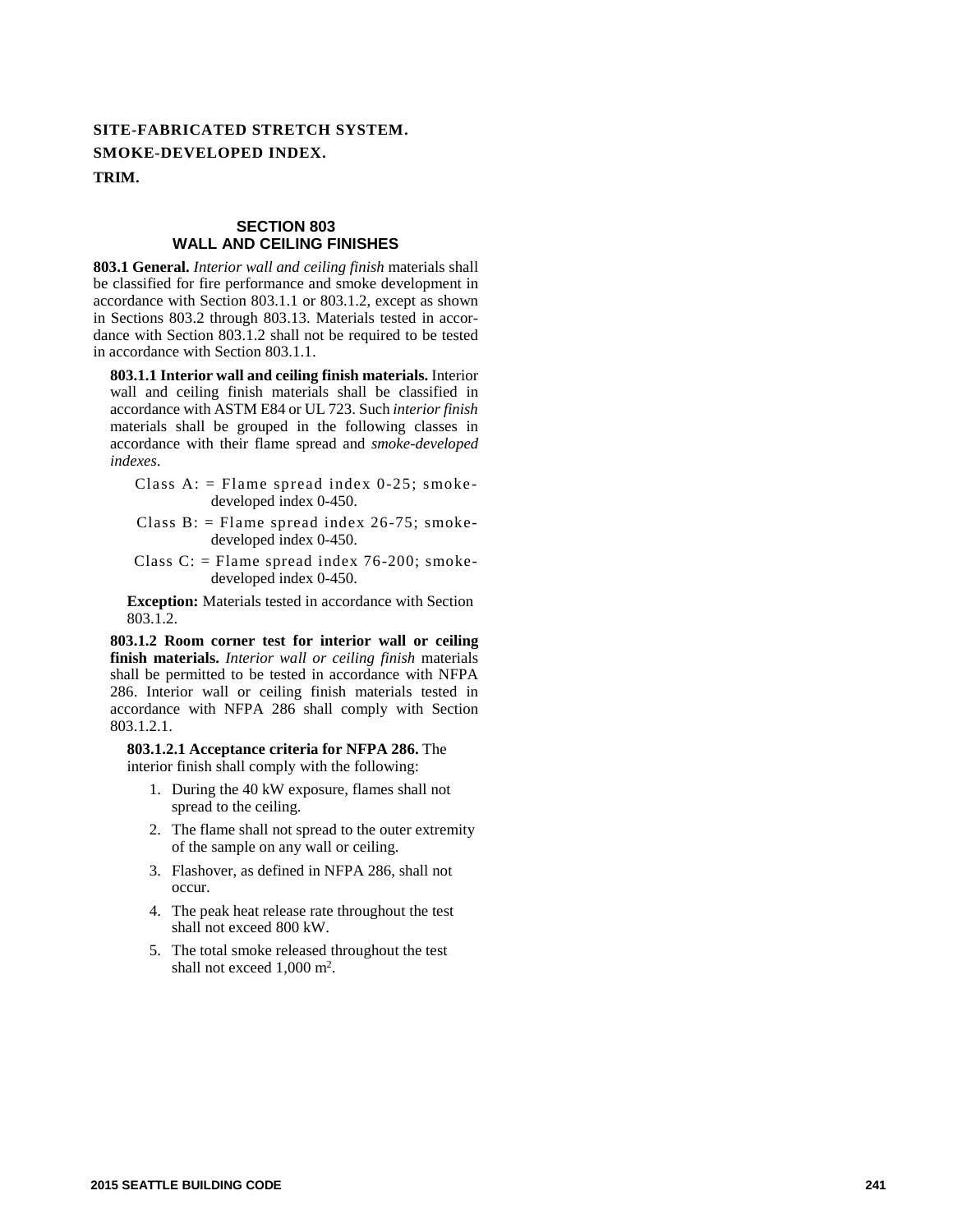**803.1.3 Room corner test for textile wall coverings and expanded vinyl wall coverings.** Textile wall coverings and expanded vinyl wall coverings shall meet the criteria of Section 803.1.3.1 when tested in the manner intended for use in accordance with the Method B protocol of NFPA 265 using the product-mounting system, including adhesive.

**803.1.3.1 Acceptance criteria for NFPA 265.** The interior finish shall comply with the following:

- 1. During the 40 kW exposure, flames shall not spread to the ceiling.
- 2. The flame shall not spread to the outer extremities of the samples on the 8-foot by 12-foot (203 by 305 mm) walls.
- 3. Flashover, as defined in NFPA 265, shall not occur.
- 4. The total smoke released throughout the test shall not exceed 1,000 m<sup>2</sup>.

**803.1.4 Acceptance criteria for textile and expanded vinyl wall or ceiling coverings tested to ASTM E84 or UL 723.** Textile wall and ceiling coverings and expanded vinyl wall and ceiling coverings shall have a Class A flame spread index in accordance with ASTM E84 or UL 723 and be protected by an *automatic sprinkler system* installed in accordance with Section 903.3.1.1 or 903.3.1.2. Test specimen preparation and mounting shall be in accordance with ASTM E2404.

**803.2 Thickness exemption.** Materials having a thickness less than 0.036 inch (0.9 mm) applied directly to the surface of walls or ceilings shall not be required to be tested.

**803.3 Heavy timber exemption.** Exposed portions of building elements complying with the requirements for buildings of Type IV construction in Section 602.4 shall not be subject to *interior finish* requirements.

**803.4 Foam plastics.** Foam plastics shall not be used as *interior finish* except as provided in Section 2603.9. This section shall apply both to exposed foam plastics and to foam plastics used in conjunction with a textile or vinyl facing or cover.

**803.5 Textile wall coverings.** Where used as interior wall finish materials, textile wall coverings, including materials having woven or nonwoven, napped, tufted, looped or similar surface and carpet and similar textile materials, shall be tested in the manner intended for use, using the product mounting system, including adhesive, and shall comply with the requirements of Section 803.1.2, 803.1.3 or 803.1.4.

**803.6 Textile ceiling coverings.** Where used as interior ceiling finish materials, textile ceiling coverings, including materials having woven or nonwoven, napped, tufted, looped or similar surface and carpet and similar textile materials, shall be tested in the manner intended for use, using the product mounting system, including adhesive, and shall comply with the requirements of Section 803.1.2 or 803.1.4.

**803.7 Expanded vinyl wall coverings.** Where used as interior wall finish materials, expanded vinyl wall coverings shall be tested in the manner intended for use, using the product

mounting system, including adhesive, and shall comply with the requirements of Section 803.1.2, 803.1.3 or 803.1.4.

**803.8 Expanded vinyl ceiling coverings.** Where used as interior ceiling finish materials, expanded vinyl ceiling coverings shall be tested in the manner intended for use, using the product mounting system, including adhesive, and shall comply with the requirements of Section 803.1.2 or 803.1.4.

**803.9 High-density polyethylene (HDPE) and polypropylene (PP).** Where high-density polyethylene or polypropylene is used as an interior finish it shall comply with Section 803.1.2.

**803.10 Site-fabricated stretch systems.** Where used as interior wall or interior ceiling finish materials, site-fabricated stretch systems containing all three components described in the definition in Chapter 2 shall be tested in the manner intended for use, and shall comply with the requirements of Section 803.1.1 or 803.1.2. If the materials are tested in accordance with ASTM E84 or UL 723, specimen preparation and mounting shall be in accordance with ASTM E2573.

**803.11 Interior finish requirements based on group.** *Interior wall and ceiling finish* shall have a flame spread index not greater than that specified in Table 803.11 for the group and location designated. *Interior wall and ceiling finish* materials tested in accordance with NFPA 286 and meeting the acceptance criteria of Section 803.1.2.1, shall be permitted to be used where a Class A classification in accordance with ASTM E84 or UL 723 is required.

**803.12 Stability.** *Interior finish* materials regulated by this chapter shall be applied or otherwise fastened in such a manner that such materials will not readily become detached where subjected to room temperatures of 200°F (93°C) for not less than 30 minutes.

**803.13 Application of interior finish materials to fireresistance-rated or noncombustible building elements.**  Where *interior finish* materials are applied on walls, ceilings or structural elements required to have a *fire-resistance rating*  or to be of noncombustible construction, these finish materials shall comply with the provisions of this section.

**803.13.1 Direct attachment and furred construction.**  Where walls and ceilings are required by any provision in this code to be of fire-resistance-rated or noncombustible construction, the *interior finish* material shall be applied directly against such construction or to furring strips not exceeding 13 /4 inches (44 mm), applied directly against such surfaces.

**803.13.1.1 Furred construction.** If the interior finish material is applied to furring strips, the intervening spaces between such furring strips shall comply with one of the following:

- 1. Be filled with material that is inorganic or noncombustible;
- 2. Be filled with material that meets the requirements of a Class A material in accordance with Section 803.1.1 or 803.1.2; or
- 3. Be fireblocked at a maximum of 8 feet (2438 mm) in every direction in accordance with Section 718.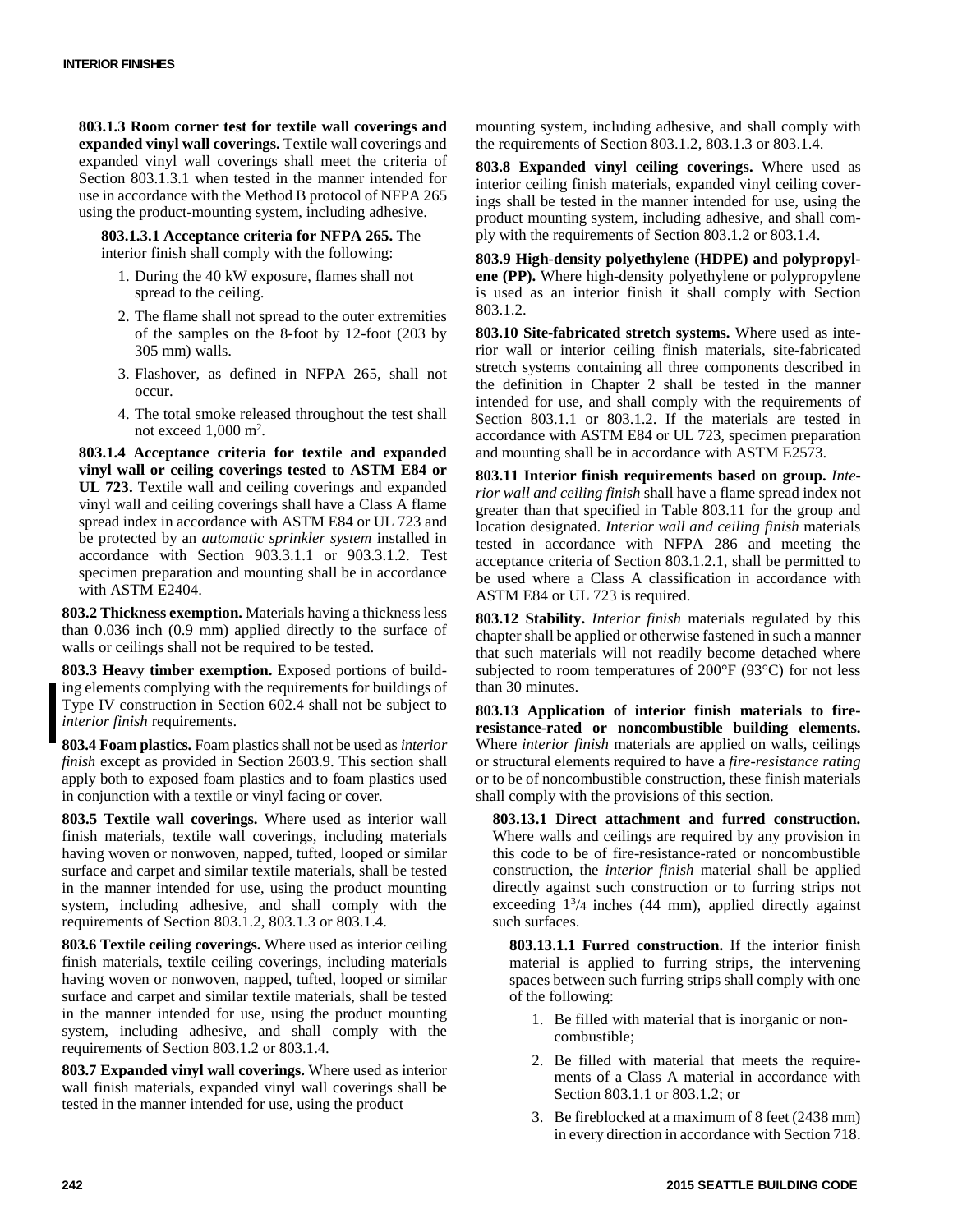|                  |                                                                  | <b>SPRINKLERED'</b>                                                         |                                  | <b>NONSPRINKLERED</b>                                            |                                                                             |                                  |  |  |
|------------------|------------------------------------------------------------------|-----------------------------------------------------------------------------|----------------------------------|------------------------------------------------------------------|-----------------------------------------------------------------------------|----------------------------------|--|--|
| <b>GROUP</b>     | Interior exit stairways<br>and ramps and exit<br>passagewaysa, b | <b>Corridors and</b><br>enclosure for exit<br>access stairways<br>and ramps | Rooms and<br>enclosed<br>spacesc | Interior exit stairways and<br>ramps and exit<br>passagewaysa, b | <b>Corridors and</b><br>enclosure for exit<br>access stairways<br>and ramps | Rooms and<br>enclosed<br>spacesc |  |  |
| $A-1 & A-2$      | B                                                                | B                                                                           | $\mathcal{C}$                    | $\mathbf{A}$                                                     | Ad                                                                          | Be                               |  |  |
| $A-3f, A-4, A-5$ | B                                                                | B                                                                           | C                                | $\mathbf{A}$                                                     | $A^d$                                                                       | $\mathsf{C}$                     |  |  |
| $B, E, M, R-1$   | B                                                                | $\mathcal{C}$                                                               | $\mathcal{C}$                    | A                                                                | B                                                                           | $\mathcal{C}$                    |  |  |
| $R-4$            | B                                                                | $\mathcal{C}$                                                               | $\mathcal{C}$                    | $\mathbf{A}$                                                     | B                                                                           | B                                |  |  |
| F                | $\mathcal{C}$                                                    | $\mathcal{C}$                                                               | $\mathcal{C}$                    | B                                                                | $\mathcal{C}$                                                               | $\mathcal{C}$                    |  |  |
| H                | B                                                                | B                                                                           | $C_g$                            | A                                                                | A                                                                           | B                                |  |  |
| $I-1$            | B                                                                | $\mathsf{C}$                                                                | $\mathcal{C}$                    | A                                                                | B                                                                           | B                                |  |  |
| $I-2$            | B                                                                | B                                                                           | B <sub>h,i</sub>                 | A                                                                | A                                                                           | B                                |  |  |
| $I-3$            | $\mathbf{A}$                                                     | Aj                                                                          | $\mathcal{C}$                    | A                                                                | A                                                                           | B                                |  |  |
| $I-4$            | B                                                                | B                                                                           | B <sub>h,i</sub>                 | $\mathbf{A}$                                                     | A                                                                           | B                                |  |  |
| $R-2$            | $\mathsf{C}$                                                     | $\mathsf{C}$                                                                | $\mathcal{C}$                    | B                                                                | B                                                                           | $\mathsf{C}$                     |  |  |
| $R-3$            | $\mathsf{C}$                                                     | $\mathcal{C}$                                                               | $\mathcal{C}$                    | $\mathsf{C}$                                                     | $\mathcal{C}$                                                               | $\mathsf{C}$                     |  |  |
| S                | $\mathsf{C}$                                                     | $\mathcal{C}$                                                               | C                                | B                                                                | B                                                                           | $\mathsf{C}$                     |  |  |
| U                |                                                                  | No restrictions                                                             |                                  | No restrictions                                                  |                                                                             |                                  |  |  |

**TABLE 803.11 INTERIOR WALL AND CEILING FINISH REQUIREMENTS BY OCCUPANCYk**

For SI: 1 inch = 25.4 mm, 1 square foot =  $0.0929$ m<sup>2</sup>.

a. Class C interior finish materials shall be permitted for wainscotting or paneling of not more than 1,000 square feet of applied surface area in the grade lobby where applied directly to a noncombustible base or over furring strips applied to a noncombustible base and fireblocked as required by Section 803.13.1.

b. In other than Group I-3 occupancies in buildings less than three *stories above grade plane*, Class B interior finish for nonsprinklered buildings and Class C interior finish for sprinklered buildings shall be permitted in interior exit stairways and ramps.

c. Requirements for rooms and enclosed spaces shall be based upon spaces enclosed by partitions. Where a fire-resistance rating is required for structural elements, the enclosing partitions shall extend from the floor to the ceiling. Partitions that do not comply with this shall be considered enclosing spaces and the rooms or spaces on both sides shall be considered one. In determining the applicable requirements for rooms and enclosed spaces, the specific occupancy thereof shall be the governing factor regardless of the group classification of the building or structure.

d. Lobby areas in Group A-1, A-2 and A-3 occupancies shall not be less than Class B materials.

e. Class C interior finish materials shall be permitted in places of assembly with an occupant load of 300 persons or less.

f. For places of religious worship, wood used for ornamental purposes, trusses, paneling or chancel furnishing shall be permitted.

g. Class B material is required where the building exceeds two *stories*.

h. Class C interior finish materials shall be permitted in administrative spaces.

i. Class C interior finish materials shall be permitted in rooms with a capacity of four persons or less.

j. Class B materials shall be permitted as wainscotting extending not more than 48 inches above the finished floor in corridors and exit access stairways and ramps.

k. Finish materials as provided for in other sections of this code.

l. Applies when protected by an automatic sprinkler system installed in accordance with Section 903.3.1.1 or 903.3.1.2.

**803.13.2 Set-out construction.** Where walls and ceilings are required to be of fire-resistance-rated or noncombustible construction and walls are set out or ceilings are dropped distances greater than specified in Section 803.13.1, Class A finish materials, in accordance with Section 803.1.1 or 803.1.2, shall be used.

#### **Exceptions:**

- 1. Where *interior finish* materials are protected on both sides by an *automatic sprinkler system* in accordance with Section 903.3.1.1 or 903.3.1.2.
- 2. Where *interior finish* materials are attached to noncombustible backing or furring strips installed as specified in Section 803.13.1.1.

**803.13.2.1 Hangers and assembly members.** The hangers and assembly members of such dropped ceilings that are below the horizontal fire-resistance-rated

floor or roof assemblies shall be of noncombustible materials. The construction of each set-out wall and horizontal fire-resistance-rated floor or roof assembly shall be of fire-resistance-rated construction as required elsewhere in this code.

**Exception:** In Type III and V construction, *fireretardant-treated wood* shall be permitted for use as hangers and assembly members of dropped ceilings.

**803.13.3 Heavy timber construction.** Wall and ceiling finishes of all classes as permitted in this chapter that are installed directly against the wood decking or planking of Type IV construction or to wood furring strips applied directly to the wood decking or planking shall be fireblocked as specified in Section 803.13.1.1.

**803.13.4 Materials.** An interior wall or ceiling finish material that is not more than  $\frac{1}{4}$  inch (6.4 mm) thick shall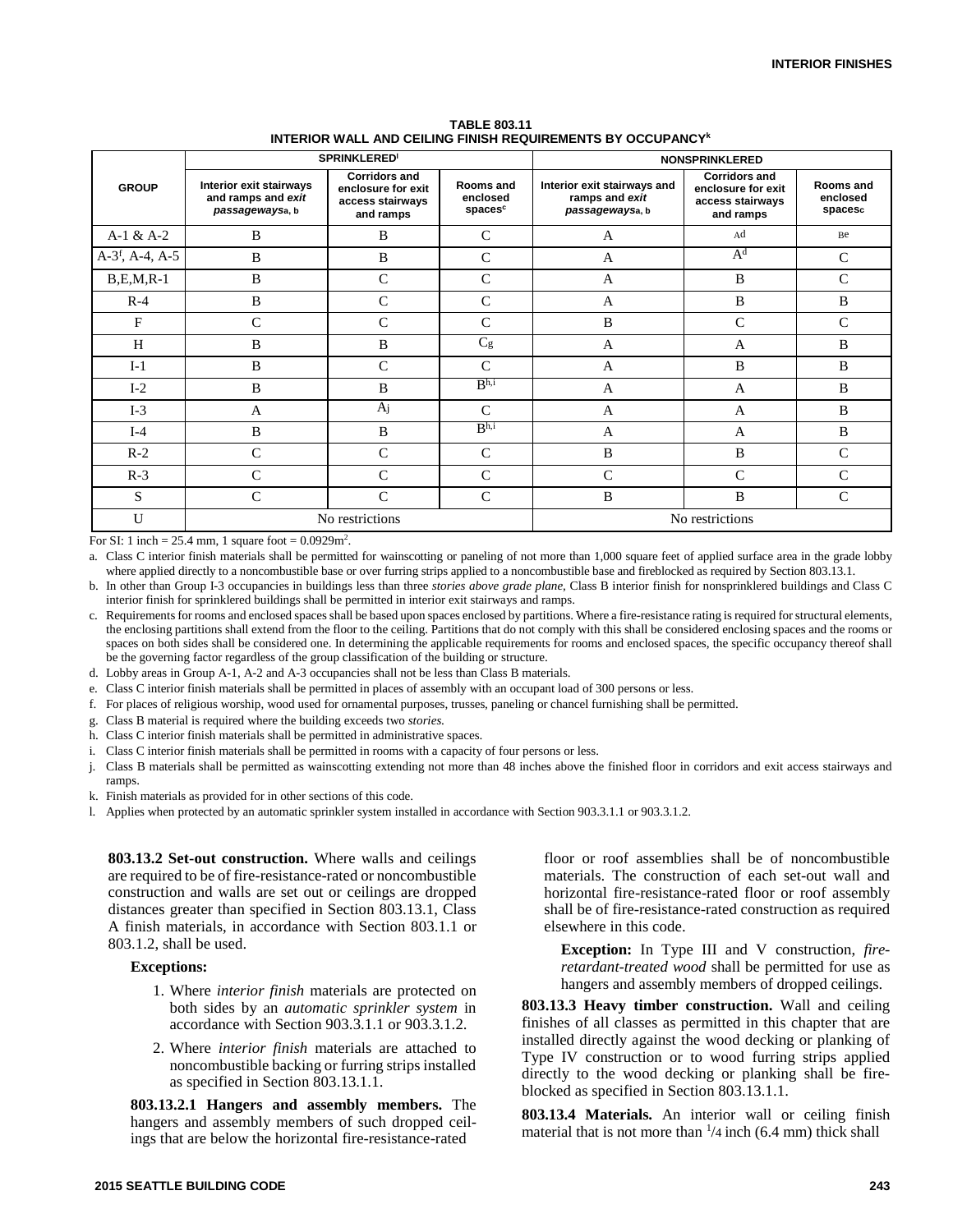be applied directly onto the wall, ceiling or structural element without the use of furring strips and shall not be suspended away from the building element to which that finish material it is applied.

#### **Exceptions:**

- 1. Noncombustible interior finish materials.
- 2. Materials that meet the requirements of Class A materials in accordance with Section 803.1.1 or 803.1.2 where the qualifying tests were made with the material furred out from the noncombustible backing shall be permitted to be used with furring strips.
- 3. Materials that meet the requirements of Class A materials in accordance with Section 803.1.1 or 803.1.2 where the qualifying tests were made with the material suspended away from the noncombustible backing shall be permitted to be used suspended away from the building element.

# **SECTION 804 INTERIOR FLOOR FINISH**

**804.1 General.** *Interior floor finish* and floor covering materials shall comply with Sections 804.2 through 804.4.2.

**Exception:** Floor finishes and coverings of a traditional type, such as wood, vinyl, linoleum or terrazzo, and resilient floor covering materials that are not comprised of fibers.

**804.2 Classification.** *Interior floor finish* and floor covering materials required by Section 804.4.2 to be of Class I or II materials shall be classified in accordance with NFPA 253. The classification referred to herein corresponds to the classifications determined by NFPA 253 as follows: Class I, 0.45 watts/cm<sup>2</sup> or greater; Class II, 0.22 watts/cm<sup>2</sup> or greater.

**804.3 Testing and identification.** *Interior floor finish* and floor covering materials shall be tested by an agency in accordance with NFPA 253 and identified by a hang tag or other suitable method so as to identify the manufacturer or supplier and style, and shall indicate the *interior floor finish* or floor covering classification in accordance with Section 804.2. Carpet-type floor coverings shall be tested as proposed for use, including underlayment. Test reports confirming the information provided in the manufacturer's product identification shall be furnished to the *building official* upon request.

**804.4 Interior floor finish requirements.** Interior floor covering materials shall comply with Sections 804.4.1 and 804.4.2 and interior floor finish materials shall comply with Section 804.4.2.

**804.4.1 Test requirement.** In all occupancies, interior floor covering materials shall comply with the requirements of the DOC FF-1 "pill test" (CPSC 16 CFR Part 1630) or with ASTM D2859.

**804.4.2 Minimum critical radiant flux.** In all occupancies, interior floor finish and floor covering materials in enclosures for stairways and ramps, *exit passageways*, corridors and rooms or spaces not separated from corridors by

partitions extending from the floor to the underside of the ceiling shall withstand a minimum critical radiant flux. The minimum critical radiant flux shall be not less than Class I in Groups I-1, I-2 and I-3 and not less than Class II in Groups A, B, E, H, I-4, M, R-1, R-2 and S.

**Exception:** Where a building is equipped throughout with an automatic sprinkler system in accordance with Section 903.3.1.1 or 903.3.1.2, Class II materials are permitted in any area where Class I materials are required, and materials complying with DOC FF-1 "pill test" (CPSC 16 CFR Part 1630) or with ASTM D2859 are permitted in any area where Class II materials are required.

#### **SECTION 805 COMBUSTIBLE MATERIALS IN TYPES I AND II CONSTRUCTION**

**805.1 Application.** Combustible materials installed on or embedded in floors of buildings of Type I or II construction shall comply with Sections 805.1.1 through 805.1.3.

**Exception:** Stages and platforms constructed in accordance with Sections 410.3 and 410.4, respectively.

**805.1.1 Subfloor construction.** Floor sleepers, bucks and nailing blocks shall not be constructed of combustible materials, unless the space between the fire-resistancerated floor assembly and the flooring is either solidly filled with noncombustible materials or fireblocked in accordance with Section 718, and provided that such open spaces shall not extend under or through permanent partitions or walls.

**805.1.2 Wood finish flooring.** Wood finish flooring is permitted to be attached directly to the embedded or fireblocked wood sleepers and shall be permitted where cemented directly to the top surface of fire-resistance-rated floor assemblies or directly to a wood subfloor attached to sleepers as provided for in Section 805.1.1.

**805.1.3 Insulating boards.** Combustible insulating boards not more than  $\frac{1}{2}$  inch (12.7 mm) thick and covered with finish flooring are permitted where attached directly to a noncombustible floor assembly or to wood subflooring attached to sleepers as provided for in Section 805.1.1.

# **SECTION 806 DECORATIVE MATERIALS AND TRIM**

**[F] 806.1 General.** Combustible decorative materials, other than decorative vegetation, shall comply with Sections 806.2 through 806.8.

**[F] 806.2 Noncombustible materials.** The permissible amount of noncombustible materials shall not be limited.

**[F] 806.3 Combustible decorative materials.** In other than Group I-3, curtains, draperies, fabric hangings and similar combustible decorative materials suspended from walls or ceilings shall comply with Section 806.4 and shall not exceed 10 percent of the specific wall or ceiling area to which such materials are attached.